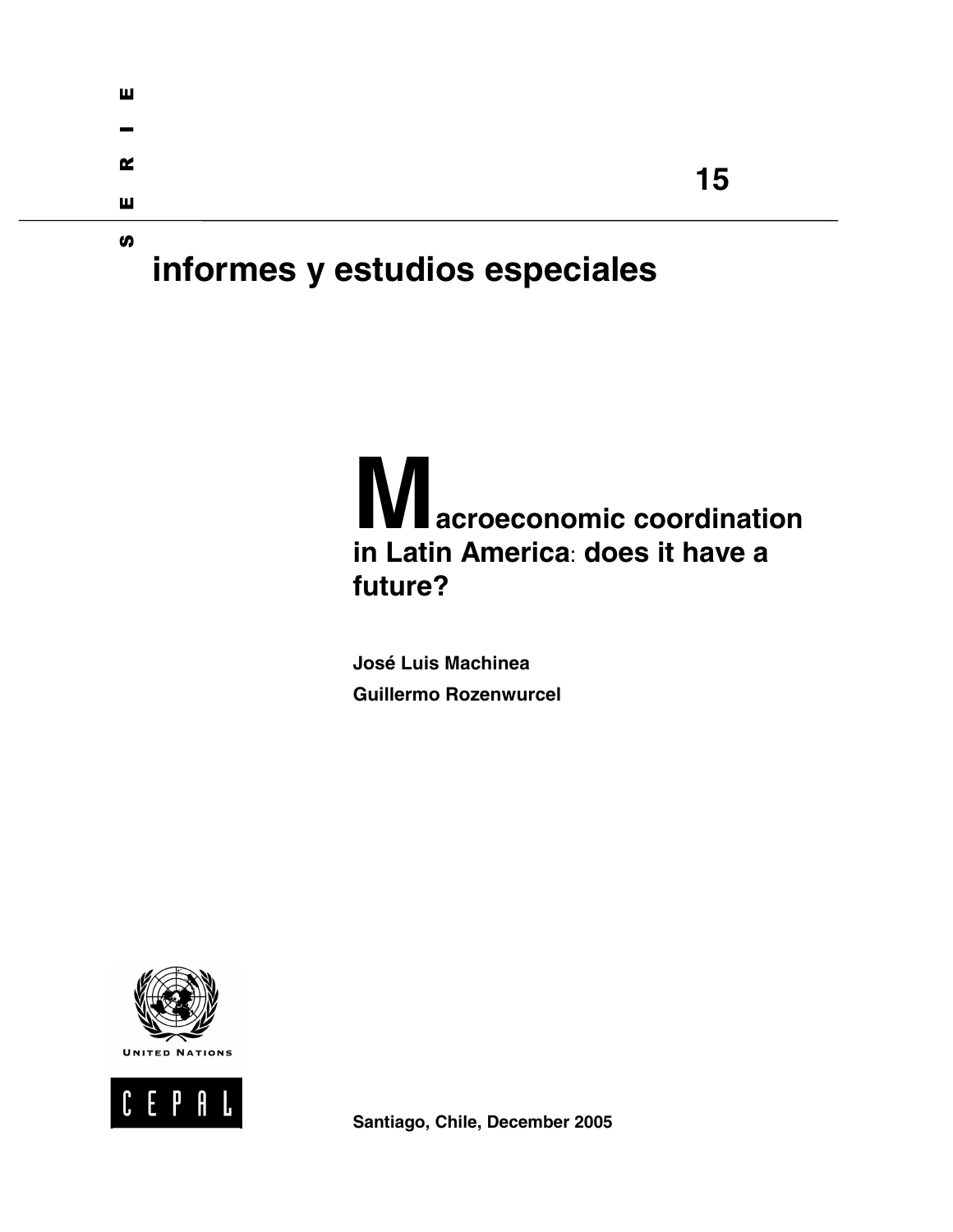This document was prepared by José Luis Machinea, Executive Secretary of the Economic Commission for Latin America and the Caribbean (ECLAC) and by Guillermo Rozenwurcel, Consultant, Office of the Executive Secretary.

United Nations Publication ISSN printed version 1682-0010 ISSN online version 1682-0029

ISBN: 92-1-121571-4 LC/L.2431-P Sales No.: E.05.II.G.177 Copyright © United Nations, December 2005. All rights reserved Printed in United Nations, Santiago, Chile

Applications for the right to reproduce this work are welcomed and should be sent to the Secretary of the Publications Board, United Nations Headquarters, New York, N.Y. 10017, U.S.A. Member States and their governmental institutions may reproduce this work without prior authorization, but are requested to mention the source and inform the United Nations of such reproduction.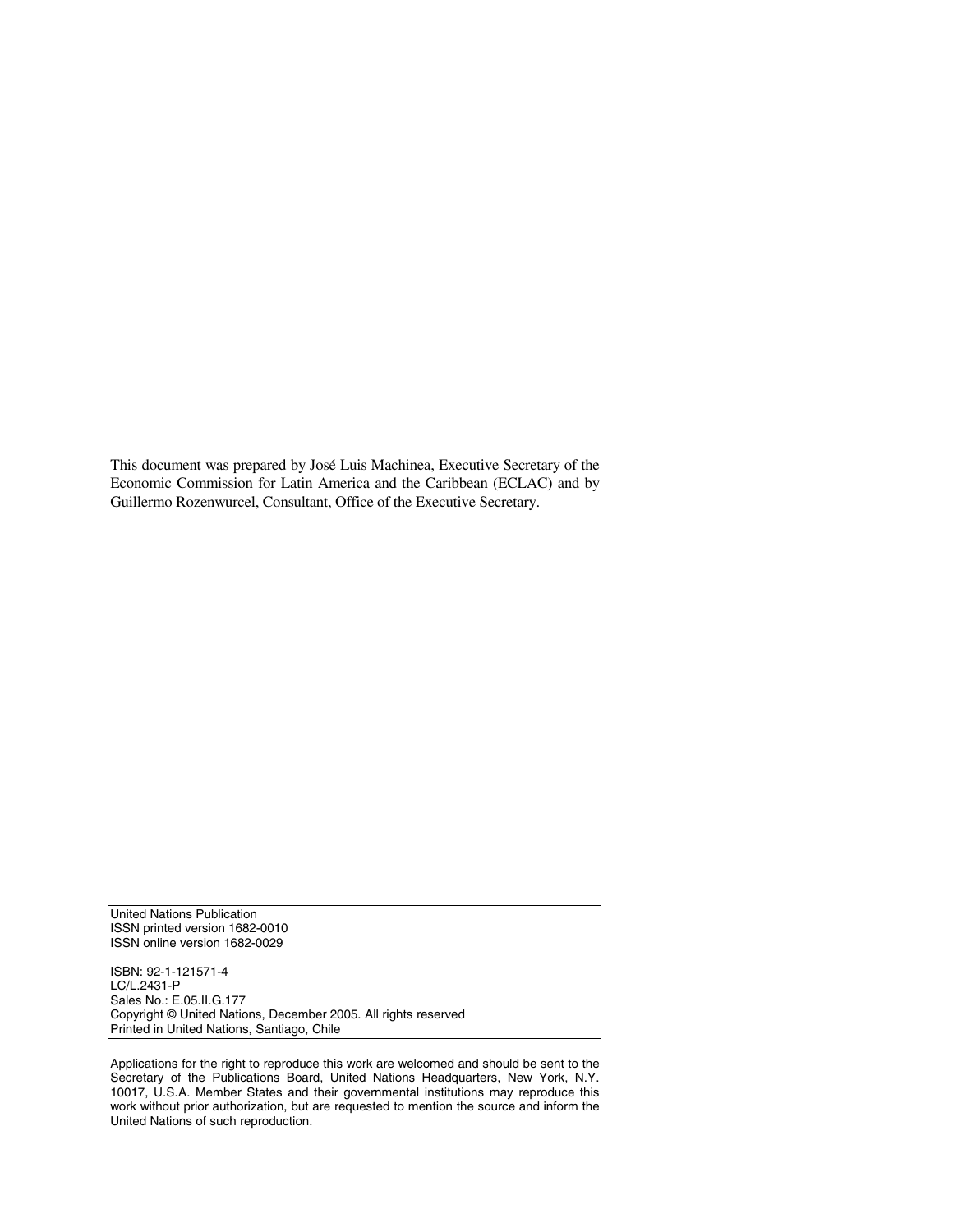# **Contents**

|      | <b>Abstract</b> | <b>Reasons for macroeconomic co-ordination:</b><br>how much economic interdependence is there |  |
|------|-----------------|-----------------------------------------------------------------------------------------------|--|
|      |                 |                                                                                               |  |
|      | $1_{\cdot}$     |                                                                                               |  |
|      | 2.              |                                                                                               |  |
|      | 3.              |                                                                                               |  |
|      | 4.              |                                                                                               |  |
| Ш.   |                 | Macroeconomic coordination: the experience                                                    |  |
|      |                 | of MERCOSUR from a Latin American                                                             |  |
|      |                 |                                                                                               |  |
|      | 1.              | Evolution of the integration process: from hope to                                            |  |
|      |                 |                                                                                               |  |
|      | 2.              | The attempt at macroeconomic coordination in 2000:                                            |  |
|      |                 |                                                                                               |  |
| III. |                 | The future of macroeconomic coordination in                                                   |  |
|      |                 | <b>Latin America and the Caribbean: obstacles</b>                                             |  |
|      |                 |                                                                                               |  |
|      | $1_{\cdot}$     |                                                                                               |  |
|      | 2.              |                                                                                               |  |
|      | 3.              |                                                                                               |  |
|      | 4.              |                                                                                               |  |
|      | 5.              | Exchange rate volatility and inflation: How should                                            |  |
|      |                 | monetary policy be managed under a floating regime? 34                                        |  |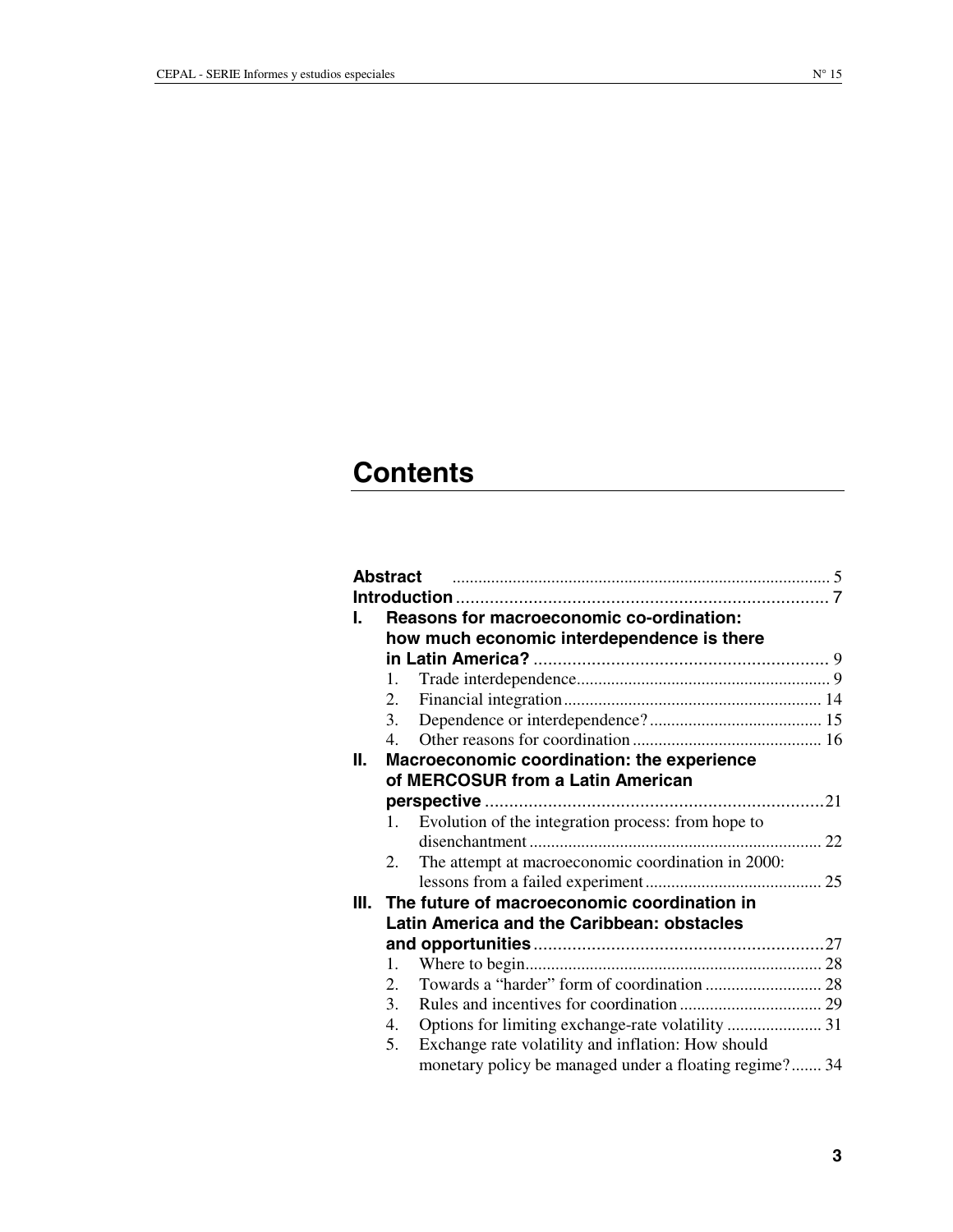| 6. |  |  |  |
|----|--|--|--|
| 7. |  |  |  |
|    |  |  |  |
|    |  |  |  |
|    |  |  |  |

# **Figures**

| Figure 1  |                                                                                 |  |
|-----------|---------------------------------------------------------------------------------|--|
| Figure 2  | Share of intra-regional exports in total regional exports: 1985-2003  10        |  |
| Figure 3  | Share of intra-regional exports in total regional exports: 1990-1991            |  |
|           |                                                                                 |  |
| Figure 4  | Intra-regional exports as a percentage of regional GDP 1990-1991                |  |
|           |                                                                                 |  |
| Figure 5  |                                                                                 |  |
| Figure 6  | Intra-regional trade adjusted by participation in world trade, 2000-2003 13     |  |
| Figure 7  |                                                                                 |  |
| Figure 8  |                                                                                 |  |
| Figure 9  | Degree of interdependence of core countries in some integration schemes:        |  |
|           |                                                                                 |  |
| Figure 10 | Cyclical synchronism-Weighted average of correlation coefficient (1962-2002) 17 |  |
| Figure 11 |                                                                                 |  |
| Figure 12 |                                                                                 |  |
| Figure 13 |                                                                                 |  |
| Figure 14 |                                                                                 |  |
| Figure 15 |                                                                                 |  |
| Figure 16 | Financial volatility. Magnitude of capital flows as % of GDP (1972-1999)  39    |  |
| Figure 17 |                                                                                 |  |
| Figure 18 |                                                                                 |  |
| Figure 19 |                                                                                 |  |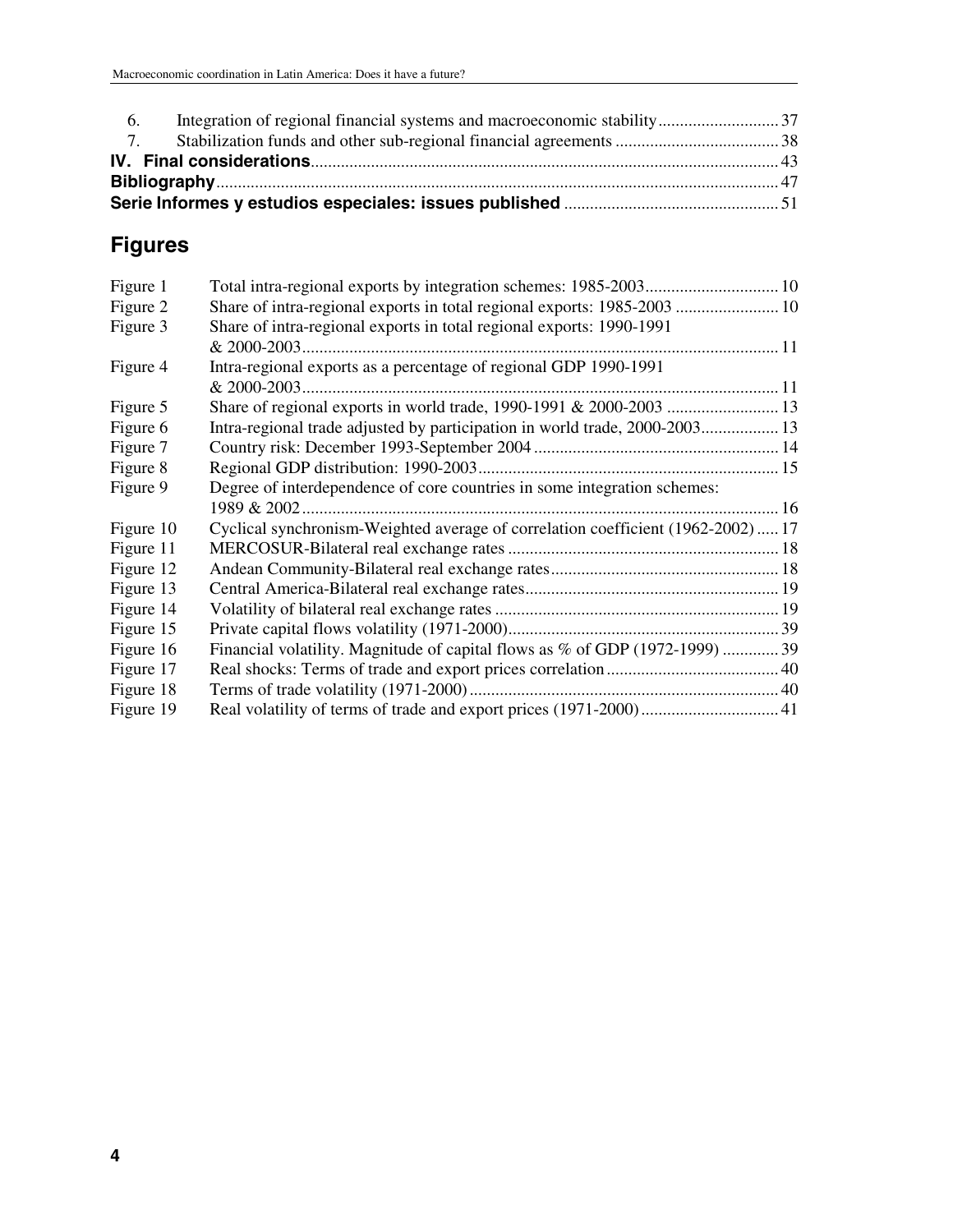# **Abstract**

For most developing countries, open regionalism has emerged as quite a sensible response to the undergoing turbulent and asymmetric process of economic globalization. Moreover, the successful experience of the countries which are now part of the European Union, has made regional integration an increasingly attractive option for the developing world. Whenever regional integration is intended to go beyond merely a free trade agreement, macroeconomic coordination becomes a key issue. Theoretically, the underlying idea of the macroeconomic coordination is the interdependency between economies: when economies are interdependent, the events that take place and the policies implemented in each of them will affect the performance of all the rest, through different real and monetary transmission channels. Therefore, if there is interdependence between the economies, then the macroeconomic coordination appears to be a means of internalizing the effects of reciprocal inter-relationships on decision-making in each economy, and improving the results for all concerned.

After the introduction, this paper examines the macroeconomic coordination and its perspectives in Latin America through four sections). The first one shows the reasons for macroeconomic coordination from a theoretical viewpoint, trying to determinate the degree of economic interdependence in Latin America. The second section analyses the experience of MERCOSUR in terms of macroeconomic coordination, while the third one focuses on the obstacles and opportunities of macroeconomic coordination in the region. Finally, the fourth section concludes.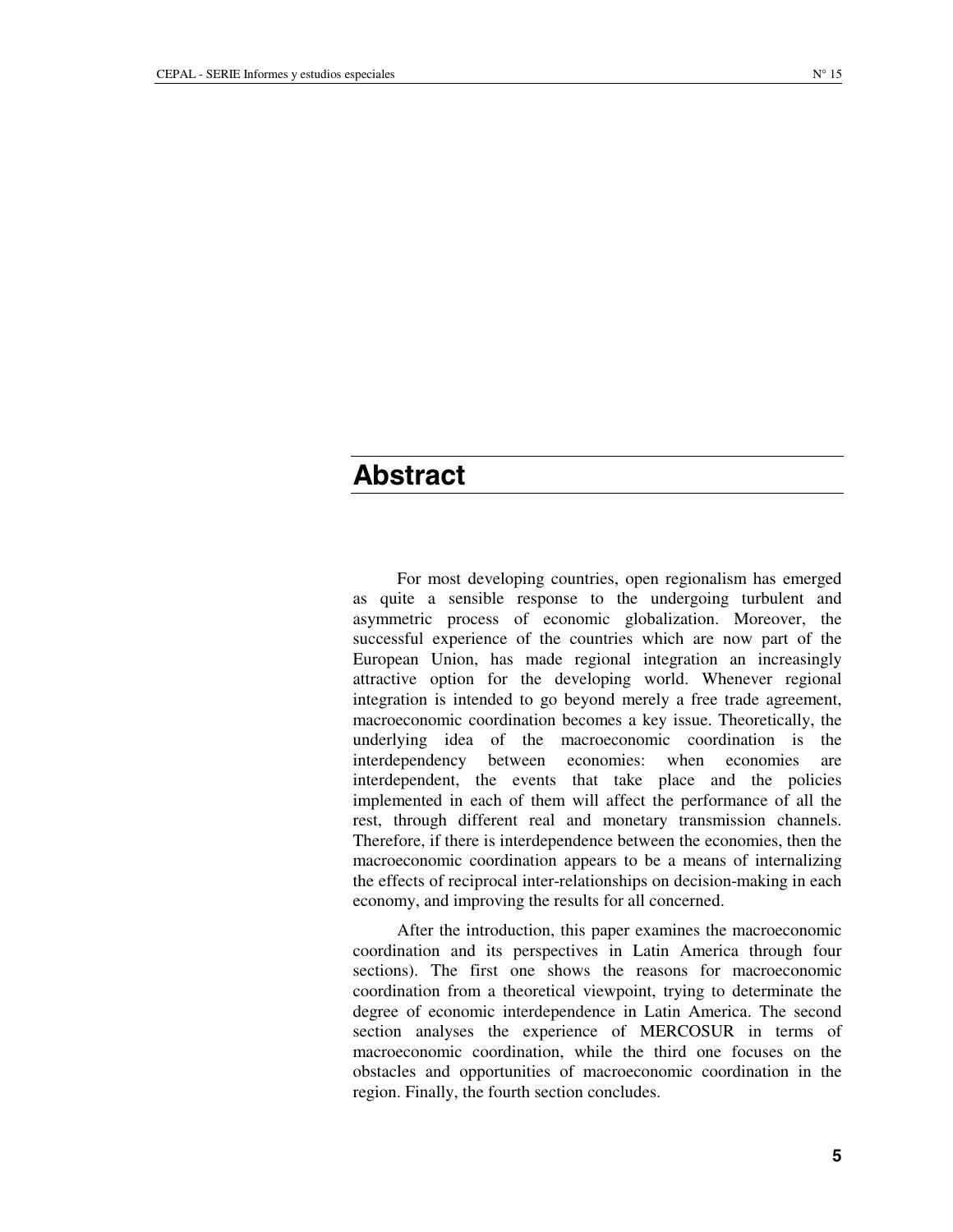This research shows that in Latin America the progress achieved on macroeconomic coordination has been poor. Demand for coordination is weakened by the lack of synchronization between economic cycles in the different countries. The heterogeneous productive structures in the region explain in part this situation; but one of the main reasons, is the low level of trade interdependence. Moreover, since financial integration virtually does not exist in the region, the reciprocal externalities present on this front are exclusively due to the contagion effects generated by the frequent shocks that are brought about by the highly volatile nature of globalized financial markets. This last fact tends to lead countries to try to differentiate themselves from their neighbors in times of crisis rather than to seek macroeconomic coordination.

Therefore, it is clear that macroeconomic coordination and convergence in Latin America entails greater difficulties than those confronted by Europe in its early stages of the integration process. These difficulties reinforce the importance of gradualism in the approach to macroeconomic coordination in the region. The complexity of the factors involved and the need to generate confidence and mutual understanding between the parties involved make this inevitable.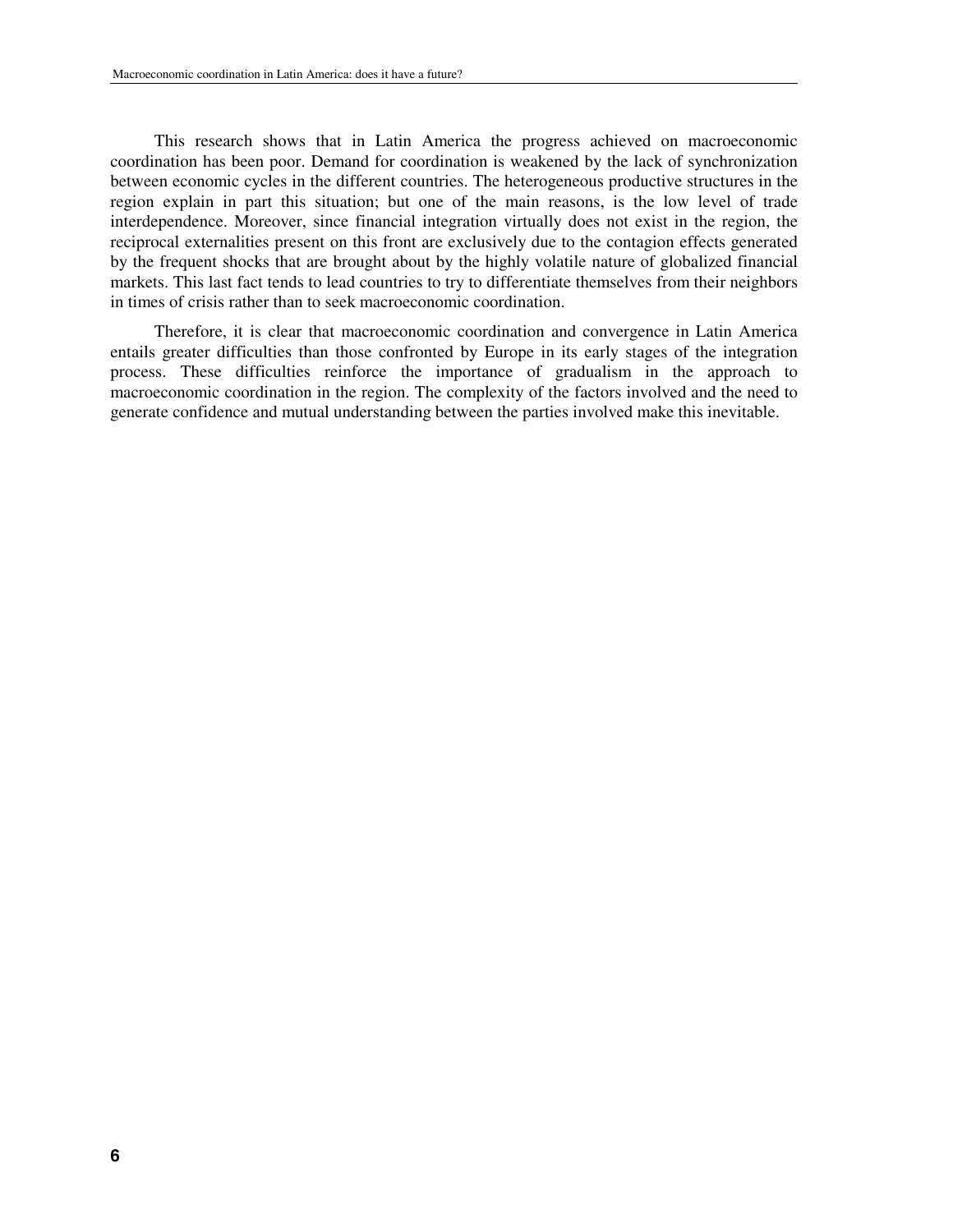**.** 

# **Introduction**

For most developing countries open regionalism has emerged as a quite sensible response to the undergoing turbulent and asymmetric process of economic globalization: it avoids the huge costs usually associated to both isolationism and outright liberalization. Moreover, the successful experience of the countries that now form the European Union has made regional integration an increasingly attractive option for the developing world.

Whenever regional integration is intended to go beyond just a free trade agreement, macroeconomic coordination becomes a key issue. From a theoretical standpoint, the underlying idea is simple: when economies are interdependent, the events that take place and the policies implemented in each of them will, through various (real and monetary) transmission channels, impact the performance of all the rest. Under these conditions, macroeconomic policy coordination appears to be a means of internalizing the effects of reciprocal interrelationships on decision-making in each economy and improving the results for all concerned.

This idea has spread beyond the borders of the Old World, but for a variety of reasons, repeated attempts to implement macroeconomic coordination mechanisms outside Europe, and in Latin America in particular, have run into numerous difficulties.<sup>1</sup>

<sup>1</sup> Non-surprisingly, economic success is negatively correlated to the willingness of a country to co-ordinate with its neighbours, especially if they are characterized by macroeconomic instability.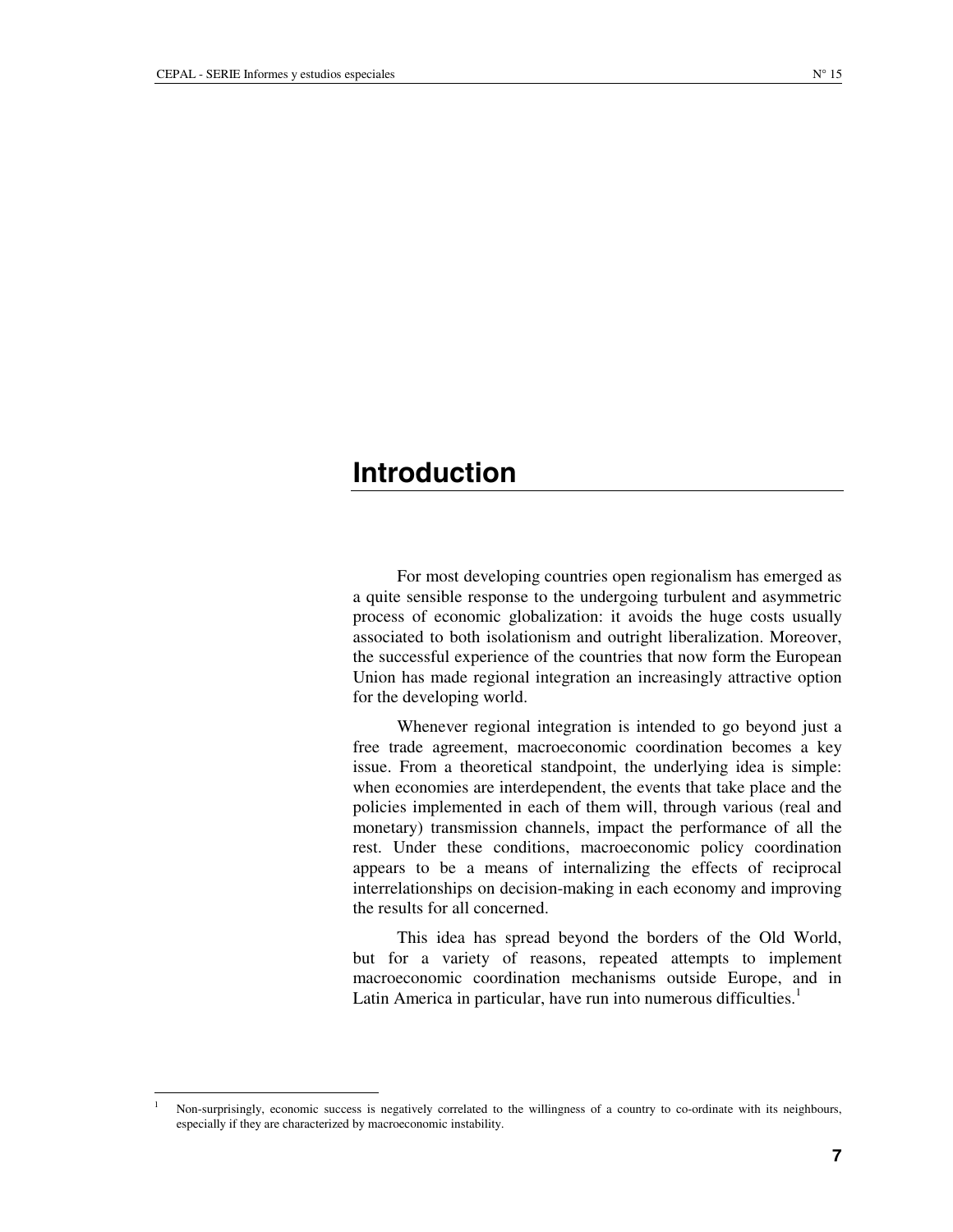Be that as it may, regional integration agreements are now a well-established reality on the world scene, and Latin America is no exception to this rule. In many cases, moreover, the participants in these agreements are seeking to go beyond improving trade relations and to set themselves decidedly more ambitious integration goals. The reasons for this tendency are not solely economic, but instead involve wider political and cultural motivations as well.

If the tendency to move in this direction grows stronger, then it is natural to expect that coordination efforts will not be abandoned. Exploring the obstacles that will have to be overcome and the circumstances under which these initiatives can be profitable therefore becomes a necessary task. It is clear that this task can only be completed satisfactorily if the specific nature of the economic interdependence and political conditions and factors existing in each case are taken into account. Contributing to the efforts to achieve this objective in Latin America is the primary motivation of this analysis.

To this end, the discussion that follows this introduction is divided into four sections. The first looks at the particular characteristics of the economic interdependence entailed in the integration agreements existing in Latin America, with emphasis on how they differ from the European case. The second assesses the experience with macroeconomic coordination in MERCOSUR, the region's largest trading bloc. An effort is made here to draw some lessons valid also for the other integration schemes in the region. The third section raises the question as to how the demand for co-ordination can be increased in Latin America and seeks to identify the main obstacles, opportunities and incentives in this regard. The fourth section concludes.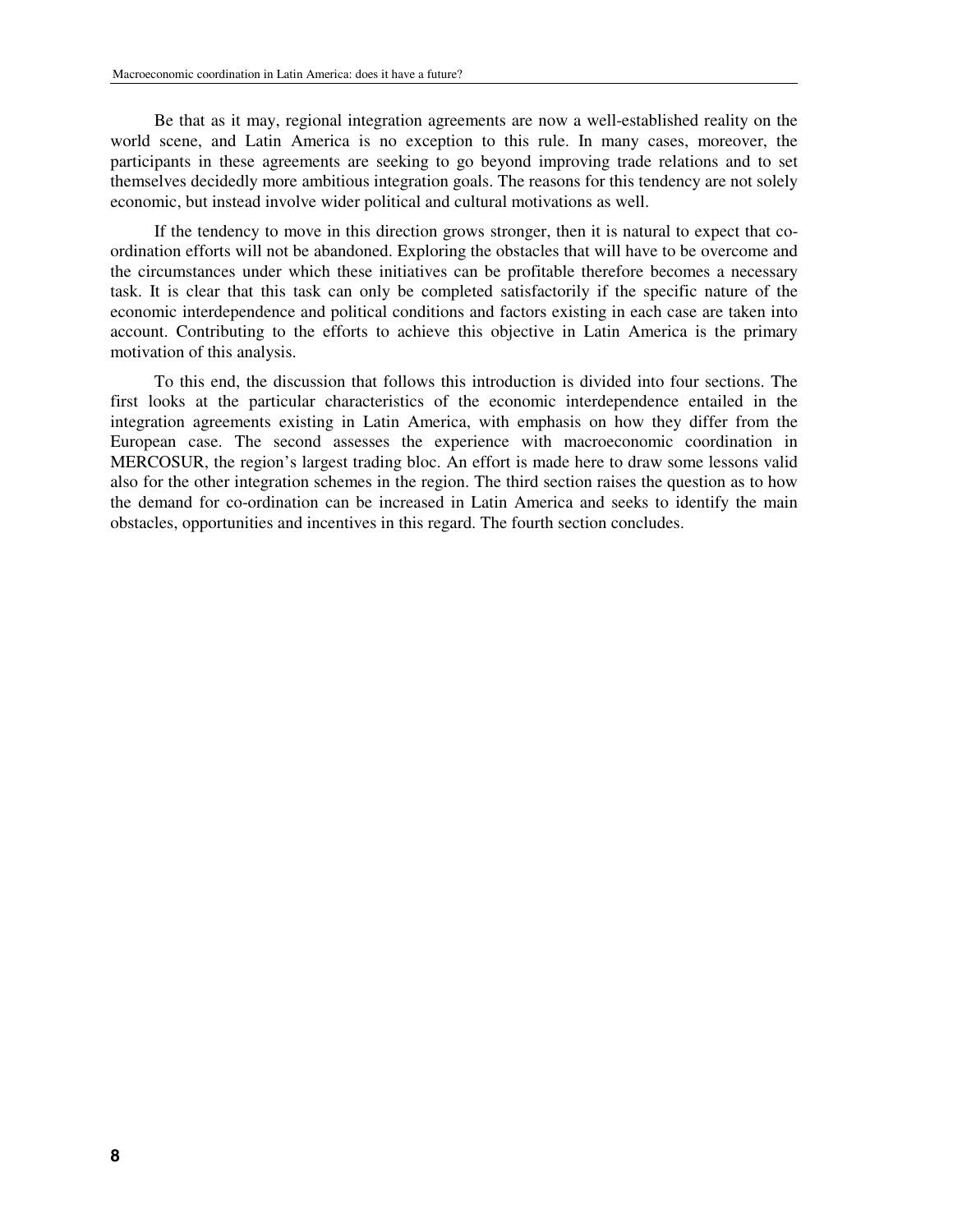# **I. Reasons for macroeconomic co-ordination: how much economic interdependence is there in Latin America?**

A high level of interdependence among countries is one of the main reasons for increasing the co-ordination of macroeconomic policies, since interdependence implies that each member of the group is affected by what happens in the other countries. The degree of interdependence among a group of countries is usually measured on the basis of the trade and financial links existing among them. Both aspects are discussed below.

## **1. Trade interdependence**

Intra-regional trade has followed quite different trends in the various sub-regional integration schemes existing in Latin America throughout the 1990s and thus far during the present decade. As can be seen in Figures 1 and 2, MERCOSUR and the Andean Community grew steadily up to 1997-1998, both in terms of the dollar values and in terms of the share of total trade activity accounted for by intraregional trade. This trend changed abruptly when the international crisis erupted, however, and intra-regional trade's share of the total dropped significantly, although the Andean Community managed to maintain the dollar value of such trade near the highs recorded in 1997-1998 while in MERCOSUR it fell steeply. In CACM, on the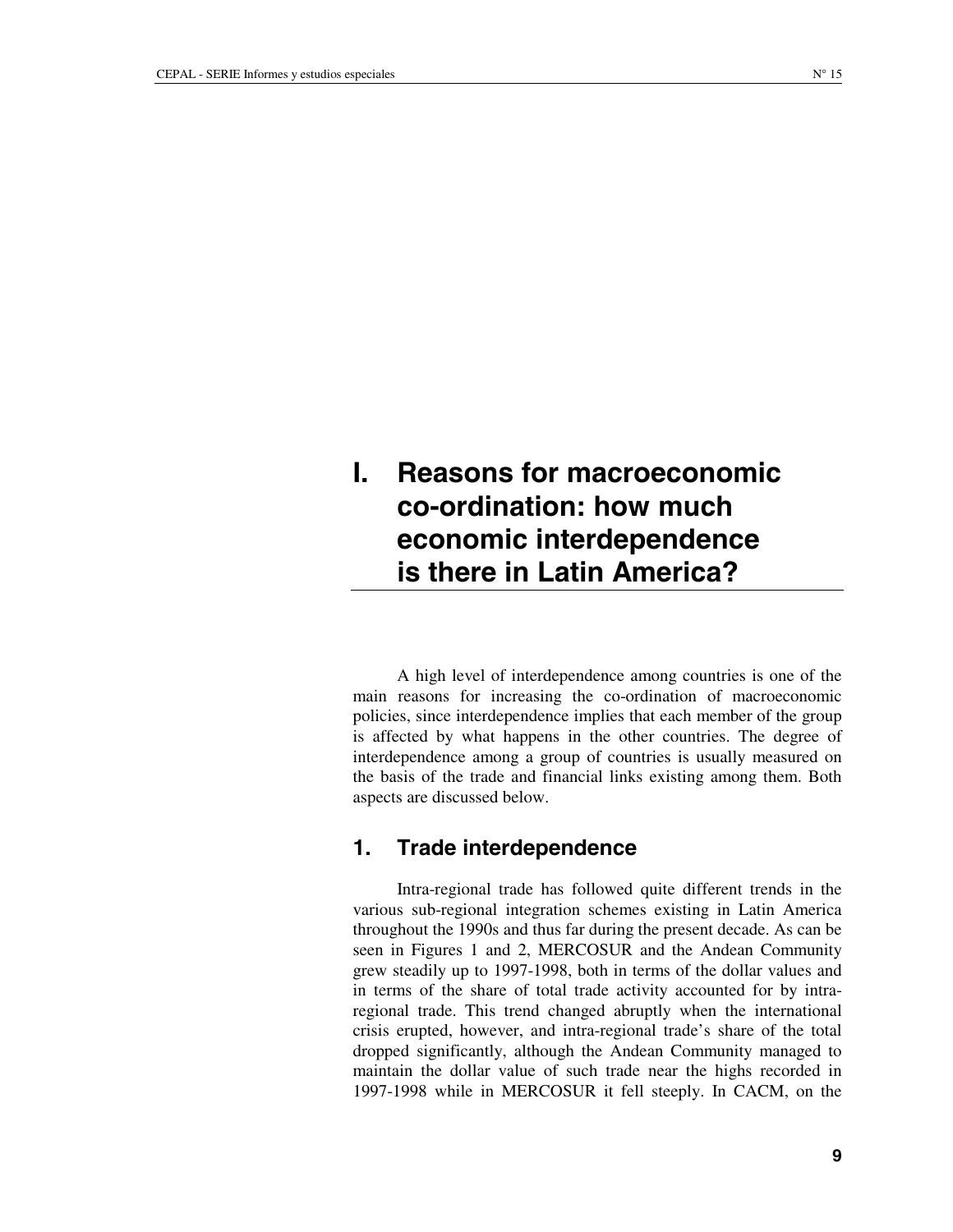other hand, the dollar value of intra-regional trade (without including *maquila* activities) has risen steadily throughout this period, and intra-regional trade's share of the total, although it has fluctuated sharply, has also exhibited an overall increase. Within CARICOM, intra-regional trade expanded considerably, both in terms of dollar values and when measured as a percentage of total trade until 1998, and has maintained its share at a fairly steady level since then.

#### **Figure 1**





**Source:** ECLAC, Division of International Trade and Integration, on the basis of official data.

#### **Figure 2**

**SHARE OF INTRA-REGIONAL EXPORTS IN TOTAL REGIONAL EXPORTS: 1985-2003**  (Percentages of total exports)



**Source:** ECLAC, Division of International Trade and Integration, on the basis of official data.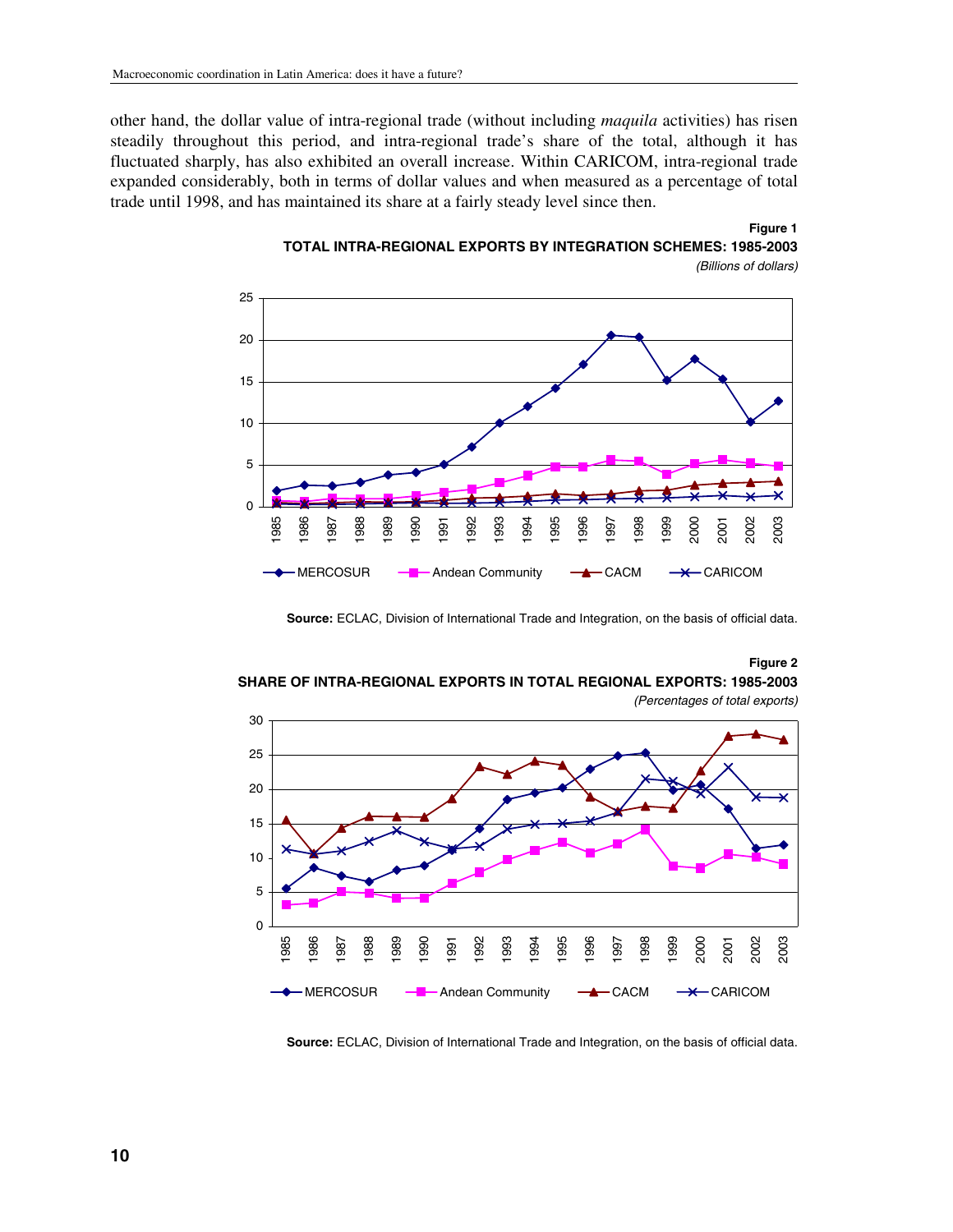Figures 3 and 4, in turn, assess the trade interdependence existing in the different Latin-American economic blocs and other regional agreements. This comparison is based on two indicators: a) intra-regional trade with respect to total trade, and b) intra-regional trade in terms of GDP. For Latin America and the Caribbean, the indicators show that interdependence in subregional integration agreements, although increasing during the past decade, is still substantially less tight than in other regions. These findings become particularly evident when we analyse intraregional trade in terms of GDP. The differences between the two indicators are primarily attributable to the openness of the different countries.

#### **Figure 3**

## **SHARE OF INTRA-REGIONAL EXPORTS IN TOTAL REGIONAL EXPORTS:**

**1990-1991<sup>a</sup> & 2000-2003<sup>a</sup>**

(Percentages of total exports)



**Source:** ECLAC, Division of International Trade and Integration, on the basis of official data. <sup>a</sup> Annual average.

#### **Figure 4**





**Source:** ECLAC, Division of International Trade and Integration, on the basis of official data. a <sup>a</sup> Annual average.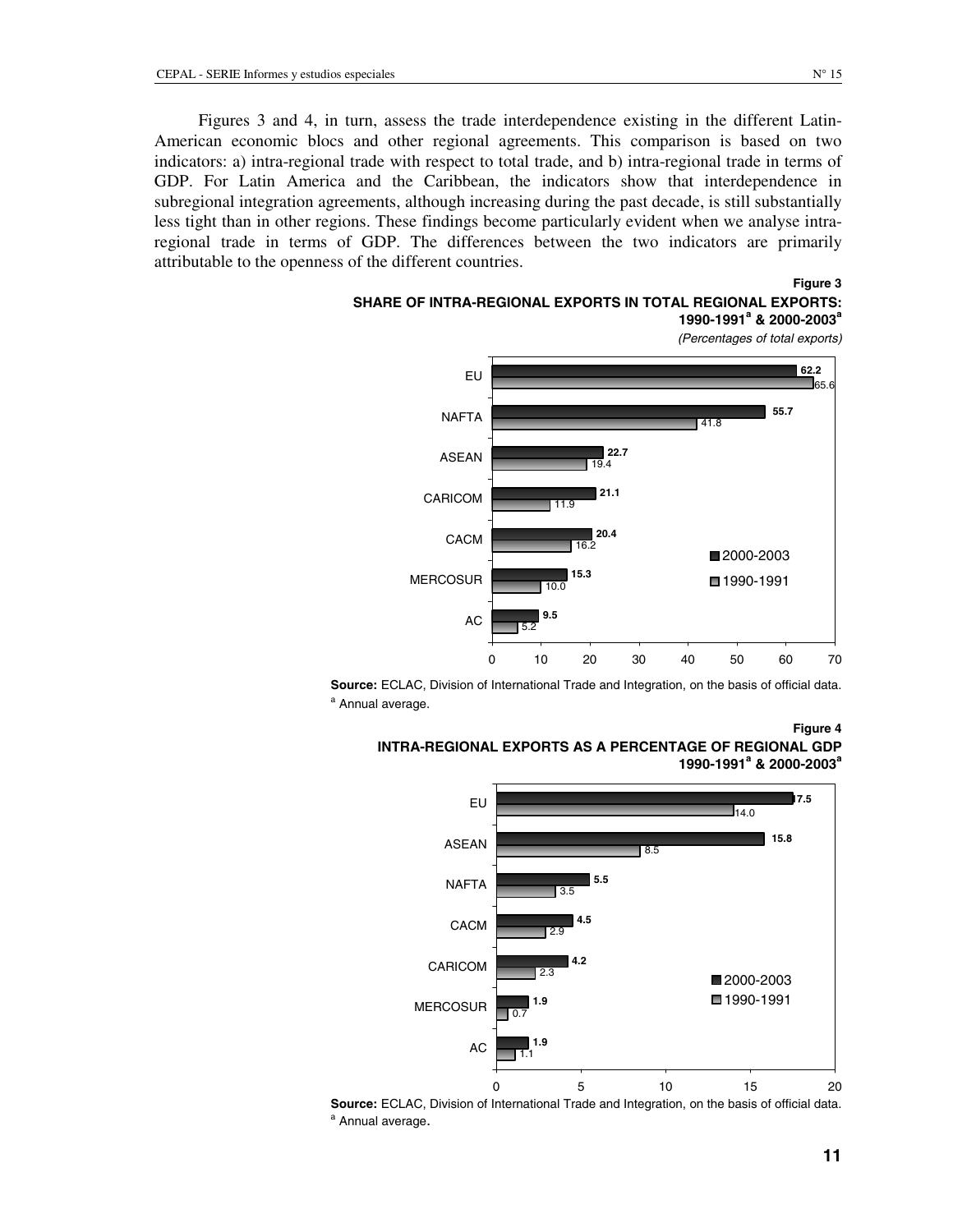The most illustrative case of the differences between the two measures of interdependence is MERCOSUR: despite considerable trade interdependence in terms of intra-regional exports, these exports account for a relatively small proportion of GDP.

Both indicators are relevant. The proportion of GDP represented by such exports gives an idea of how intra-regional trade is perceived by the private sector in the different countries and therefore of the demand for coordination that such a perception generates. The other measure of the economic importance of trade interdependence is provided by the share of total exports accounted by intra-regional exports. Although sales within the bloc may represent a relatively small proportion of GDP in a closed economy, their share in total exports provide a better picture of the required adjustment in the current account, and therefore of the required reduction in aggregate demand, that a shrinking in intra-regional trade could provoke.<sup>2</sup> Take as an example the case of a country in which regional exports account for 20% of total exports and it is equivalent to 2% of GDP. What would happen in this country if the regional agreement break up? The worst case scenario would result in a contraction of 20% in the country's exports and a significant fall in GDP depending on the income-elasticity of imports. With a short-term income-elasticity of 2, a 20% fall in imports requires a GDP fall of around  $10\%$ <sup>3</sup>. This means that the actual impact of the regional agreement on economic activity is greater than its perceived importance as measured by the percentage of GDP represented by intra-regional trade.

In any event, the expansion of intra-regional trade is clearly limited by the size of the bloc. There are enormous differences in this respect: whereas the European Union accounts for 37.2% of world trade, no subregional agreement in Latin America accounts for more than 1%, with the sole exception of MERCOSUR, which being the largest bloc in the region only accounts for 1.4% of world trade (see Figure 5).

This situation means it would be difficult for intra-regional trade to increase much more in relative terms. Figure 6 gives an idea of this by showing the scale of intra-regional trade after discounting each bloc's share of world trade.<sup>4</sup> The adjusted figures make it clear that intra-regional trade is fairly significant in all sub-regional blocs, with the adjusted levels in the Caribbean Community (CARICOM) and the Central American Common Market (CACM) being close to those of the European Union. In other words, the size of the bloc is a major determinant of the relative volume of trade within the bloc; thus, it is unthinkable that trade interdependence in the region could reach the same quantitative levels as those seen in the European Union.

 $\ddot{\phantom{a}}$ 

<sup>2</sup> Current account adjustment is usually the combined result of a fall in output and the depreciation of the exchange rate, with the former being the more influential factor in the short term.<br>Obviously the bloc would not simply "disappear", and exports can be redirected to other destinations. It should be borne in mind,

however, that because of its nature, a share of intra-regional exports would be difficult to redirect to other markets. 4

The idea is to observe the extent to which sales within the bloc are greater than the bloc's importance in world trade. Apart from the existence of differentiated tariffs, there are various reasons for this difference (geographical proximity, common historical and cultural roots, etc.) and these variables are generally used in gravitational models.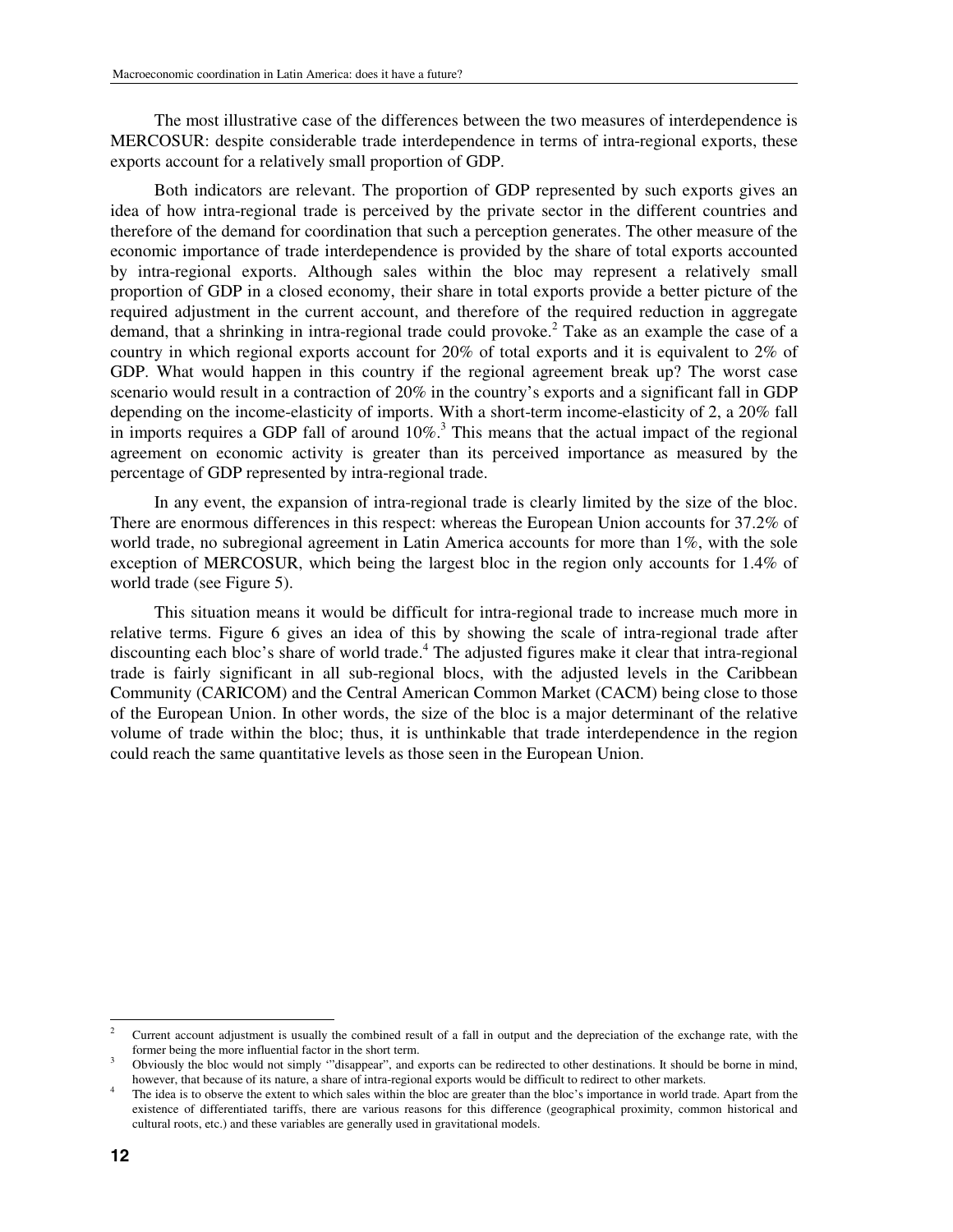#### **Figure 5 SHARE OF REGIONAL EXPORTS IN WORLD TRADE, 1990-1991<sup>a</sup> & 2000-2003<sup>a</sup>**



**Source:** ECLAC, Division of International Trade and Integration, on the basis of official data.

<sup>a</sup> Annual average.





**Source**: ECLAC, Division of International Trade and Integration, on the basis of official data. <sup>a</sup> Annual average.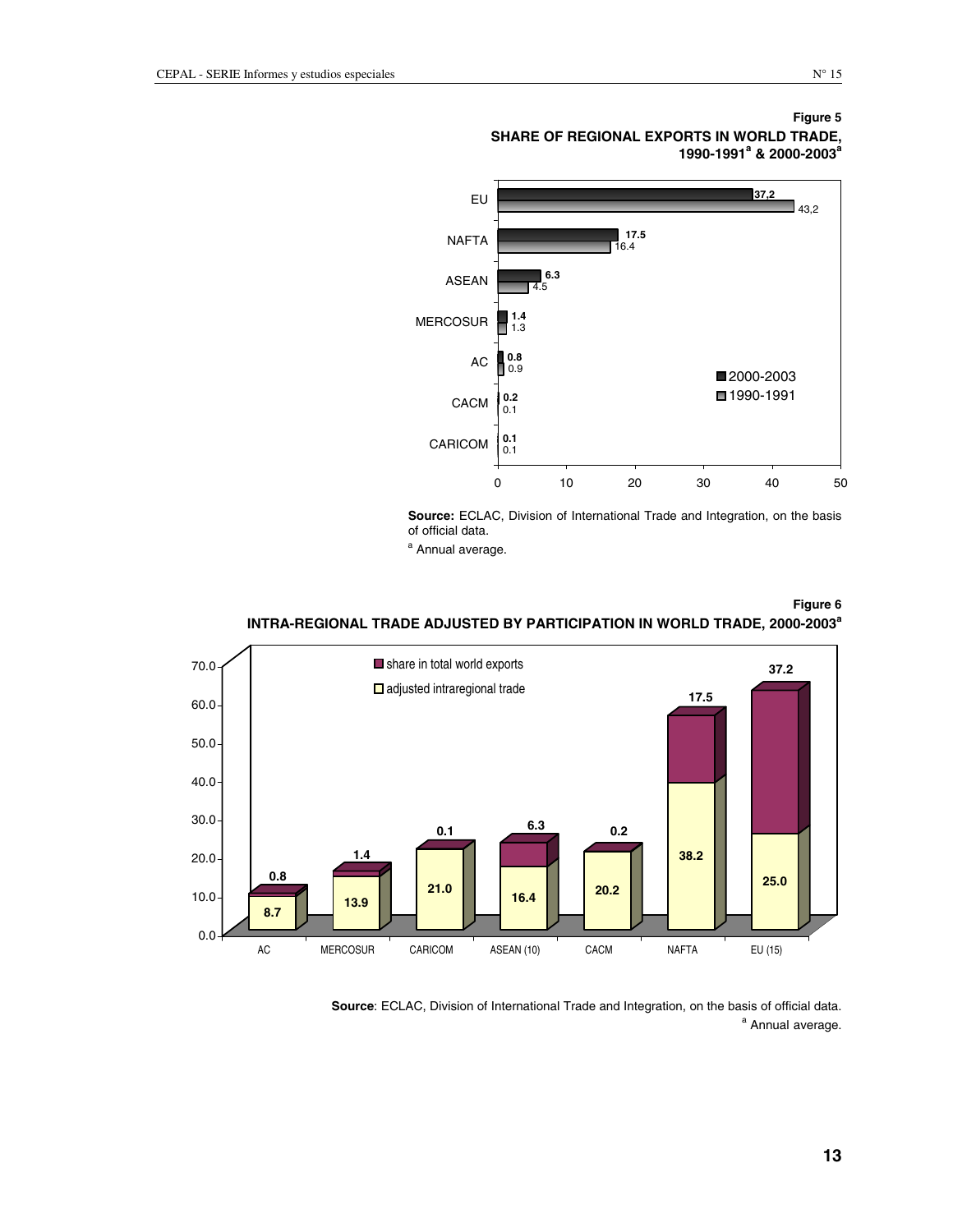# **2. Financial integration**

The reciprocal externalities operating among the countries of Latin American subregional blocs have not been transmitted solely via trade channels, however. Macroeconomic spillovers from financial markets have also been extremely significant, even though the integration of domestic financial markets in terms of either financial transactions or related activities is virtually nil (Machinea and Rappoport, 2003). Financial conditions in the countries of subregional blocs are connected in two ways. On the one hand, since external vulnerability is a trait shared by all the member countries, changes in international financing conditions tend to have a more or less similar impact on all their economies. On the other, the contagion effects deriving from the imperfect information prevailing in international financial markets tend to magnify their interdependence in this respect. The strong correlation between the country risk ratings in MERCOSUR, in particular those of the largest economies of the bloc, until shortly before Argentina's default, is a good illustration of this point (see Figure 7). $<sup>5</sup>$ </sup>



**Source**: ECLAC, on the basis of JP Morgan Securities Inc., and Uruguay Republic Pension Fund (AFAP). <sup>a</sup> Global Bond 2009 Sovereign Spread over UST.

<sup>b</sup> Uruguay Bond Index (UBI). Since May 2003, Uruguay changes the reference bond basket.

In fact, empirical studies have shown the existence of strong interconnections between financial markets in emerging countries that are clearly influenced by geographic proximity, trade links and economic policy similarities (IADB, 2002, chap. 7). Moreover, there is evidence that a country's currency crises are more closely associated with exchange-rate misalignments with respect to a partner in a trade agreement than with the rest of the world. <sup>6</sup> However, when contagion is measured through the impact of a change in a country's capital flows on the other partners' flows, the evidence is more ambiguous.<sup>7</sup>

 $\ddot{\phantom{a}}$ 

<sup>5</sup> One exception is the absence of contagion in the final phases of the Argentine crisis. This could be attributed to the "absence of surprise" as events unfolded, which enabled investors to prepare themselves by reallocating their assets gradually. During the preceding months, however, there was an impact on other countries in the region, and during 2002 the crisis severely affected Uruguay. Although there are different definitions of contagion, references here are to a situation in which a crisis in another country increases the probability of crisis in the home country, after controlling for the economic fundamentals (Eichengreen, Rose and Wyplosz, 1996).

Fernández-Arias, Panizza and Stein (2002).

<sup>7</sup> This issue is described in IADB (2002, chapter 7) in more detail.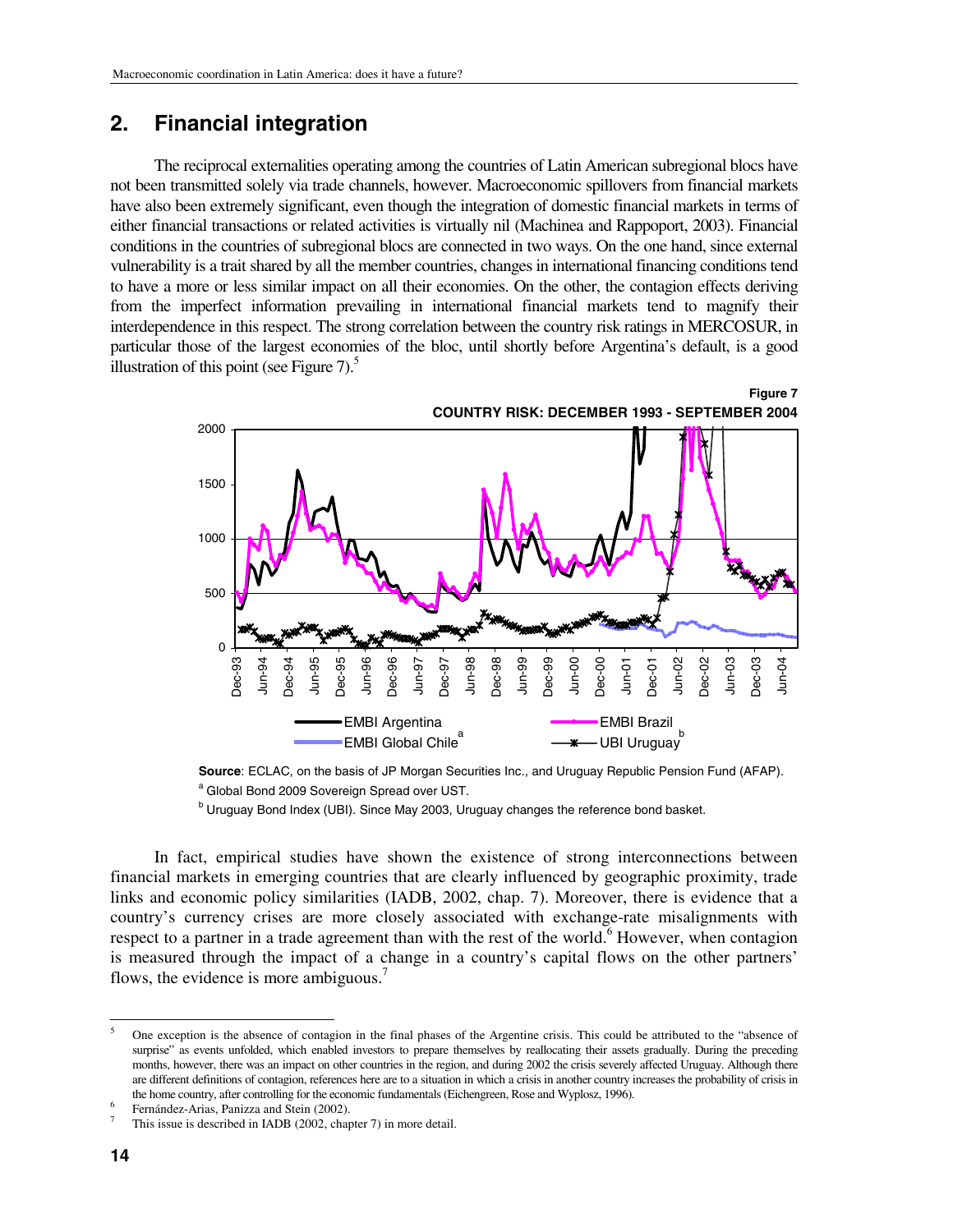These trade-related and financial externalities notwithstanding, their presence has not generated a reciprocal demand for macroeconomic cooperation on a permanent basis. The reason is simple: although the expansion of intra-regional trade was regarded as a long-lasting phenomenon, every time one of the two largest partners was overtaken by a crisis, the most prevalent reaction was a fear of financial spillovers. In such situations, the usual response of policy makers in the other countries has been to send out signals that differentiate them from their distressed neighbour in an effort to influence the mainstream perception on financial markets.<sup>8</sup> Their reason for doing so is that the adverse effects to be expected in the short run have been of such a magnitude, and the decision-making horizon for governmental and private-sector actors has shortened to such a point that the ratio between the perceived costs and benefits of integration has grown drastically worse.

# **3. Dependence or interdependence?**

Statistics on interdependence for the bloc as a whole often conceal considerable differences between countries, which are often due to differences in their sizes. The figures shown below indicate the level of dependence or interdependence in different regional agreements based on two indicators: intensity of reciprocal trade between the largest partner in each agreement and the rest of the bloc; and distribution of regional GDP.

Figures 8 and 9 show that there are considerable differences in country size within NAFTA and MERCOSUR. In such cases, there are fewer coordination incentives for the largest country. In NAFTA, in particular, it is unthinkable that the United States would be prepared to coordinate its fiscal and monetary policies with Canada and Mexico. Although concern for its neighbours may lead the United States to help them in critical situations such as Mexico's "tequilazo" in 1994, it is extremely unlikely that it would ever agree to have Mexican or Canadian representatives sitting on the Federal Reserve Board.

Of course, incentives for cooperation are not only related to size and economic interdependence. Beyond trade and financial interdependence may be other economic or political reasons for coordination among members of an agreement. The European integration is a clear example of that. But without doubt, large sizes differences among the partners reduce the incentives for co-operation.



# **Figure 8 REGIONAL GDP DISTRIBUTION: 1990-2003 <sup>a</sup>**

NAFTA (North American Free Trade Agreement); SACU (South African Custom Union), EU (European Union), and ECOWAS (Economic Community of West African States). <sup>a</sup> Annual average.

 $\frac{1}{8}$ The extreme case being Argentine government behaviour in 1999 after the Brazil's devaluation.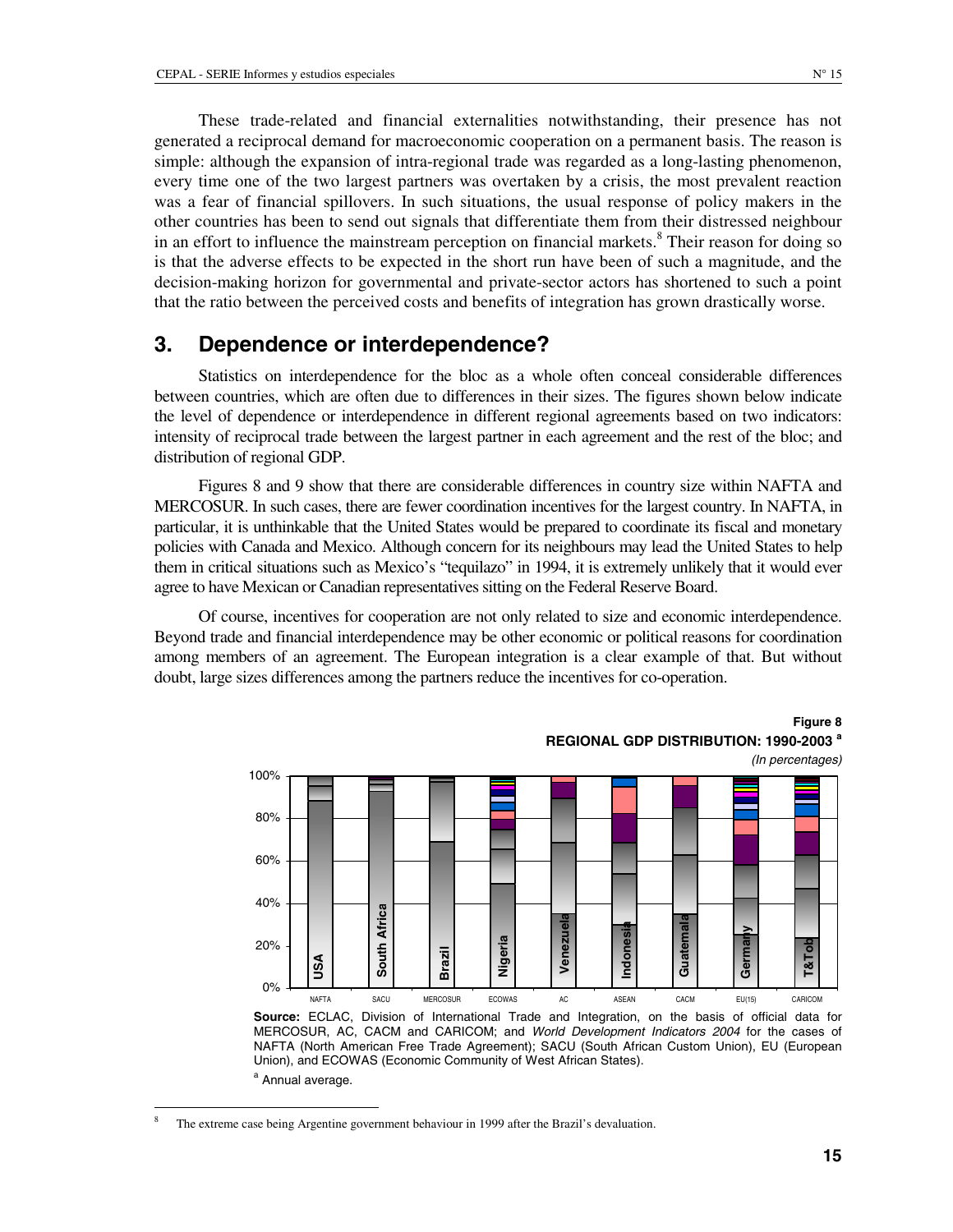

#### **Figure 9 DEGREE OF INTERDEPENDENCE OF CORE COUNTRIES IN SOME INTEGRATION SCHEMES: 1989 & 2002**

**Source:** ECLAC, Division of International Trade and Integration, based on IBD (2002) Integration 2002 Report, Chapter 7 (Box 7.1), pp. 48.

**Note:** The indicator was estimated with the following formula:



Which shows the ratio between the exports of the larger country  $j$  to the regional integration agreement B, and the sum of the exports of the rest of the country members i to the larger country j. In both cases, exports are normalized by the respective total exports. In parenthesis, the left axis shows the larger country in terms of its share to regional GDP, considering the figure 7.

## **4. Other reasons for coordination**

Motives for coordination that go beyond financial or trade interdependence may include cyclical synchronism, political support for a long-term agenda, its importance in introducing discipline in the face of domestic pressures, and its use as a mechanism to reduce macroeconomic volatility and to build up government's credibility within a country.

**Cyclical synchronism**. Benefits from macroeconomic coordination increase (or the cost decrease) to the extent that the countries belonging to the regional agreement face similar situations. If cycles are synchronous, economic policy decisions will be similar, and therefore the cost of forgoing autonomous policies will be lower.

Countries in subregional blocs in Latin America have historically registered low synchronism in economic cycles, at least when they are compared against countries of the UE and ASEAN (see figure 10). Within this context, CACM countries are found to have a relatively high level of correlation, while MERCOSUR and AC (De la Cuba and Winkelried, 2004) evidence the lowest level of synchronism in the region. Nevertheless, some studies suggest that, at least in the case of MERCOSUR, during the 1990s the cycles of the member countries, and particularly those of the two largest partners, have been somewhat more closely synchronized than in the past (Lacunza, *et al.*, 2003; Fanelli and González Rozada, 2003; Machinea, 2003a). This has mainly occurred as the result of external financial disturbances that have affected all the countries of the bloc.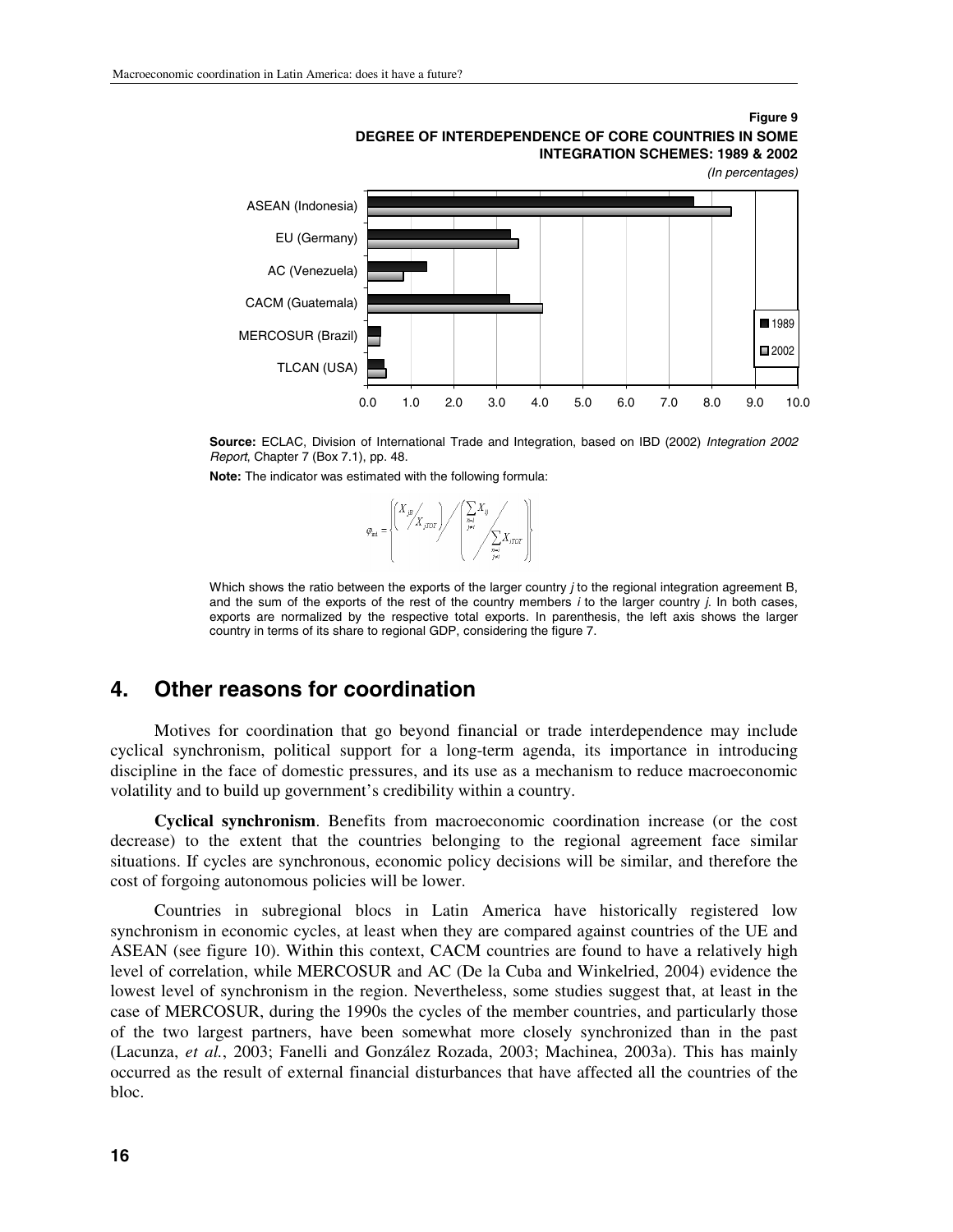

**CYCLICAL SYNCHRONISM-WEIGHTED AVERAGE OF CORRELATION COEFFICIENT (1962-2002)** 

**Source:** Machinea, José Luis (2003a), "La inestabilidad cambiaria en el MERCOSUR: Causas, problemas y posibles soluciones", BID/INTAL.

**Future interdependence**. Political support for deepening the integration process is linked to future interdependence. For example, when the objective of the integration process is to achieve a monetary union, incentives to cooperate at the macroeconomic level increase considerably, as it is difficult to move forward in creating a single currency if inflation rates differ significantly between countries, or if the fiscal deficits generate substantial growth in public debt. Integration processes in Latin America and the Caribbean, particularly in recent years, have been characterized by the goal of going beyond free trade areas. This political willingness, however, is not always reflected in specific decisions in support of this objective. Macroeconomic cooperation has its costs, as will be discussed below, and in order to move forward governments must therefore prove, by means of tangible evidence, that their national agendas are giving way to a regional one

**Domestic resistance**. Similarly, a macroeconomic coordination agreement can serve to implement measures that have met with domestic resistance. However, the importance of the role of regional agreements in imposing some degree of internal discipline depends on whether the agreement is perceived by the actors involved as being advantageous for the country. While this has been the case for Europe, it has not necessarily been so for Latin America and the Caribbean.

**"Borrowing" credibility**. As discussed below, it is not clear whether macroeconomic policy coordination is an effective means of building domestic credibility in the region. Unlike the situation in Europe, it is difficult to find in the region countries that have strong enough reputations to generate credibility for other nations by partnering with them in the area of macroeconomic policy. Even more importantly, countries in Latin America do not have strong enough reputations to emerge unharmed from an association with a country that has a history of severe instability.

Finally, while a country's volatility affects its partners in different ways, exchange rate volatility typically attracts the most attention due to its effects on trade and on the political economy of the integration process. As can be seen in figures 11 to 14, although exchange-rate volatility is not so intense in Central America, it is particularly severe in MERCOSUR and is also quite significant in the Andean Community, the two largest economic blocs in Latin America.

**Figure 10**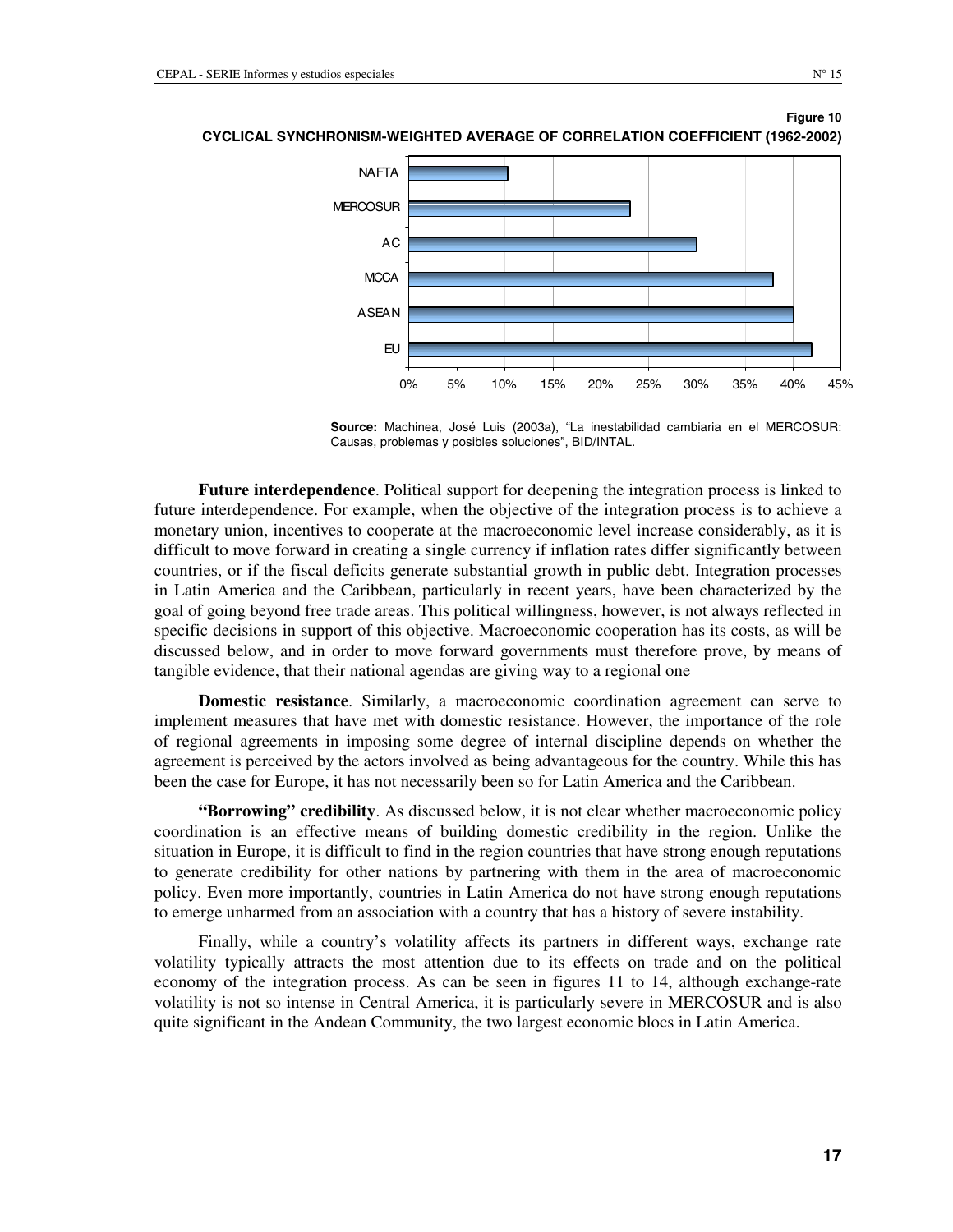#### **Figure 11 MERCOSUR - BILATERAL REAL EXCHANGE RATES**

(January 2002 to May 2004-2000=100)



**Source**: ECLAC, on the basis of official data.

**Figure 12 ANDEAN COMMUNITY - BILATERAL REAL EXCHANGE RATES** 



**Source**: ECLAC, on the basis of official data.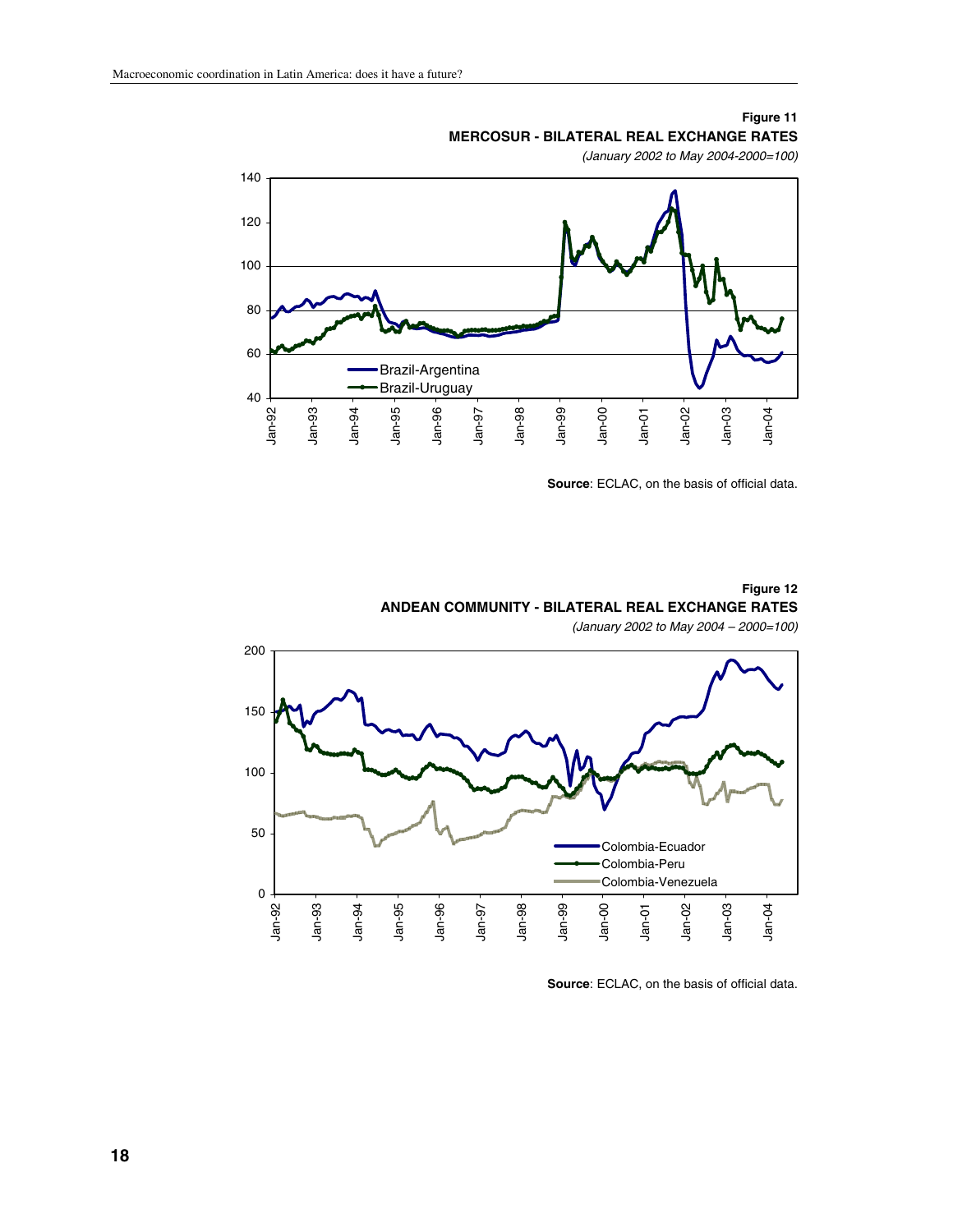## **Figure 13**

**CENTRAL AMERICA - BILATERAL REAL EXCHANGE RATES** 

(January 2002 to May 2004-2000=100)



**Source**: ECLAC, on the basis of official data.

**Figure 14 VOLATILITY OF BILATERAL REAL EXCHANGE RATES** 



**Source**: ECLAC, on the basis of official data.

There are several reasons for these large exchange rate volatilities. We want to point out, among them, the different domestic macroeconomic policies and the co-existence of different exchange rate policies. In particular, the co-existence of dollarization in Ecuador and convertibility in Argentina with more flexible exchange regimes in the rest of Latin America, explains part of the volatility from 1998 on, the period where the region experienced similar large financial shocks.<sup>9</sup>

The potential advantages of macroeconomic coordination as a means of reducing economic volatility, in particular exchange-rate volatility, and improving economic performance in the members of a regional agreement are discussed in the following sections.

<sup>-&</sup>lt;br>9 See Machinea (2003) and Fanelli and González-Rosada (2003) for a detailed discussion in the MERCOSUR case.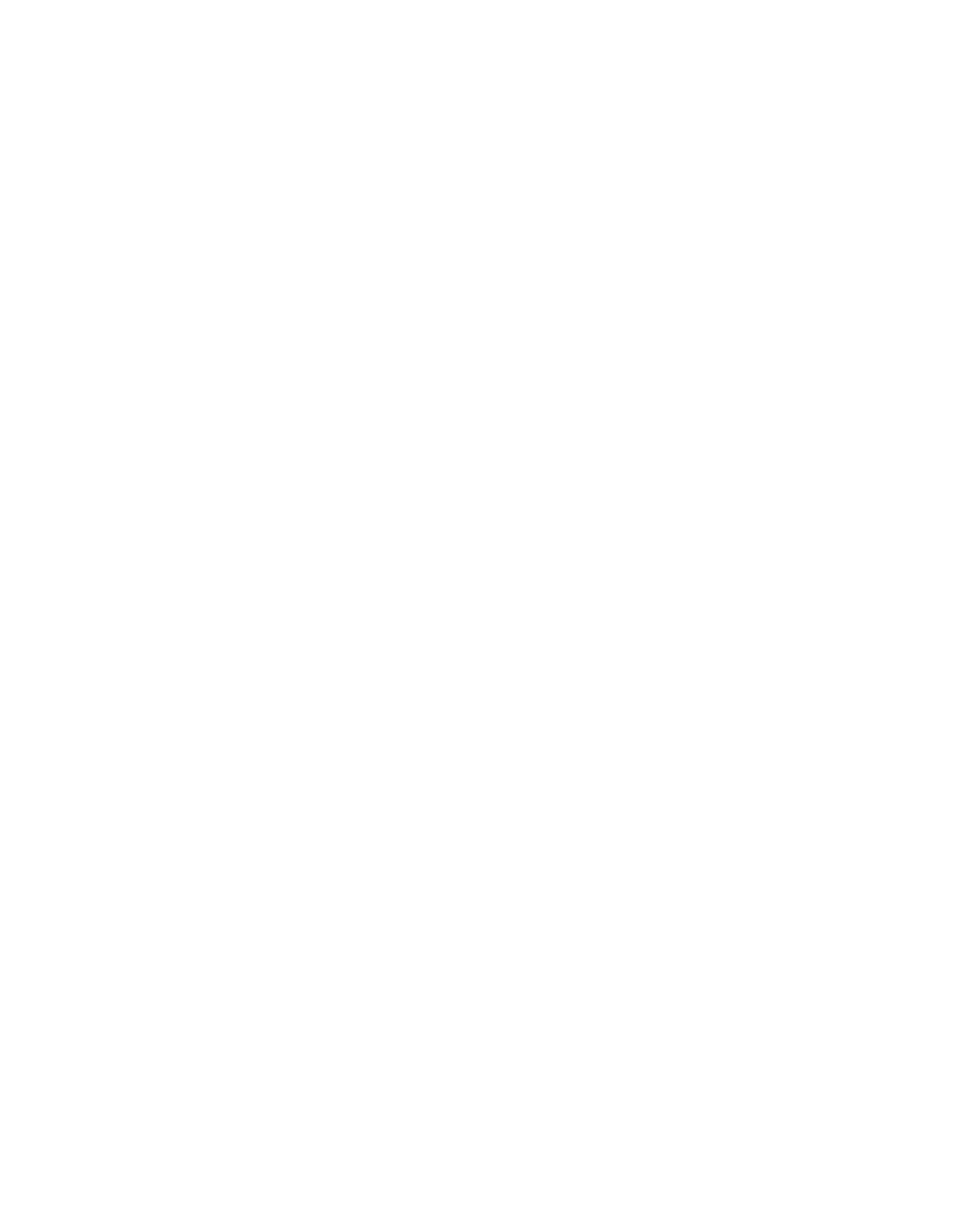# **II. Macroeconomic coordination: the experience of MERCOSUR from a Latin American perspective**

MERCOSUR can be considered to be Latin America's largest and probably most ambitious integration initiative to date. When it was created, the member countries committed themselves to structuring a customs union, which, over time, was to develop into a common market. MERCOSUR was, in fact, considered one of the most successful regional integration agreements among the many that arose in the 1990s (World Bank, 1999).

The difficulties that MERCOSUR is currently experiencing, however, raise serious doubts as to the possibility of achieving significant progress on integration in the near future. Questions about its functioning, and even its usefulness for the economic development of its members, have been raised with particular force in recent years. With differing gradations and intensities, many of the obstacles that MERCOSUR is now facing are similar to those being encountered in other integration agreements in the region.

From that vantage point, this section will first analyse the way in which the MERCOSUR integration process has evolved. It will then look at recent changes in the nature and intensity of the interdependence existing among the countries of this bloc. Finally, the main lessons to be learned from the failed attempt at macroeconomic coordination made in 2000 will be discussed.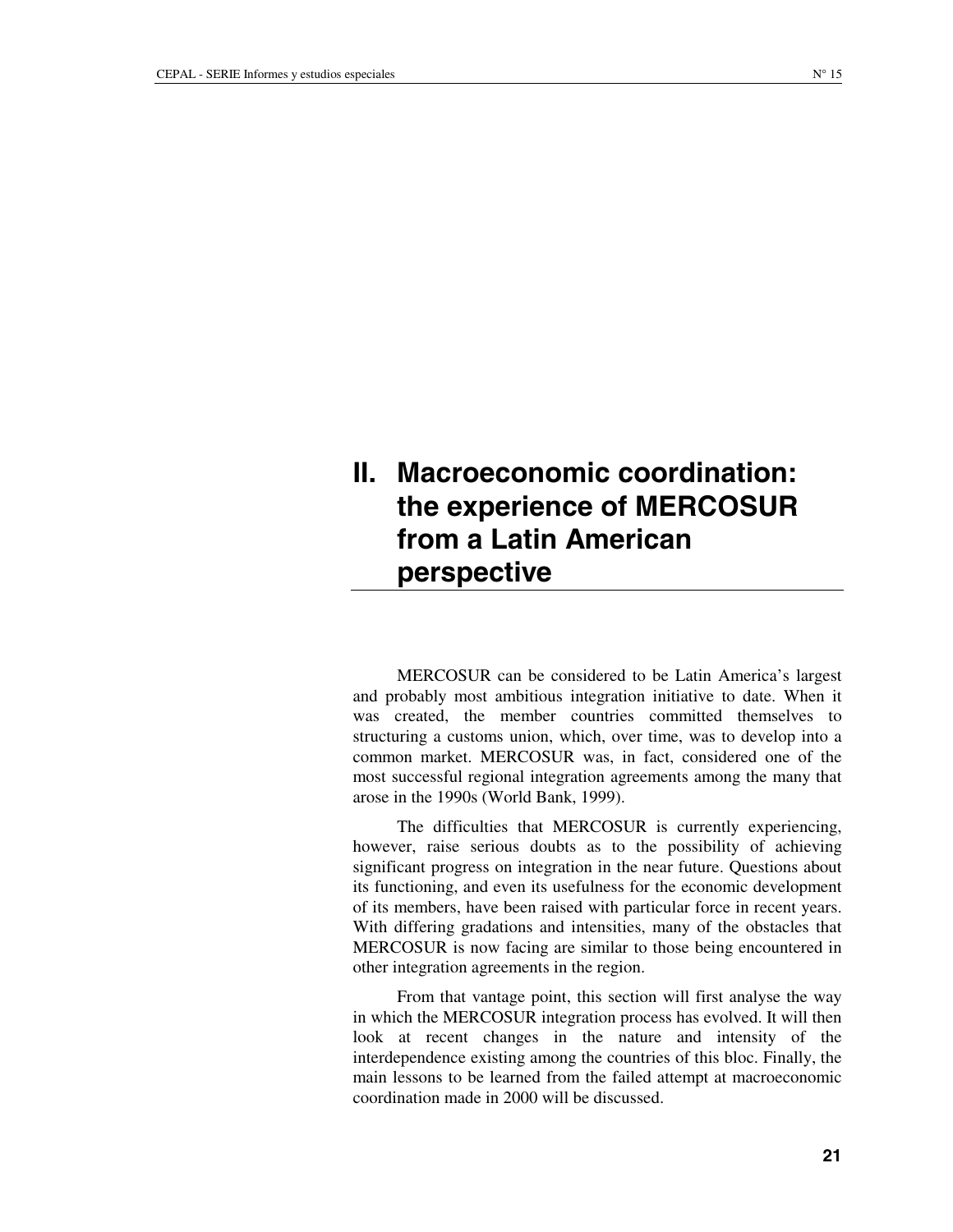# **1. Evolution of the integration process: from hope to disenchantment**

MERCOSUR was established in 1991, and by the middle of that decade the integration process was already running into difficulties in complying with the commitments made regarding the elimination of non-tariff barriers, adoption of a common external tariff, special import regimes, a common customs code and harmonization of procedures to deal with unfair trade practices. The virtual absence of any supranational institutional structure has been particularly significant.

These difficulties went largely unnoticed so long as the two largest countries of the bloc were experiencing rapid growth. In 1997, however, there was a significant break in the trend towards the elimination of trade restrictions occurred when, in order to curb the growth of its current account deficit caused by a sharp appreciation of the exchange rate, Brazil decided to impose general import restrictions which also applied to its partners under the agreement.<sup>10</sup>

Until 1998, the significant expansion of intra-regional trade had contributed to the MERCOSUR countries' wider strategy of trade liberalization. A close look at bilateral trade between the two major partners of the bloc indicates that, despite some deepening of intra-regional trade,<sup>11</sup> the prevailing trend in both countries was an expansion of external trade as a whole based on a significant increase in total imports.

The complex progression of macroeconomic changes that have occurred in the region since 1998 has significantly altered the relative positions of the countries by affecting their intra-regional trade flows and their links with international financial markets. These changes have generated new asymmetries and have affected the nature and intensity of the interdependence existing among the countries of the bloc.

As a result of the large-scale macroeconomic disturbances seen in the past few years, the region's low growth rates, the sharp cyclical downswings in Argentina and Uruguay and the steep real devaluations of their currencies, in 2003 the per capita GDP of these two countries was more or less similar to 1980s levels. Although its economy has been somewhat less volatile, Brazil's per capita product is not very different from what is was then either. Moreover, in the three countries aggregate product, measured in dollars, was quite close to its lowest level of the last three decades. This implies that the sizes of these economies, as viewed by their neighbours, have been contracting significantly (Heymann, 2004).

The negative macroeconomic performance of the past few years has been transmitted to the countries' intra-regional trade. As a result, not only has its share of total trade fallen from 25.3% in 1998 (i.e., before the international financial crisis began to impact the region) to 11.4% in 2002, but its dollar value has also plummeted from somewhat over US\$ 20 billion in 1998 to slightly more than half that figure in 2002. These results even compare unfavourably with the performance of the other trade blocs in Latin America and the Caribbean during this time period.

Since 1998 the sharp contraction in trade flows triggered by the crisis has been asymmetrical, as the share of Brazil's total imports accounted for by imports from Argentina shrank from 14% in 1998 to 10% in 2002 and remained at around that level in 2003, whereas Argentine imports from Brazil increased from 22% to 27% of the total over the same period. In

 $\ddot{\phantom{a}}$ 

As a matter of fact, in 1992, again in a context of significant exchange rate appreciation, Argentina had already had recourse to the temporary establishment of a 10% statistical duty on imports of any origin.

Between 1990 and 1998 Argentine imports from Brazil went from 18% to 23% of the total (most of this growth took place between 1990 and 1992), while Brazilian imports from Argentina rose from 7% to 14% of the total.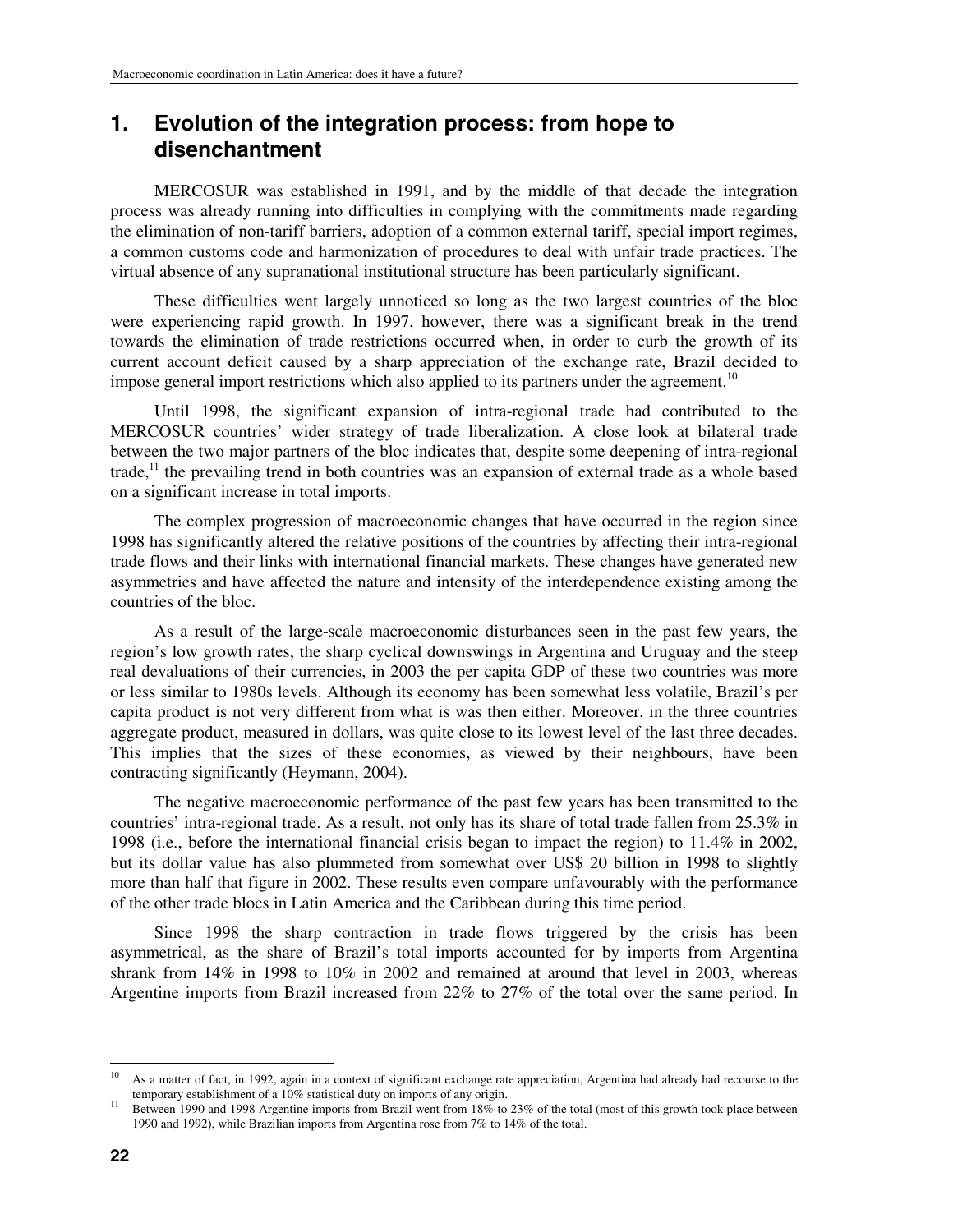other words, the share of Brazilian goods in the regional market climbed steeply, and this increase was so strong that even the abrupt real devaluation of the peso in 2002 did not reverse it.<sup>12</sup>

As a result of the deterioration in the macroeconomic situation triggered by the events occurring in the international arena from 1998 on, the weaknesses of the integration process became more apparent as the recession increased the countries' sensitivity to trade problems and caused relations between the member countries to worsen even further, undermining the countries' already debatable willingness to create even a minimal institutional framework and significantly weakening not only the integration process but also trade relations within the bloc.

As we have already discussed in the previous section, the conditions for extending integration and establishing macroeconomic cooperation mechanisms within MERCOSUR, and in Latin America in general, are comparatively less favourable than those that prevailed in the process that led to the establishment of the European Union.

Firstly, the degree of trade integration that can be attained by MERCOSUR, and for that matter the other integration schemes in Latin America is unlikely to approach the levels seen in the European Union or NAFTA for a number of reasons, including one quite simple factor: the enormous difference between the sizes of their respective markets. Second, cyclical synchronism is still quite low and even tough the cycles have become more synchronized in the 1990s, this has mainly been the result of spillovers arising from financial external disturbances. Thirdly, the extreme volatility of exchange rates, added to the deep economic crises of recent years and the fact that the region has grown more slowly than the rest of the world have led to a proliferation of intraregional trade restrictions, significantly weakening not only the integration process but also trade and political relations within the bloc.

Fourthly, in times of crisis, the political horizon is shortened to its minimum expression and the authorities' discount rate soars. It is therefore not surprising that the benefits of integration, which tend to make themselves felt over the long term, appear to be outweighed by its costs, which are evident in the short term. There are two clear manifestations of this effect. On the one hand, whenever sharp macroeconomic fluctuations in either of the two larger member of the bloc have significantly altered intra-regional trade flows in ways that have adversely affected their neighbours, sectoral pressures and the public's reaction have inevitably given rise to policy responses oriented towards counteracting those effects. These policy measures have generally been aimed at restraining imports from the country which, either because of the presence of recessionary conditions or because of a devaluation of its currency, was in a better competitive position in the regional market. Neither Argentina nor Brazil departed from this pattern. On the other hand, every time a country is in deep trouble, the partners' foreseeable reaction is to try to distance themselves from the neighbour that is experiencing difficulties. As a result, instead of creating a demand for coordination, financial interdependence has generated political conflicts within the bloc on a recurring basis.

It may be argued that if progress were made in macroeconomic coordination, intra-regional trade would be strengthened, the correlation of the countries' cycles would be increased and favourable conditions would be created for deepening their integration (Frankel and Rose, 1996). It is clear, however, that such cooperation requires a minimum set of political and economic conditions that have thus far not been seen in MERCOSUR. Moreover, in view of the scale of economic problems, the political will of the relevant parties becomes a critical factor. However, in addition to facing unfavourable economic conditions, it is clear that MERCOSUR has also exhibited weaknesses on the political front. Thus, along with these growing economic problems,

 $12\,$ 12 This phenomenon is valid not only at the aggregate level, but is also seen at the sectoral level in a wide range of activities (Heymann, 2004).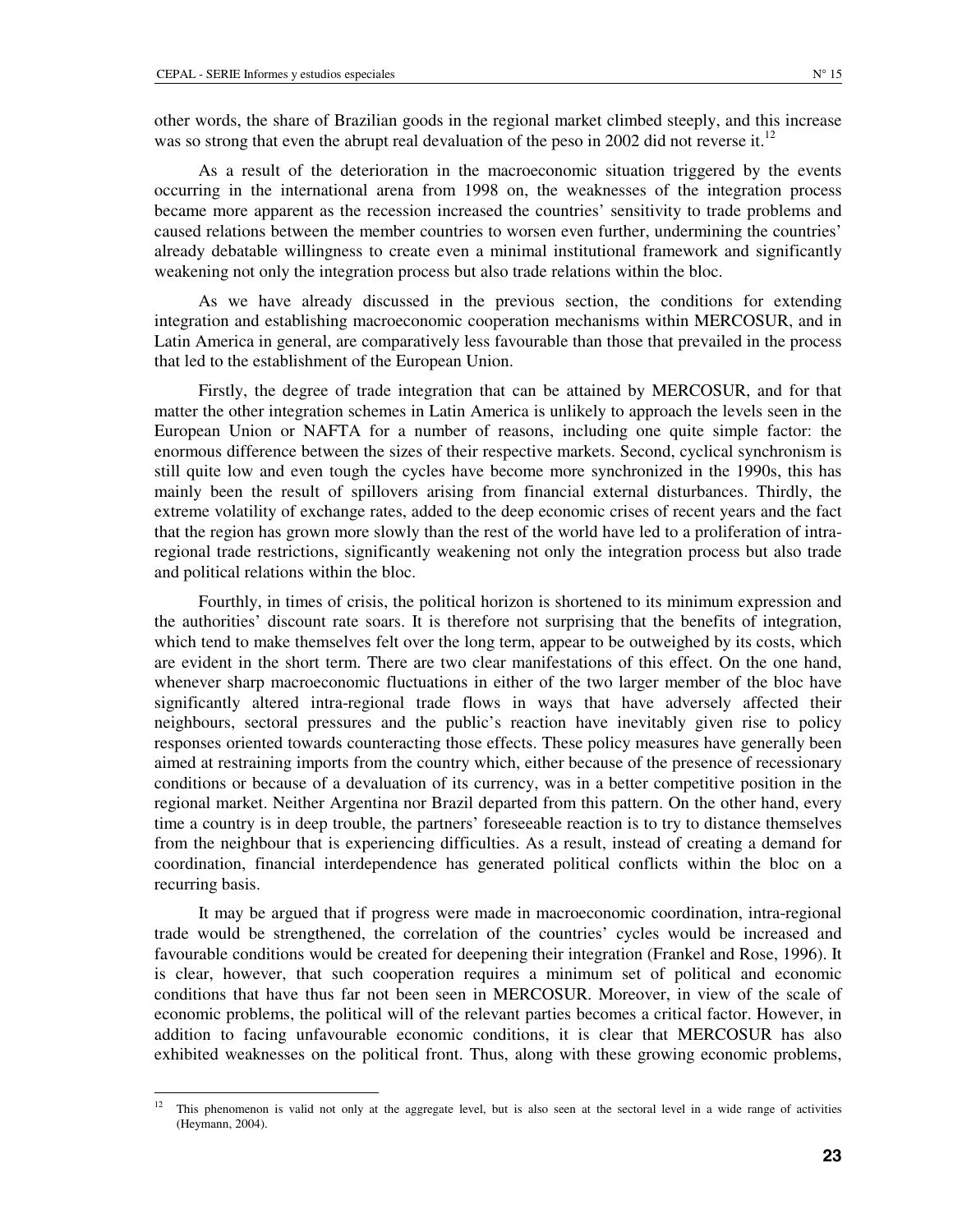the countries' strong initial commitments have given rise to political tensions that have gradually slowed down the integration process.<sup>13</sup>

Today MERCOSUR is in trouble. The remaining exceptions to the common external tariff have prevented consolidation of the customs union and, what is more, new non-tariff barriers have appeared. Although a technical secretariat was created in 2002 and, more recently, a Commission of Permanent Representatives has been established, given the minimal nature of these bodies' budgets and the diffuse nature of their functions, the agreement's institutional structure has remained virtually non-existent. As a reflection of this setback, the share of intra-MERCOSUR exports in the total exports of the countries in this bloc declined from a peak of 25% in 1997-1998 to less than 12% in 2002-2003.

Naturally, economic issues have had a decisive impact on this process. There are three main factors involved: (1) the member countries' heavy dependence on extraregional international financing and consequently, their marked vulnerability to external shocks,<sup>14</sup> (2) the high level of macroeconomic volatility, including that of exchange-rate parities, which is caused by external volatility but also by the recurrent inconsistency of domestic macroeconomic policies; and (3) as a result of the previous factor, the poor reputation and lack of credibility of the members' economic policies. In addition to their direct effects, economic factors have also aggravated political difficulties.

The political dimension of the crisis is also evident. On this level, at least three other closely interrelated factors have been present, to a greater or lesser extent, since the beginning: (1) difficulties of accepting any degree of limitation on the countries' sovereignty in decision-making, especially on the part of the larger partners, which is the main reason for the bloc's lack of progress in institution-building; (2) ambivalence concerning the appropriateness of deepening this association in preference to other options; and (3) the lack of a firm leadership, that would be capable of leading to consensus and even compensating for asymmetries when necessary.

The situation has deteriorated to such a point that it will be impossible to reactivate MERCOSUR unless the various parties formulate a new agenda to renew the political commitment which led to its creation. This new agenda should not be an endless list of good intentions, but should rather focus on priority issues for gradual implementation through concrete actions: (1) establishing reasonable time limits for eliminating exceptions to the common external tariff and para-tariff barriers to intra-regional trade and ensuring compliance; (2) adopting common quality standards and competition rules; (3) harmonizing prudential regulation of the financial system and domestic capital markets and making progress on their integration; (4) internalizing decisions taken at the MERCOSUR level more rapidly in national legislations; (5) eliminating or harmonizing tax treatment to investment; and (6) gradually creating supranational institutions endowed with decision-making power regarding certain aspects of the integration process, such as dispute settlement or a similar.<sup>15</sup> Progress in macroeconomic coordination will only be feasible in the context of this new agenda.

As for financial spillovers, it is true that recently the MERCOSUR economies' relations with international financial markets have recently followed divergent paths. Almost three years after the default, Argentina now appears to be entering the final phase of a complex restructuring of its

 $\ddot{\phantom{a}}$ 

<sup>&</sup>lt;sup>13</sup> The difficulties to deepen integration at the economic sphere have been an obstacle for strengthening the political relationship within the bloc.<br><sup>14</sup> The fact that this financing is mostly denominated in dollars, even though a large part of export income and competitiveness levels

are linked to changes in the euro and other strong currencies, adds an additional factor of vulnerability: exchange-rate fluctuations between major currencies. This factor played a significant role in the Brazilian devaluation of 1999 and also in the abandonment of

It was agreed at the beginning of 2002 that a dispute settlement tribunal would be established for the bloc, but the nomination of its members took place only in 2004 and the tribunal has not yet begun to deal with any concrete case.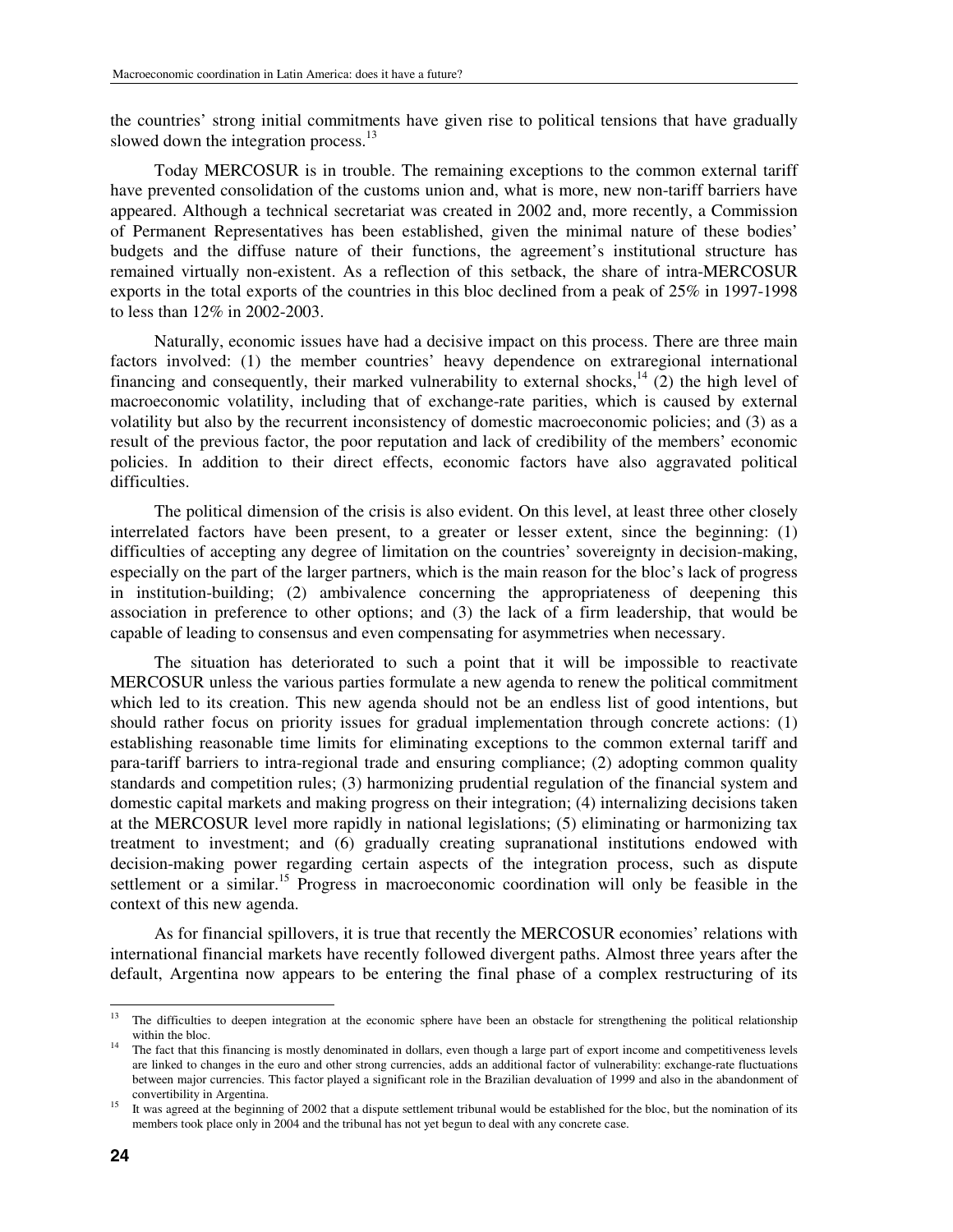sovereign debt. Uruguay, on the other hand, achieved a reprogramming without any explicit debt reduction, and Paraguay is normalizing the arrears on its debt. Finally, Brazil has not modified the terms applying to its public debt. It is clear, however, that the financial transmission channel has not disappeared. The macroeconomic performance of Brazil, and also of Uruguay and Paraguay, will not be indifferent to the way in which the renegotiation of the Argentine debt is finally resolved. The good news coming from Brazil in terms of macroeconomic performance and growth are, without doubt, of great significance for the future macroeconomic development of MERCOSUR's countries.

## **2. The attempt at macroeconomic coordination in 2000: lessons from a failed experiment**

Although the need to coordinate the macroeconomic policies is explicitly stated in the first article of the Treaty of Asunción, which sanctioned the creation of MERCOSUR, given the relative weakness of the macroeconomic spillovers among the countries of the bloc, in the beginning the demand for coordination was not significant.

As stated earlier, the available evidence suggests that the interdependence of the MERCOSUR countries has increased over the past decade. This has not, however, resulted in any significant progress with regard to macroeconomic cooperation.

However, in 2000 an attempt to advance in this direction was made which, although overtaken by later events, set a precedent that may be useful to analyse. The ministers of finance and the presidents of the countries' central banks agreed in their first meeting of that year: (1) to establish common targets in regard to macroeconomic matters and financial services; (2) to develop performance indicators based on a common methodology; (3) to begin to publish a series of harmonized fiscal indicators on a regular basis starting in September 2000; (4) to set jointly agreed goals in relation to the fiscal deficit, the public debt and inflation in March 2001; (5) to complete and update a survey and comparative analysis of current regulations relating to financial and capital markets, including payment systems, with a view to moving towards the integration of these markets; (6) to establish a macroeconomic monitoring group made up of high-level officials whose first task would be to evaluate the consistency of the joint methodology to be used to prepare the indicators.

It proved possible to harmonize the statistics on the fiscal deficit, public debt and prices in a relatively short span of time. Then, in December 2000, the ministers of finance and the presidents of the countries' central banks met in Florianopolis, Brazil, to set targets for the fiscal deficit, public debt and inflation that would enter into force as of 2002. The target set for prices was a ceiling rate for the annual increase in the CPI of 5% until 2005 and of 4% as of 2006 (in this case on the basis of the core inflation rate of the CPI, to be estimated using a harmonized methodology). As for fiscal matters, a maximum value of 3% was set for the consolidated deficit, and a downward trend was projected for the debt/GDP ratio starting in 2005, with a maximum limit of 40% to be reached by 2010 at the latest. The discussion of goals related to the external sector, including targets for the current account and the short-term external debt, was left for the future.

At the meeting in Florianopolis it was not possible, however, to make significant progress in developing incentives for compliance with these goals. What the authorities did succeed in agreeing upon was that any country that deviated from these goals should inform the macroeconomic monitoring group of the corrective measures it would take to return to the established limits, and would have to apply those measures within one year from the date of presentation to the group. It was also agreed that the ministers of finance and the presidents of the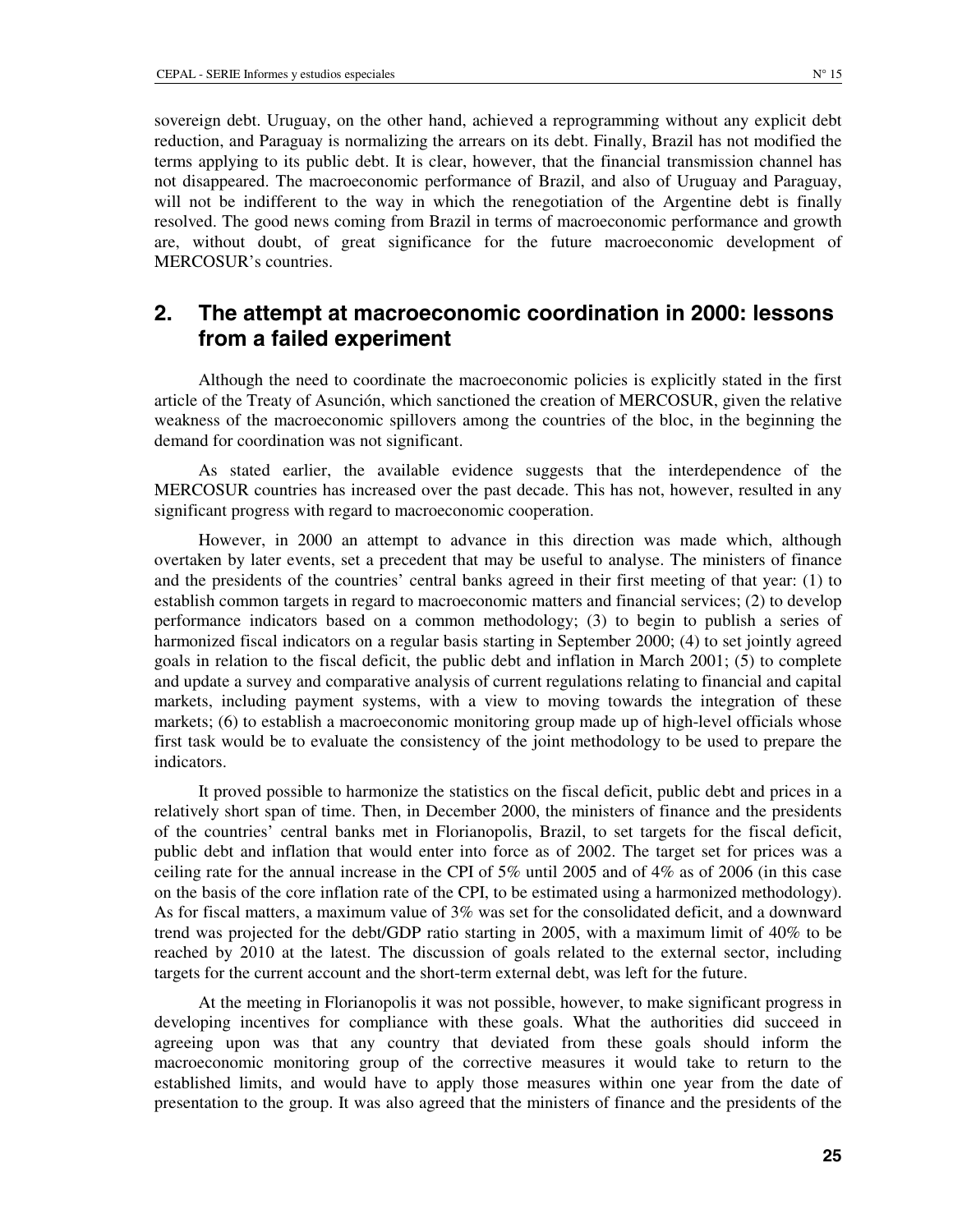countries' central banks could make whatever public comments on such measures as they deemed appropriate.

Some important lessons can be learned from this experience. Firstly, it was demonstrated that it is possible to achieve results fairly quickly if the highest political decision-making levels are involved and capable technical bodies exist.

The second lesson concerns the trade-off involved in the establishment of quantitative goals. The first impression is that the levels set for inflation and the fiscal deficit were too high for the countries' economic situation at that time. However, if more ambitious goals were stipulated, they might have looked as difficult to attain. The levels that were selected called for an additional effort on the part of almost all of the countries involved, yet sought to strike a balance between the two extremes. At the same time, the fact that this experience with the establishment of macroeconomic guidelines was the first ever in the region left room to set more demanding criteria in the future. In any case, the very fact that the ministers of finance and the presidents of the countries' central banks engaged in an extensive discussion about the need to adopt these or even lower limits was an indication that the principles of macroeconomic responsibility have begun to take root in the region. Unfortunately, latter events turned the nominal goals unattainable.

A third lesson that may be learned from this first experience is of a more negative nature and concerns the rewards and penalties required to ensure compliance with the goals. In this connection the results were not very significant. This may not be a serious drawback in the initial phases of an experiment of this nature, but this issue brought to light the absence of effective mechanisms for secure compliance with the commitments assumed in this respect.

The deterioration of the Argentine economy that culminated in its collapse in late 2001 and 2002 and the worsening situation in the other countries of the bloc led to the introduction of new trade restrictions, exceptions to the common external tariff and heated disputes among member countries. As a result, this first attempt at coordination came to an abrupt end. The conclusion is clear: when there is excessive instability and high exchange-rate volatility in one of the countries concerned, especially one of the larger ones, macroeconomic cooperation becomes unworkable.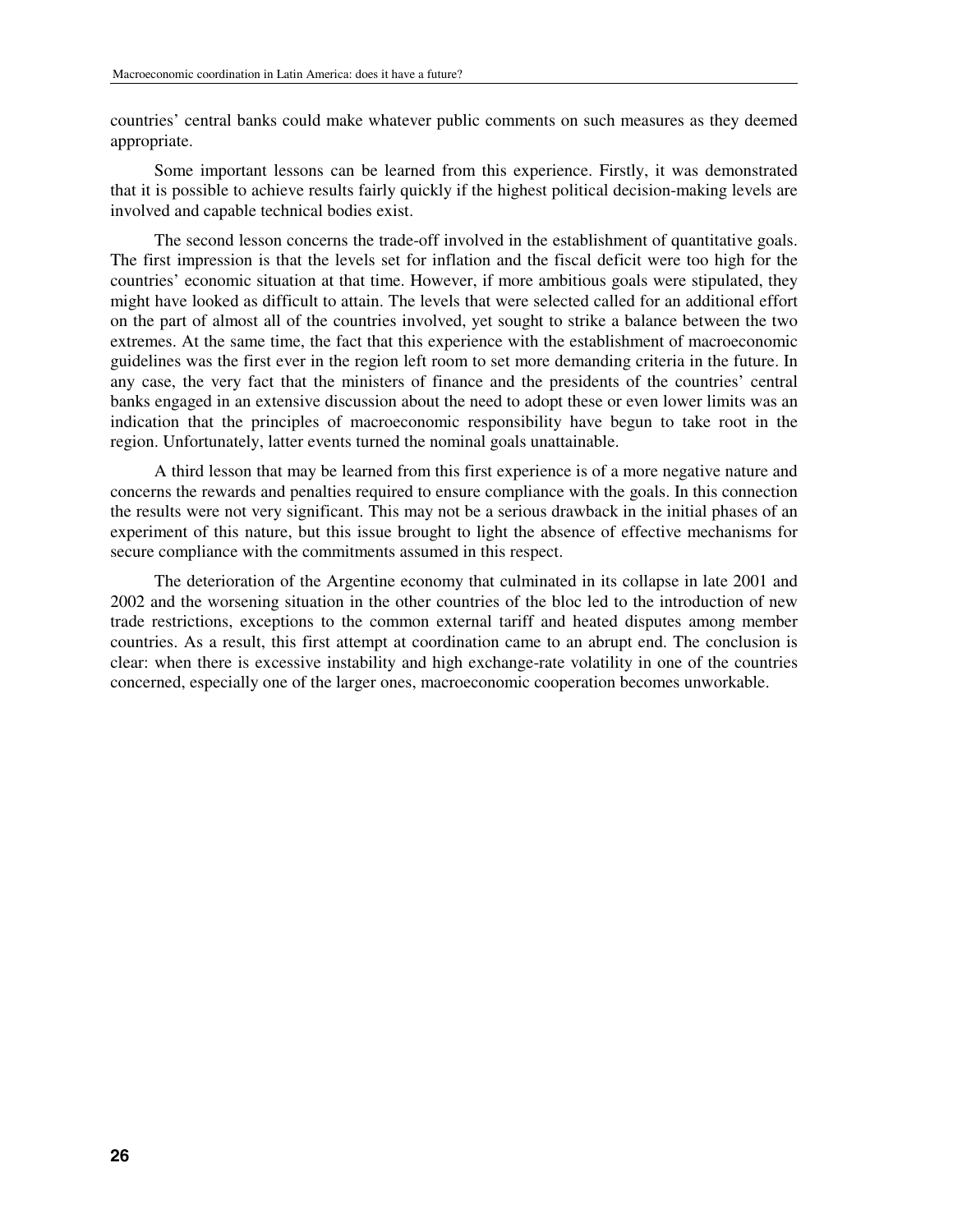# **III. The future of macroeconomic coordination in Latin America and the Caribbean: obstacles and opportunities**

Is it possible to increase the demand for coordination? Above all else, individual countries need to have responsible macroeconomic policies that guarantee a minimum level of stability. It is impossible to coordinate policies without reasonably stable economies. Viewed from this standpoint, the demand for stability can be considered, to a certain extent, an initial basic condition for the emergence of a demand for policy coordination between neighbour countries.

In principle, the strengthening of trade integration tends to generate greater incentives for coordination. However, regional experience shows that reinforcing such integration alone is not sufficient to increase the demand for coordination. It is therefore essential to find other incentives for this demand and, especially, for ensuring compliance with the agreements reached by the parties.

Bearing this need in mind, the following section presents an analysis of the main obstacles and opportunities for macroeconomic cooperation and coordination in Latin America. The discussion will first briefly look at the question of where to start and how to gradually shift from "softer" to "harder" forms of coordination. It will then move on to the issue of rules and incentives for coordination. The difficulties raised by exchange-rate volatility as well as the type of macroeconomic policy mix called for under exchange-rate floats, the currently prevailing regime in the region, are then examined. Finally,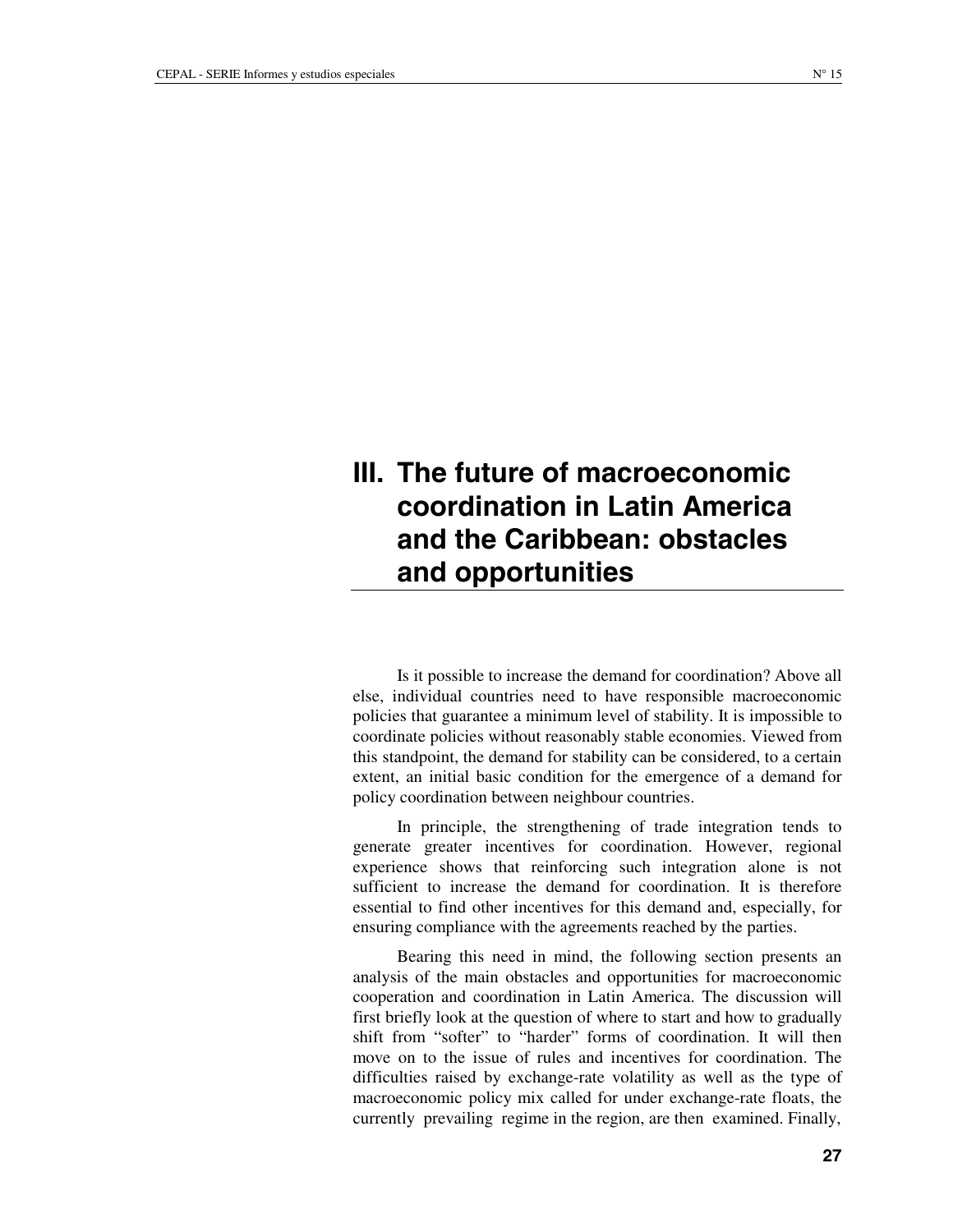the feasibility and implications of the integration of domestic financial markets, as well as the role that sub-regional stabilization funds or other financial instruments might play, are explored.

## **1. Where to begin**

Given the complexity of the factors involved, macroeconomic coordination processes can only progress gradually. There is consensus about this issue in the literature, which is also supported by the European experience. Periodic meetings, exchange of information, standardization of statistics and the creation of supranational forums for policy debates are necessary procedures for gradually building the mutual trust and knowledge that are critical to avoiding the "prisoner's dilemma" and incentives for opportunistic behaviour (Ghymers,  $2001$ ).<sup>16</sup>

Seen from this vantage point, the exchange of information can be considered as an initial way of implementing cooperation policies. Although information exchange is a "soft" form of coordination that has no direct effect on macroeconomic performance, it does enable countries to become better acquainted, improve their understanding of each other's specificities and circumstances and achieve a common vision, which is far from being the case in Latin American integration processes. Standardizing statistics makes the exchange of information more productive. Similarly, periodic meetings of policy makers enable the relevant actors to learn more about each other and to understand each other's problems. Such interaction also makes it possible to identify opportunities for coordination.

The integration process will be strengthened if countries set up and maintain a supranational technical forum in which they can meet regularly and systematically take on certain tasks (such as the standardization of statistics and harmonization of indicators), assess other experiences, analyse various aspects of the integration process and, when the time comes, formulate criteria and options for convergence. This forum could function informally, but its institutionalization would send out a strong signal of the importance attached to the goal of coordination. Establishing such procedures is essential for laying the foundations for coordination, but they cannot be carried out instantaneously and the results will not be immediate.

Nevertheless, if there is political will to make progress towards integration, a long-term approach should be adopted and the establishment of mutual confidence must not be taken for granted but should be seen as the first objective to be achieved through an "institutional investment" that requires the allocation of resources, concrete actions and continuity over time.

During this initial phase of "soft" coordination, it is crucial to achieve a minimum level of national macroeconomic stability (and exchange-rate stability in particular), especially for the larger members of the bloc, which thus bear the responsibility of its leadership. Only if this "de minimus" objective is achieved will more concrete coordination mechanisms appear to be an attractive way of reinforcing the credibility of the larger countries and of enabling the smaller countries to "buy credibility" for their own macroeconomic policies.

## **2. Towards a "harder" form of coordination**

The main objective of the second stage of macroeconomic coordination is to sustain stability in the long term. This requires the adoption of more explicit coordination mechanisms. As suggested by the European experience, this implies establishing goals for the convergence of a set of macroeconomic variables.

<sup>16</sup> 16 The Macroeconomic Dialogue Network (REDIMA), an ECLAC initiative launched in 2000, has played an important role in promoting this approach, albeit with mixed results, in MERCOSUR, the Andean Community and CACM, the three Latin American sub-regional integration agreements.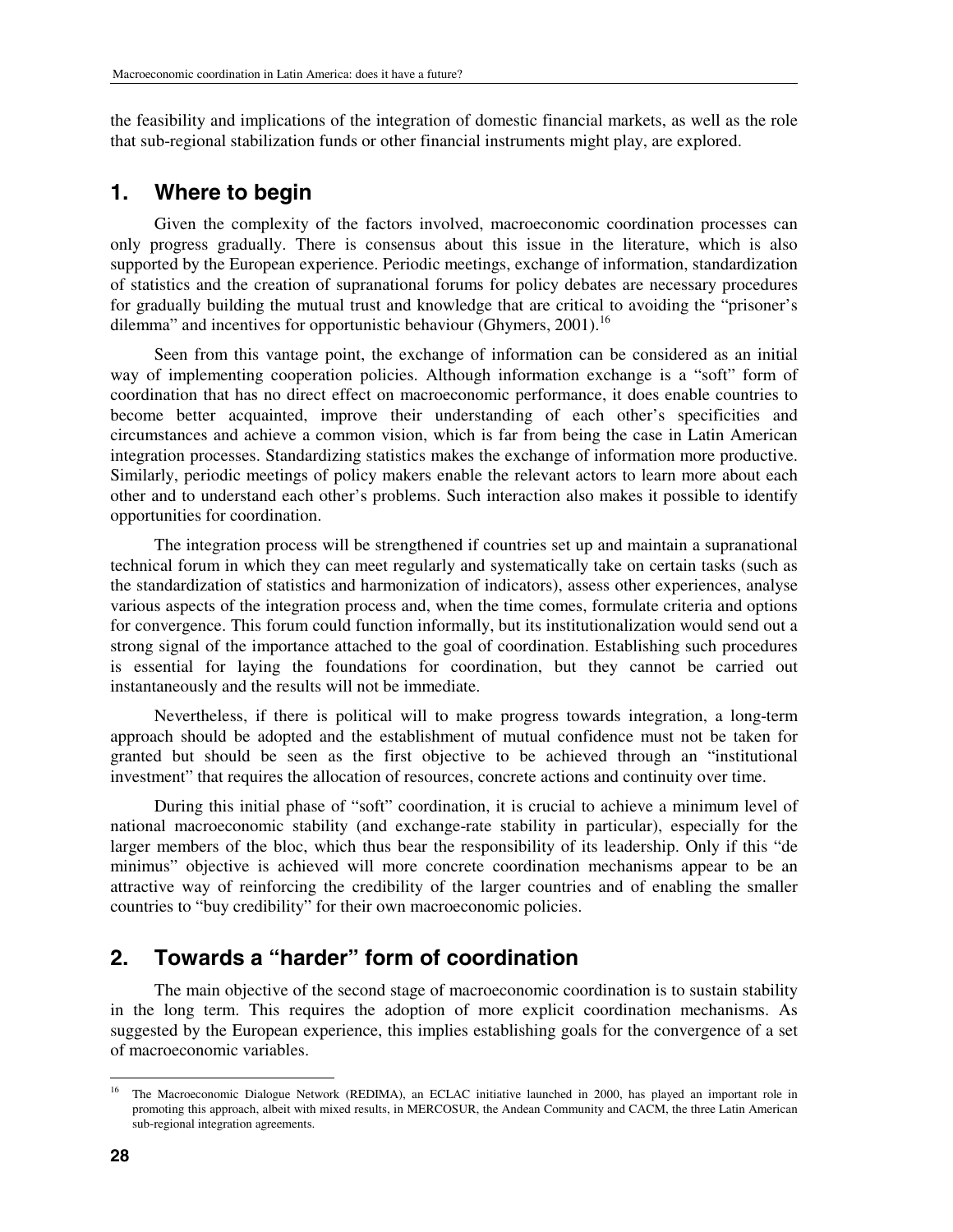The convergence of certain variables at predetermined values established by common agreement does not guarantee that these values will be maintained in the future. Furthermore, a commitment to hold the fiscal deficit below a certain level may limit a country's capacity to implement countercyclical policies. Sustaining macroeconomic stability over the long run requires institutions that encourage fiscal and monetary responsibility, nominal price flexibility and factor mobility. Some authors (Eichengreen, 1998) therefore believe that carrying out the institutional reforms needed to ensure lasting stability in each country is more important than setting convergence objectives.

However, as the experiences of some countries of the region show, institutional reforms are not irreversible either. Thus, although such reforms are surely vital, mutual commitment to the convergence of certain key variables at credible levels may enhance the policy consistency and stability of the economies involved. In addition to exchange-rate issues, which will be discussed later, the question of macroeconomic convergence raises other matters, such as the fiscal situation, inflation and, given the region's external vulnerability, its exposure to changes in international market conditions.

Fiscal convergence is necessary to prevent any one country's lack of discipline from damaging its own financial market, increasing its country risk and, via contagion effects, impairing the flow of capital to the region as a whole. Given its intertemporal dimension, the effort to achieve convergence should include the fiscal deficit and the public debt, measured as proportions of GDP. To avoid curtailing the possibility of implementing countercyclical policies, the deficit that should be taken into account for these purposes is the structural deficit (adjusted for cyclical variations). In the light of the region's track record in such matters and its Governments lesser borrowing capacity, the limit for the structural deficit should be lower than the level set in Europe. For countries that are initially above the maximum limit, the adjustment period allowed to align themselves with the target figure should be reasonably brief. A low deficit does not, however, guarantee a government's solvency if its debt is too high, hence the need to place a ceiling on the public debt. Since satisfying this condition may not be feasible immediately, the adjustment period allowed for in this case will have to be longer than the period set for convergence on the deficit target.

Given that high inflation also tends to be more volatile, the first objective of setting an inflation target is to reduce uncertainty. In floating exchange-rate regimes, inflation targets also help to curb volatility in the nominal exchange rate.

The external vulnerability of the region is precisely what makes it necessary for macroeconomic coordination to include targets for the external sector, as suggested by Lavagna and Giambiagi (2000), Zahler (2001) and others. These targets would be the current account deficit and short-term external debt. Fiscal policy may not be sufficient to achieve these objectives in the face of large capital flows. In care of massive capital inflows, for instance, it might be necessary to impose some kind of restrictions on short-term capital movements.

# **3. Rules and incentives for coordination**

Establishing explicit macroeconomic coordination mechanisms —through, for example, the adoption of convergence targets— will only be useful if those targets are feasible and if compliance with the relevant agreements can be somewhat enforced. The need to ensure that targets are feasible raises the question of just how strict the rules should be, while the need to enforce compliance is linked to the issue of incentives.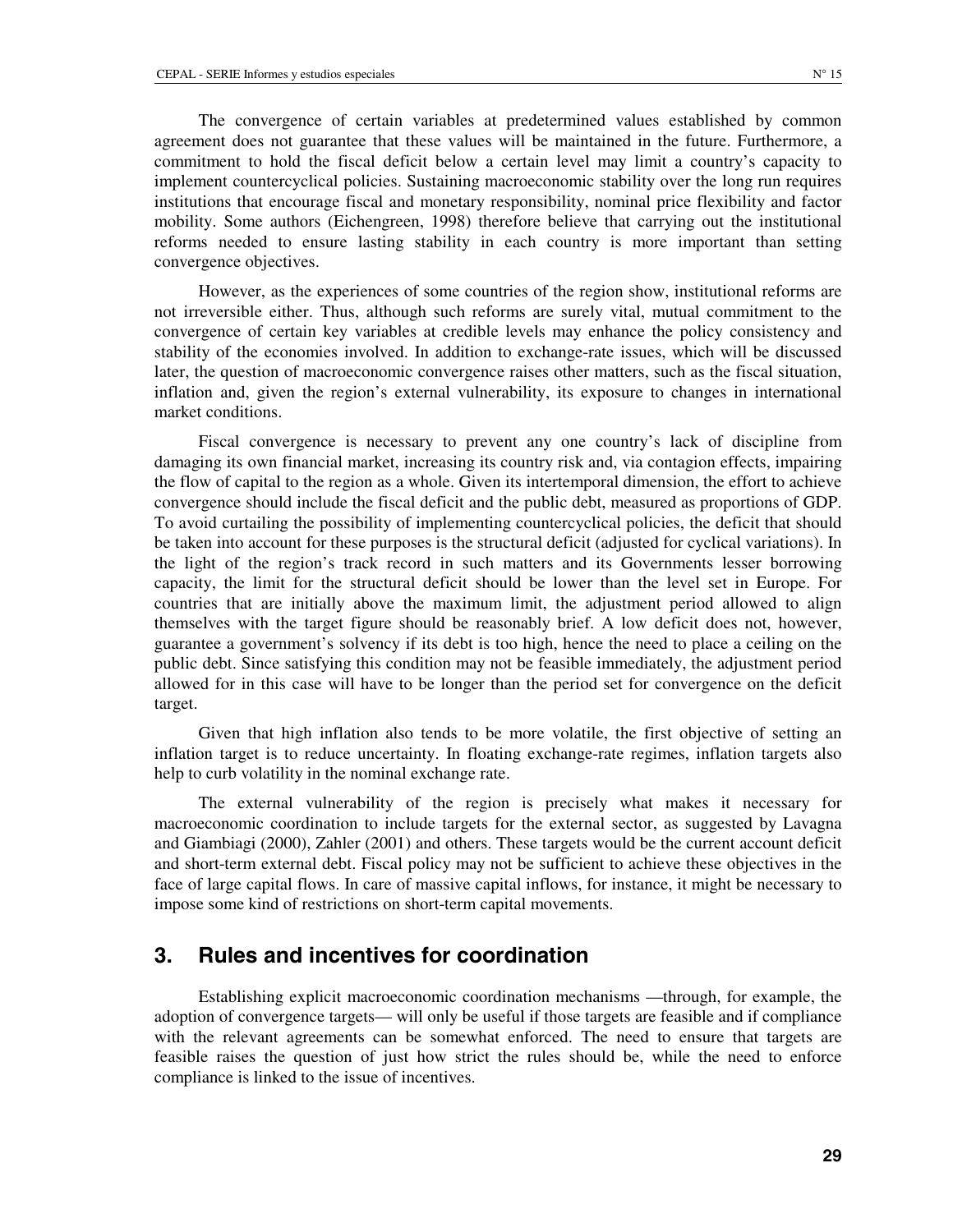Adopting rules that are too strict could make compliance excessively costly or simply impossible under certain circumstances; knowledge is never complete, and there is no way of predicting all eventualities. Thus, a certain degree of policy flexibility has to be maintained in order to deal with unexpected critical situations. Excessive flexibility, however, could undermine the credibility of the commitments undertaken.

Striking the right balance is not simple in any case, but especially not for the countries of the region. On the one hand, adopting policies based on strict rules seems to be the only option for Governments whose good reputations are often in doubt. On the other hand, many such policies in the region have failed to take account of the intrinsic vulnerability of these economies and have therefore been unsuccessful because policy makers lack enough maneuvering room to respond to unexpected shocks. The collapse of the convertibility regime in Argentina is the most recent example of this type of situation.

In any event, integration agreements aimed at furthering macroeconomic coordination in the region can clearly afford to grant little leeway in terms of establishing common targets. This being the case, it becomes vital to determine which alternatives could be used to stimulate cooperation.

The high costs of irresponsible policies in the current context of economic globalization already constitute an incentive for macroeconomic discipline, which is also encouraged by the conditionality of agreements with IMF and other multilateral credit agencies.<sup>6</sup> To a certain extent, these factors act implicitly as exogenous coordination variables.

More explicit use could be made of incentives at the international level in promoting macroeconomic coordination. For instance, multilateral financial institutions could play an important role if regional agreements were taken into account in programme design.<sup>7</sup> What is more, convergence targets would be much more influential if the criteria used for that purpose were agreed upon with those same institutions. Similarly, the rules established by the Bank of International Settlements for the prudential regulation of national financial systems could be adapted and used as a basis for regional financial integration agreements. It would be a mistake to ignore external incentives because of potential political susceptibilities, especially when internal incentives are weak.

Indeed, the European experience shows that the most powerful coordination incentive, especially for smaller countries, is the enhanced reputation associated with achieving convergence targets. Unfortunately, this incentive may not apply in the region for some time. For economic agents, the main sign that a government is implementing its macroeconomic policy responsibly is compliance with agreements concluded with IMF and other multilateral financial institutions, and this does not seem about to change any time soon.

The gains afforded by a reduction in exchange-rate volatility vis-à-vis major trading partners are another incentive for coordination. Of course, the importance of this factor will increase in proportion to the volume of intra-regional trade. Although this factor is present in the integration agreements existing in Latin America and the Caribbean, as it has been discussed in section I, it clearly cannot come to be as important as it has been in the European experience (Ghymers,  $2000$ ).<sup>17</sup>

Another incentive that has also been considered in Europe is the threat of direct sanctions (either financial or of other sorts). For this kind of incentive to be effective, non-compliance must

 $\ddot{\phantom{a}}$ 

<sup>6</sup> In MERCOSUR, for instance, all countries have concluded agreements with the IMF in recent years.

<sup>7</sup> The Brazilian devaluation of 1999, which was supported by IMF, and its impact on neighbouring countries provide a good example of the negative externalities that IMF could help to mitigate if its recommendations were to take account of regional interdependency.<br><sup>17</sup> In retrospect, however, it can be seen that direct sanctions have not played such an important role in the European Union. In fact, in

recent years instances of non-compliance by some countries of the bloc have gone unpunished. It is quite clear that the reason for this is that the countries concerned, such as Germany and France, are among the most important ones in the Union.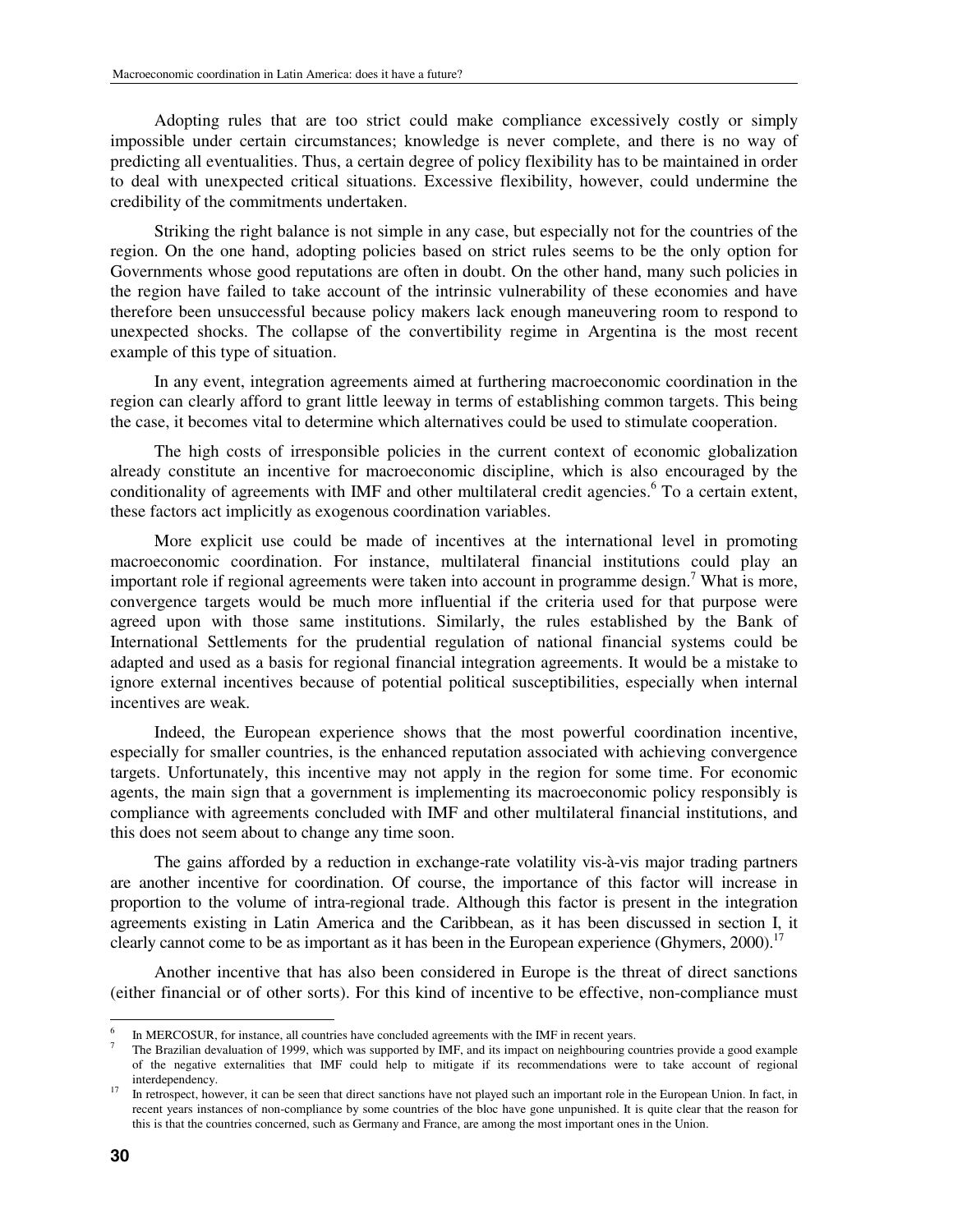imply possible exclusion from the agreement. When the number of countries involved is too small or their economic size is too different, it is extremely unlikely that direct sanctions can be enforced. In Latin America this is clearly the case of MERCOSUR: the exclusion of Uruguay or Paraguay would have enormous costs for the integration project, while the departure of Brazil or Argentina would signify the end of the agreement altogether. In any case, direct sanctions do not seem easy to impose in the other Latin American sub-regional agreements as well.

Although moral sanctions are "softer" than financial penalties, they are also an incentive worth considering. In principle, the fact that their cost is tolerable but not negligible makes moral sanctions viable and capable of making some contribution to the objective of coordination. One possibility is to set up an independent assessment committee, made up of regional and international experts, tasked with periodically checking compliance with agreements and making recommendations where appropriate. Logic would dictate that the assessments should be public in order to have some effect. However, the fact that many of the region's countries have agreements with IMF suggests that, under current conditions, their effect would not be very significant.

Following this brief analysis, it does not seem too bold to conclude that the above-mentioned incentives are not enough to make macroeconomic cooperation an attractive option for existing sub-regional integration agreements in Latin America and the Caribbean. This issue will be reconsidered later, following a discussion of the available alternatives for limiting exchange-rate volatility and an analysis of the viability of sub-regional funds in that context.

## **4. Options for limiting exchange-rate volatility**

As discussed in detail in Machinea (2003b), it is impossible to deepen an integration process without curtailing variations in the exchange rates of the countries involved, given their direct influence on trade and the political economy of integration.

In a significant sample of developed and developing countries, Fernández-Arias, Panizza and Stein (2002) observed that the negative effects of exchange-rate mismatches tend to be greater in relation to other countries within the region than with the rest of the world; this is probably attributable to the part played by "regional goods", i.e., goods that, for different reasons, are mainly traded within the region where they are produced.

In principle, it is to be expected that, as a result of increased uncertainty, both the level of the exchange rate and exchange-rate fluctuations would have adverse effects on foreign trade. This is especially true if there is high volatility and no adequate hedging instruments to cover risk, as is common in less developed countries. This hypothesis is supported by several empirical studies (Devlin *et al.*, 2001; Estevadeordal *et al.*, 2001; and Giordano and Monteagudo, 2002).

In the specific case of MERCOSUR, many applied studies have found that variations in the exchange rate do have some effect on intra-regional trade (Heymann and Navajas, 1991 and 1998).

Significant variations in exchange rates also affect the political economy of the process. When the exchange rate is devalued in a given country (especially a large country within the region), the appreciation of the other countries´ exchange rates shifts the internal balance of forces in favour of anti-integration sectors, generates more protectionist pressures and reduces Governments' capacity for cooperation. The negative reactions are much more dramatic during a regional recession than during a period of growth.

There are various causes of fluctuations in the exchange rate. At the national level, monetary and fiscal excesses are obviously a major determining factor. In a context of high capital mobility, the effects mainly manifest themselves in terms of public and external debt (especially short-term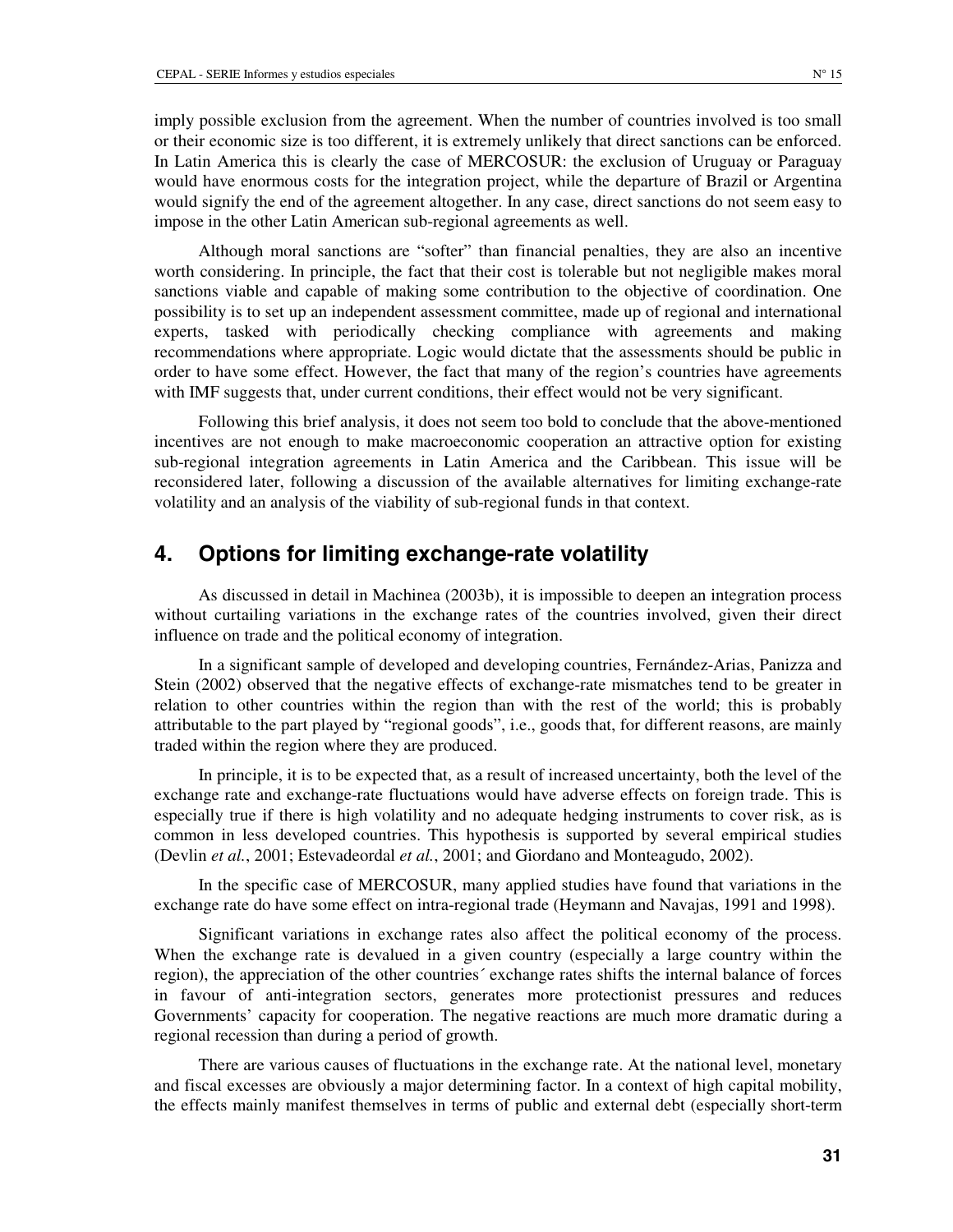debt). Structural external disturbances affect the real equilibrium exchange rate as well. When such disturbances are asymmetrical, i.e., when they affect the various countries involved in the integration process in differing ways, then there is a change in the real equilibrium exchange rates among those countries.

Domestic fundamentals and external disturbances are not the only causes of exchange-rate variability in the short and long terms, however. Under conditions of high capital mobility, the exchange market basically behaves like any other financial assets market. As pointed out by Frankel and Rose (1995), asymmetrical access to relevant information, imperfect transmission of information between market participants and their heterogeneous nature may give rise to herd behaviour or bandwagon effects that could trigger sharp appreciations or devaluations in nominal and real exchange rates.

Lastly, the implications of having coexisting different exchange-rate regimes must also be considered. It is not particularly controversial to state that nominal wages and prices are not completely flexible, that purchasing power parities cannot be accurately determined and that nominal devaluations account, in large part, for the performance of the real exchange rate (Froot and Rogoff, 1995; Obstfeld, 2000). The exchange-rate regime is therefore a relevant factor in accounting for the real exchange rate, and the coexistence of different systems affects real exchange-rate variations across countries. This manifests itself when countries from a given region experience a symmetrical external disturbance that changes the equilibrium exchange rate of all the countries in relation to the rest of the world without altering the equilibrium parity among them.

For instance, let us consider what happens when two countries with different exchange-rate systems are affected in a similar way by an external negative shock, such as an abrupt reversal in capital flows or a deterioration in the terms of trade. In a country with a floating exchange-rate regime, the required increase in the exchange rate will occur fairly quickly through the rise in the nominal exchange rate.<sup>18</sup> In a country with a fixed exchange rate, on the other hand, the adjustment will require a deflation of prices and wages, and it may take a long time if bringing down nominal prices proves difficult. As a result, the currency of the country with the fixed exchange rate will tend to appreciate in relation to the country with the floating regime during the transition period. The same rationale applies (but in the opposite direction) when an external shock requires a reduction in the equilibrium exchange rate of both countries. In the latter case, however**,** the bilateral exchange rate would be less affected, given that nominal prices are presumably more flexible on the rise than when falling.

Regardless of its causes, exchange rate volatility is a formidable barrier to moving forward with integration. The question is how to control it. Monetary union is obviously the most expedient means since, by definition, it eliminates exchange rate variations between the countries involved. For economic and political reasons, however, this option is far from feasible within the subregional integration agreements in Latin America and the Caribbean.

With monetary union ruled out, at least for the foreseeable future, it is vital to consider alternative options. As previously stated, the coexistence of different exchange-rate systems is a contributing factor to large exchange-rate variations resulting from common external disturbances. In fact, floating regimes are prevalent in most Latin American countries at present.

In this sense, MERCOSUR has recently taken an important step in the right direction: following the collapse of the convertibility regime in Argentina, that country and Uruguay both managed to stabilize by adopting a flexible exchange-rate regime similar to the one that has been in force in Brazil since 1999.

 $\overline{a}$ 

<sup>&</sup>lt;sup>18</sup> The adjustment trajectory may even involve an initial increase higher than that needed to reach equilibrium (Dornbusch, 1976).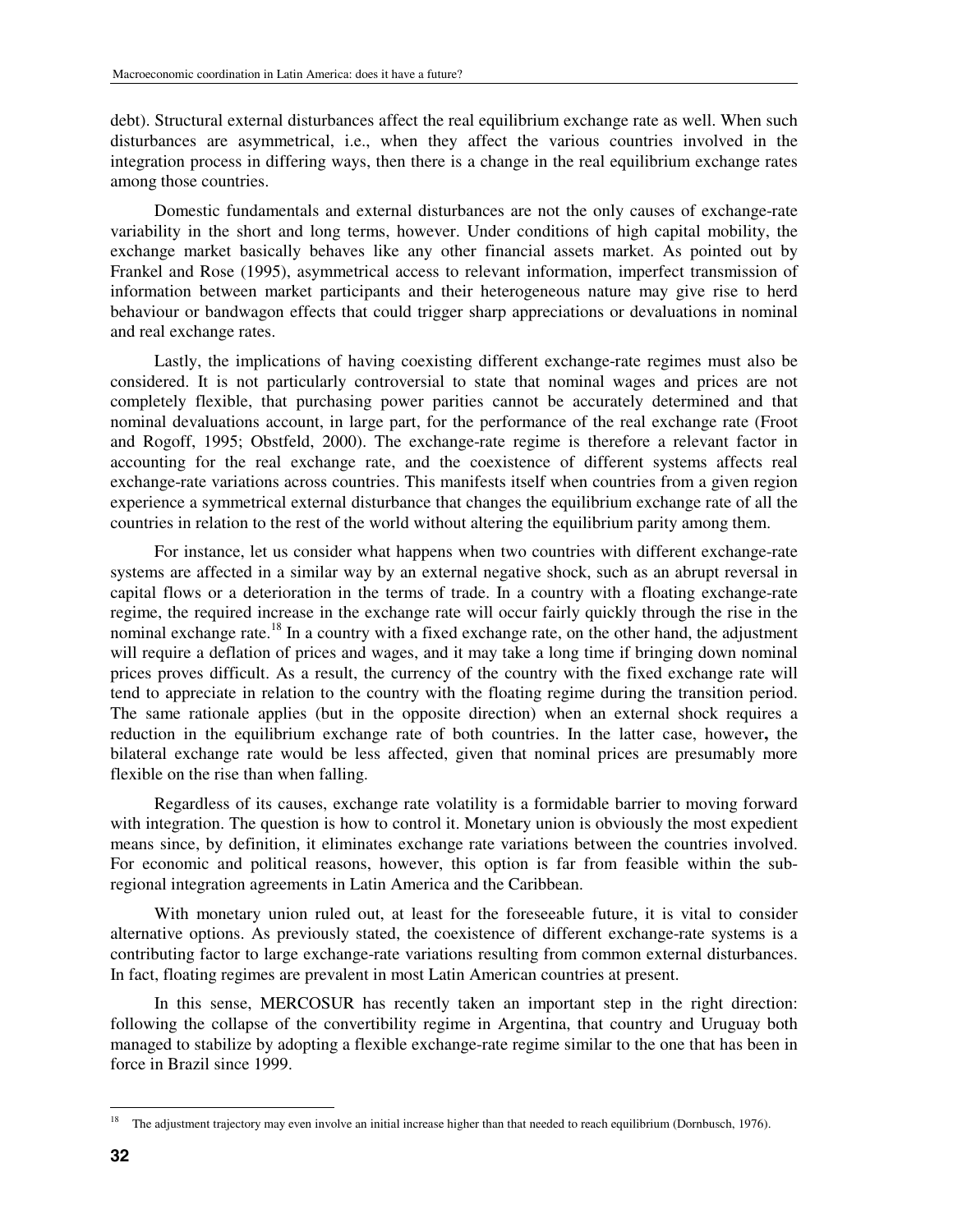Given the fact that international financial and commodities markets continue to be highly unstable, the currency float prevailing in the region seems to be the most advisable option. In this respect, Eichengreen and Taylor (2002) showed that the variability of exchange rates is lessened when countries adopt floating exchange-rate systems and steer monetary policy towards a particular inflation rate (i.e., inflation targeting). The explanation behind it is that, in most cases, countries with fixed exchange rates face rather abrupt exchange-rate adjustments when they abandon exchange-rate parity.

However, as noted by Calvo and Reinhart (2002), the difficulties associated with flexible exchange rates should not be underestimated. On the one hand, it is true that a float facilitates adjustments in the equilibrium rate when circumstances call for it. On the other hand, as previously mentioned, it is equally true that the fluctuations permitted by this regime, particularly in the context of heightened capital mobility, are not always due to "fundamental" reasons, at least in the short and medium terms. In principle, then , the advantage of adjusting the equilibrium real exchange rate more quickly comes at the cost of greater uncertainty.

Besides, in countries where dollar-denominated debt is rather widespread, whether in the public or private sector, the problems that arise with abrupt fluctuations in the exchange rate are particularly significant due to their effects on financial assets. If dollarization is so widespread that it encompasses bank claims and, above all, if deposits are dollarized as well, then the situation becomes even more complicated: the likelihood that an unforeseen devaluation would trigger a currency and financial crisis and prompt a drastic slowdown in production levels dramatically increases (Rozenwurcel, 2003).

It is true that having a highly dollarized economy is, in large measure, the result of a very thin market for local-currency debt issues (Eichengreen, Hausmann and Panizza, 2002), and this situation does not seem easily reversible in the short term. It is, however, possible, at least, to adopt financial policies that do not promote dollarization and, although rather gradually, tend to discourage it. In the first place, to minimize the risks of currency mismatches it seems advisable to set higher bank liquidity requirements for dollar-denominated deposits and to increase provisions for dollar-denominated loans granted for non-tradable activities. In the second place, it seems appropriate to permit the use of medium- and long-term inflation-indexed financial contracts in order to discourage the practice of denominating contracts in dollars. The recent, albeit incipient, trend in monetary aggregates in Argentina suggests that, even in fairly dollarized economies, a gradual reversal of the process may still be possible.

No matter what, in order for a floating regime to work reasonably well, monetary policy and, above all, the reputation of the authorities responsible for its implementation are crucial. This gives rise to a delicate trade-off, particularly in highly dollarized economies. Restoring credibility and achieving a fair degree of monetary autonomy is inevitably a gradual process whose benefits will only become apparent in the medium and long terms. In the short run, on the other hand, the process may entail high interest rates, slower monetization and sluggish economic growth.

In addition to the challenges posed by a floating regime in reducing the variability of the exchange rate in each country, its implications for the rest of the region must also be considered. As previously stated, a floating exchange-rate system tends to facilitate exchange-rate stability among the countries of a given region when all of the countries are affected similarly by external shocks. However, exchange-rate flexibility increases variability when disturbances, whether external or internal, are asymmetrical.

A paper by Fanelli and González Rozada (2003), in which the cyclical co-movements of Argentina, Brazil and Uruguay are analysed, offers two important findings in this connection. Although the paper focuses on MERCOSUR, its application in the rest of the region is more than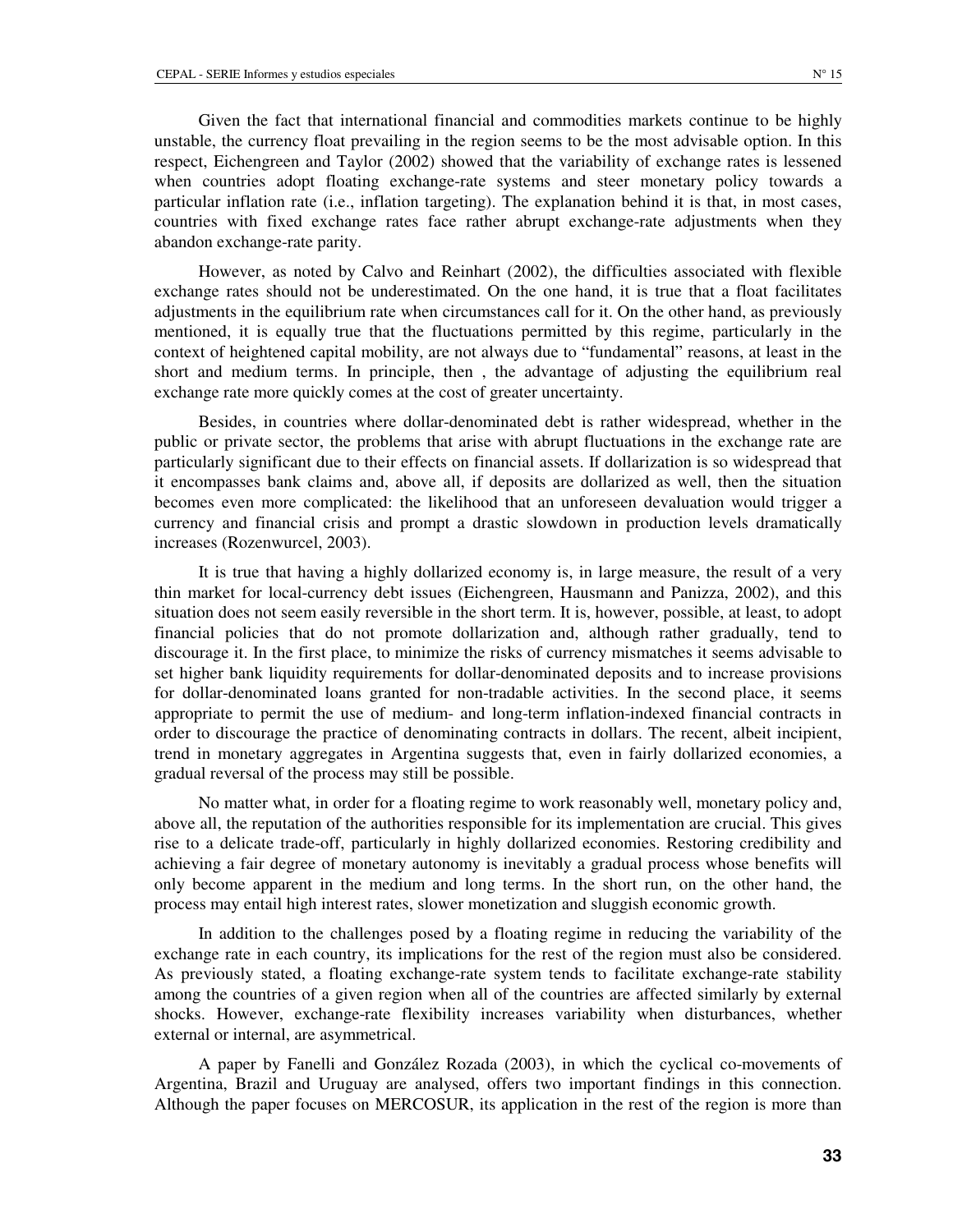plausible. The first finding is that common external shocks arising from volatility in international financial markets are an important factor in explaining the common component shared by the economic cycles of the three countries and that the spillovers among them are considerable. The second finding, however, is that the idiosyncratic component accounts for most of the cycle of each country (approximately 85%), leaving only 15% to be explained by the common component.<sup>19</sup>

The large size of the idiosyncratic component present in the cycles of the members of the bloc reveal significant differences in their respective production structures, in addition to the existence of marked asymmetries in the shocks they are exposed to, as well as a lack of policy coordination. An immediate consequence of this is that, despite the fact they have similar exchange-rate regimes, significant sources of exchange-rate volatility persist among MERCOSUR partners.

A second conclusion to be drawn, which holds true for MERCOSUR and other regional agreements alike, is that if countries belonging to a trading bloc decide to coordinate their macroeconomic policies and adopt common macroeconomic targets, this could certainly help reduce exchange-rate fluctuations, even though the exchange rate itself may not be a target. In fact, policy differences among the various countries are responsible for much of the lack of synchronization in their economic cycles. Therefore, coordinating macroeconomic policy would not only deactivate an important source of instability in each country, but would also eliminate one of the mechanisms that amplifies external shocks.

# **5. Exchange rate volatility and inflation: How should monetary policy be managed under a floating regime?**

Given the fact that floating regimes are inherently unstable, it is evident that if exchange-rate volatility is to be reduced, a managed float is preferable to a free float. Nevertheless, in order to manage the float, the authorities must intervene in the foreign exchange market, and in order for them to do this, sufficient reserves must be available and monetary effects must not put pressure on prices.

In truth, central bank interventions can have different objectives. At present, China and other Asian countries, for example, have aimed their exchange rate policies at maintaining a devalued real exchange rate as part of their development strategy (Dooley, Fokerts-Landau and Garber, 2003 and 2004). The pros and cons of this approach fall outside the scope of this paper. Nonetheless, according to Rodrik (2003), one of the few stylized facts that can be deduced from a careful analysis of concrete experiences of economic development is that policy prescriptions "travel" poorly from one country to the next. In particular, considering the economic conditions needed to make a policy of this nature viable, in terms of both reserve accumulation and inflation, it seems rather straightforward to perceive that the feasibility of such an alternative in most Latin American countries is very far from materializing.

Therefore, the main aim of exchange-rate policies in the region should be to smooth out short-term swings, which generate "noise" that engenders uncertainty and has a negative effect on expectations and economic performance. Any intervention on the part of monetary authorities, on the other hand, must not hinder adjustments in the real exchange rate to accommodate disturbances that undermine its long-term equilibrium.

<sup>19</sup> 19 A common external shock could have different impact on the partners as a result of idiosyncratic reasons related to the economic and financial structure.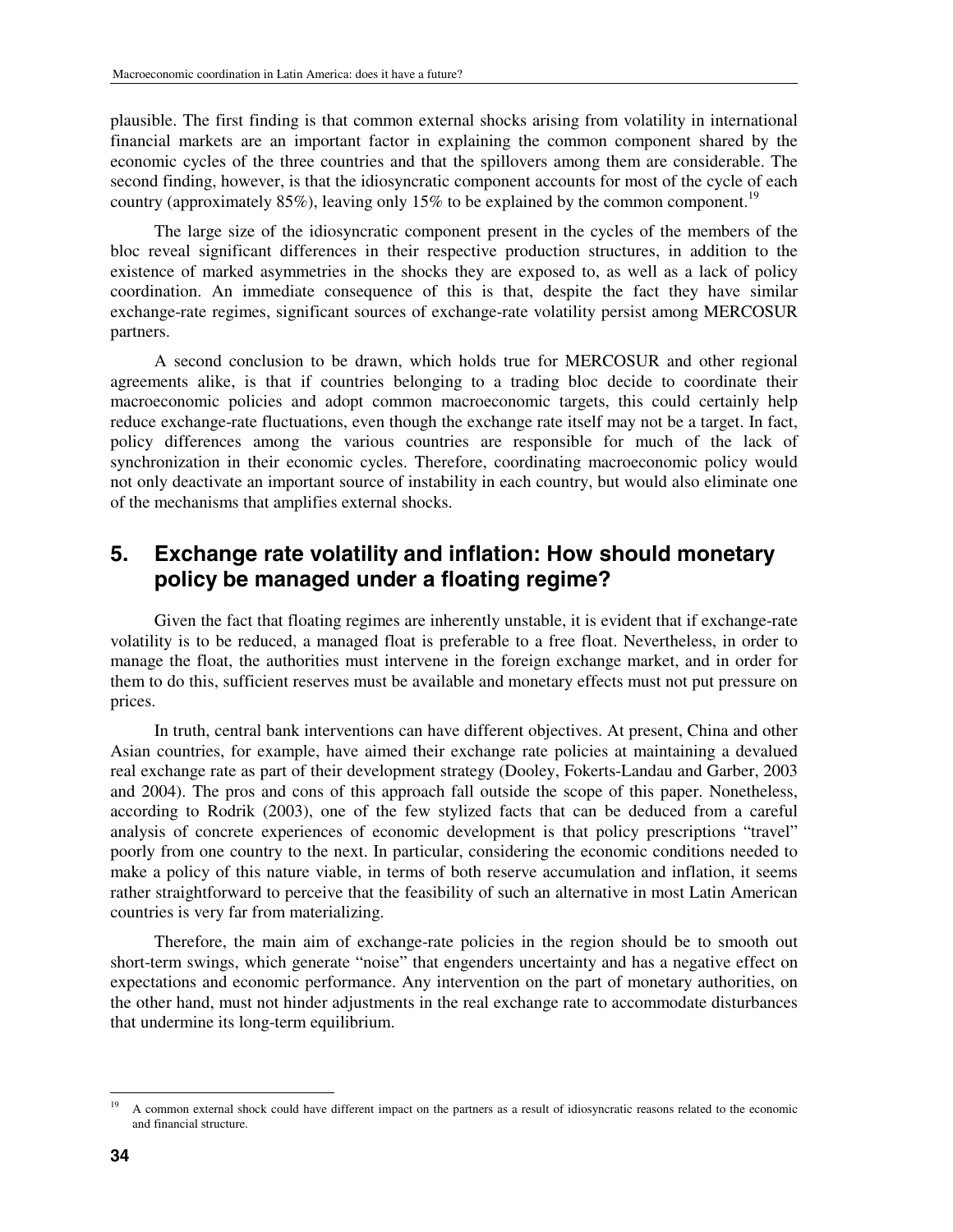The announcement of the introduction of a currency band is the most common type of intervention. The narrower the band is, the closer it is to a fixed exchange-rate regime and the greater the volume of reserves needed. Hence, taking into consideration the significance of capital flows, their high volatility and the constraints faced by the countries in the region in terms of reserves, if this type of exchange-rate rule is adopted, the band must not be too narrow. Furthermore, to ensure that the real exchange rate can adjust itself, albeit more gradually, currency bands can be set based on a moving average of the market rate over a certain period.<sup>20</sup>

A second problem with this mechanism is that, as seen in fairly recent times, in many countries of the region any exchange-rate rule will face serious problems of credibility. In such cases, a managed float cannot take the form of a commitment. Although this does not necessarily mean that the aim of reducing volatility should be ruled out, the task becomes more complex: the actual implementation of exchange-rate policy must implicitly be the source of the signals sent to shape the expectations of market participants.

At any rate, a managed float entails a trade-off in terms of the objectives of monetary policy, as monetary effects from exchange-rate interventions can have undesired consequences with respect to inflation. This issue cannot be taken lightly in Latin America, where many countries have a long history of inflation. Hence, as noted earlier, under a floating exchange rate regime ensuring that monetary authorities have a solid reputation is of critical importance.

This could lead to the assumption that monetary policy should be focused exclusively on achieving the inflation target and that the exchange rate should float freely. This would be an extreme case of inflation targeting, where the reaction function of the policy maker (the so-called Taylor rule) entirely excludes the aim of stabilizing the exchange market.

The issue warrants discussion, particularly because inflation targeting seems to be becoming commonplace in the region. In the first place, under certain circumstances an overly rigid implementation of this approach can be counterproductive. As shown by Blanchard (2004), the more heavily indebted a government is, the larger the share of that debt that is denominated in foreign currencies and the higher its risk premium, the greater the likelihood that an interest-rate hike will generate inflationary pressures rather than helping to stabilize prices. This can occur when the interest-rate hike increases the risk of default; if this happens, then the consequent deterioration of the capital account will trigger a devaluation of the exchange rate and will drive prices up.<sup>21</sup> The second point to be made here refers to the desirability of maintaining some degree of flexibility in applying the rule of inflation targeting. One way or another, monetary policy cannot completely disregard what is happening with the level of economic activity and the exchange rate. This is possible if a reasonably sized inflation band is adopted.<sup>22</sup> Certainly, the extent of flexibility will depend on the specific situation of each country: the lower reserves are, the less credible the monetary authority is and the less sustainable is the fiscal stance, then the less leeway there will be.

Thirdly, there is no need to discuss at length the inflationary impact of nominal devaluations. Although a tendency towards nominal appreciation, on the other hand, can help to temporarily slow down the rise in prices, allowing the nominal exchange rate to appreciate when there are no "fundamental" reasons to do so is counterproductive not only in terms of the economy's competitiveness, but also as regards the future trend of inflation if it sets the stage for a subsequent

 $20\,$ In December 1999, Colombia adopted this rule and uses it still today. The currency band width is calculated on a daily basis: the upper limit of the band is 4% above and the lower, 4% below the crawling average in the past 20 days according to the market rate. Colombia's central bank, Banco de la República, has undertaken to purchase or sell up to US\$ 180 million in order to keep the nominal exchange rate within the band. The quantity of reserves used so far amounts to 3.6% of the country's international reserves to date (Clavijo, 2003 and 2004). Mexico used a similar rule between 1995 and 2001.<br><sup>21</sup> In the same paper, Blanchard asserts that this is precisely what happened in Brazil during the 2002 crisis.

<sup>22</sup> In practice, none of the countries that use inflation targeting entirely disregard what occurs in the exchange market, and a growing number of them use a band as their inflation target rather than a specific rate.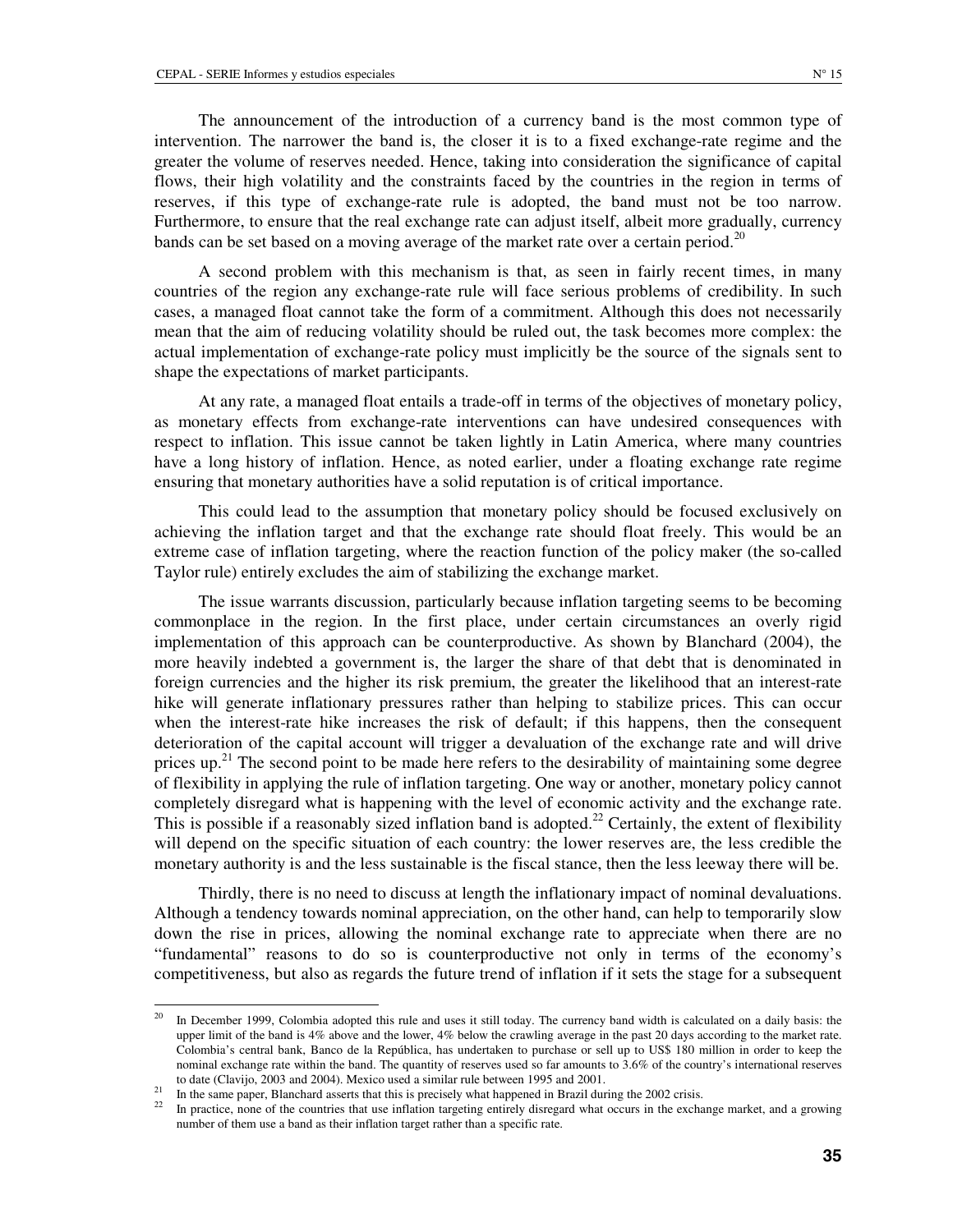corrective devaluation. In this case, reducing the volatility of the foreign exchange market will help the authorities meet the inflation target.

Fourthly, maintaining certain "rumble" value of the exchange rate may require "some talking" from the central bankers.

Lastly, it should be emphasized that the monetary effects of intervention in the foreign exchange market can be at least partially offset as long as they remain within a certain range. The monetary authority can use two tools to ensure this. Sterilization via open-market operations using government securities or paper issued by the central bank is the most traditional method. Raising bank reserve requirements when growth in money supply spurred by currency operations compromises the implementation of monetary policy, or lowering them when exchange-rate interventions move in the opposite direction, is a second possibility. $^{23}$ 

Sterilization via open-market operations tends to reduce the borrowing capacity of the private sector. Fiscal discipline is therefore key for its execution. In fact, the possibility for such operations increases if the government generates a fiscal surplus and reduces its debt during economic booms, as Chile did during much of the 1990s.

Naturally, the effectiveness of such tools has its limits. On the one hand, reserve requirements should not be constantly changing. On the other, sterilization via the issuance of government bonds has a cost as the interest rate paid out is higher than the rate obtained on reserves. Furthermore, its efficiency depends on the depth of the government bond market and on the scale of the imbalances that the authorities are trying to offset. The shallower the domestic debt market, the higher the quasi-fiscal cost of open-market operations and the more quickly the usefulness of such operations will disappear.

Therefore, as long as financial deepening continues to be very limited and dollarization rather widespread, as is the case in many Latin American countries, managed floats may cease to be feasible when strong external shocks occur. What should be done in such extreme cases? One possibility is to let the exchange rate float freely. If the real parity is at a reasonable level and if fiscal and monetary policies are managed responsibly, regulating short-term capital movements seems to be a better option.

Despite the fact that restrictions on capital flows continue to be a subject of heated debate, considering the high volatility exhibited by globalized financial markets, there are good theoretical reasons for using them (Rodrik, 2003; Rogoff, 2002; Ffrench-Davis and Larraín, 2003; Ocampo and Chiappe, 2003; DeLong, 2004). Moreover, empirical evidence suggests that, although they have costs and do not work perfectly, when implemented sensibly, such restrictions can be efficient in moderating flows, modifying their composition and smoothing out swings in the exchange rate (Ffrench-Davis and Villar, 2005).

Until now, the motivation behind regional integration has not explicitly figured in this discussion on monetary and exchange-rate policy under a floating regime. However, it is evident that even if all members of a regional agreement adopt a floating exchange rate, the differences in their monetary and exchange-rate policies may be a serious hindrance to any reduction in the volatility of exchange rates in the region.

Therefore, if the objective of furthering integration is to be maintained, it is very important —in addition to setting common macroeconomic and particularly inflation targets— for the countries to gradually make progress on the coordination of their exchange-rate policies, starting with the definition of common criteria for intervention, then moving on to the harmonization of

<sup>23</sup> Likewise, higher backing requirements for dollar-denominated bank credits, while discouraging the external funds of banks, could help decreased the number of interventions needed to stabilize the foreign exchange market.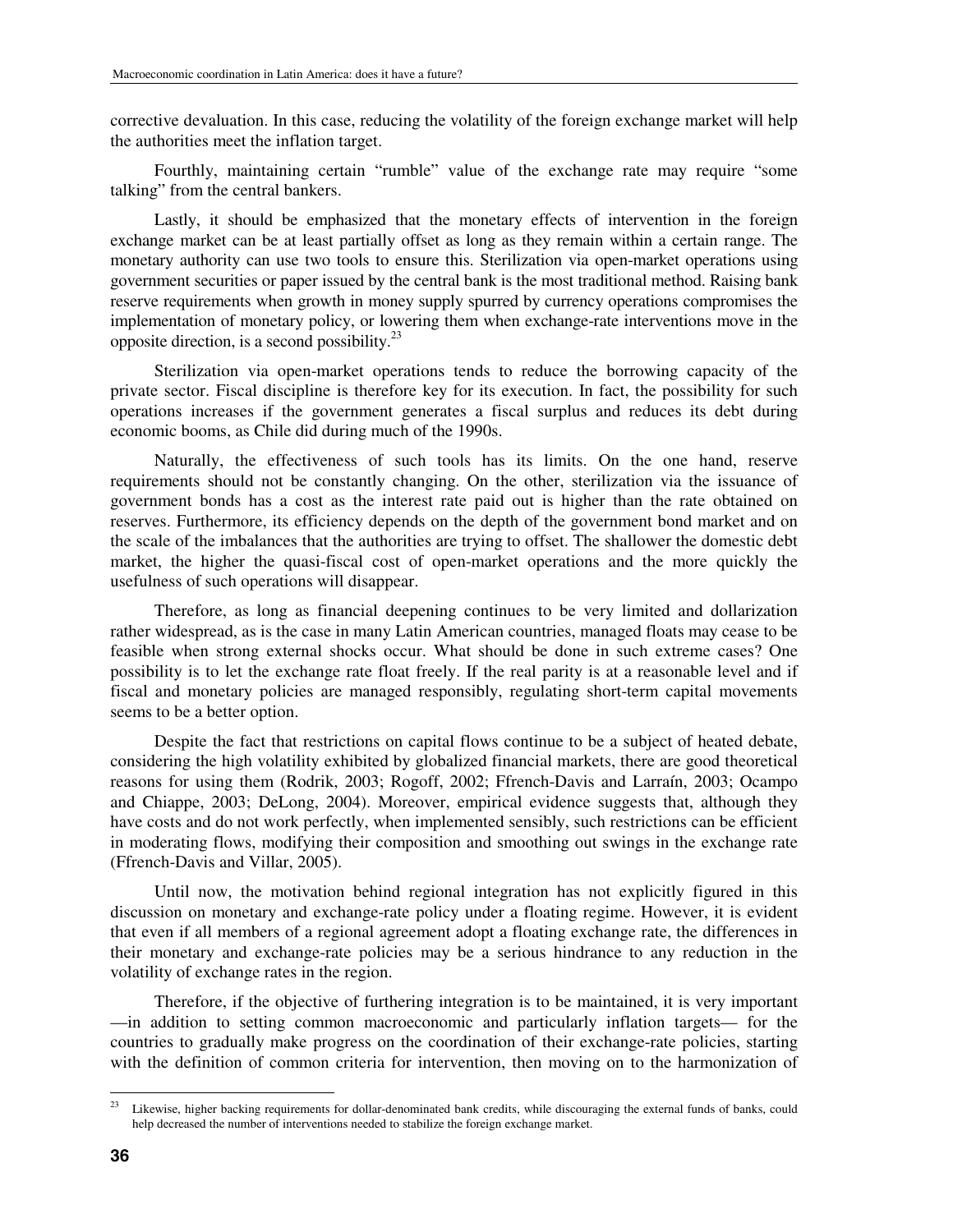regulations pertaining to capital movements and, possibly, the adoption of a system of currency bands. Of course, in an area as sensitive as this, major advances cannot be expected to occur quickly. However, in principle the countries could agree on a mechanism for consulting with one another concerning possible courses of action to follow in extreme situations. This exercise would not imply any concrete commitments for action, but it would be the starting point for the joint learning process that is needed in order to propose more ambitious objectives later on.

# **6. Integration of regional financial systems and macroeconomic stability <sup>24</sup>**

The existing sub-regional agreements in Latin America do not, so far, provide any major incentives for financial integration. On the contrary, thus far the only source of externalities operating between financial systems in the region has been contagion effects. Under certain conditions, however, the regional integration of domestic financial systems can generate positive synergies among member countries and can help to reduce macroeconomic volatility.

In fact, the vulnerability of the countries' financial systems is one of the main sources of macroeconomic instability in the region. Raising and harmonizing the regulatory standards of the members' financial markets in accordance with international best practices can therefore be seen as a means of complementing macroeconomic coordination in relation to exchange-rate, monetary and fiscal matters as part of a concerted effort to reduce volatility and deepen regional integration.<sup>25</sup>

The harmonization of financial regulations is a good starting point for the financial integration process because it does not involve any weakening of the national policy makers' and institutions' independence. Thus, it will not be perceived as a vehicle for contagion among the financial systems of each country.

The contribution that financial harmonization can make to macroeconomic stability is not, however, the only reason for promoting the integration of financial systems at the regional level. In time, this form of integration can also help to reduce transaction costs and further the development of a regional capital market. In order to this to occur, the harmonization of prudential regulations would have to be extended, during a second stage, to include convergence among other financial institutions. In particular, consideration should be given to the adoption of similar mechanisms for deposit insurance and the creation of a region-wide payments system.

This step, unlike the harmonization of regulations, can indeed have implications in terms of the exposure to the risk of contagion, since it would increase the interdependence of the countries' financial systems. The timing of the announcement of such measures is therefore just as important as their proper implementation.

## **7. Stabilization funds and other sub-regional financial agreements**

There are very good reasons why the majority of the countries in the region have recently adopted floating exchange-rate regimes. However, as it has been mentioned in section III.4, the inherent volatility of the exchange rate does not disappear even when the fundamentals are kept in order and monetary policy is managed responsibly. The difficulties that this poses on the domestic level and for regional integration processes are all the greater because the countries have a very

<sup>24</sup> This subject is discussed in depth in Machinea and Rappoport (2003).

<sup>25</sup> The fragility of these domestic financial systems and the magnitude of the shocks to which they are exposed would seem to indicate that the regulations to be adopted should be stricter than those required to meet the Basel standards. Factors that are not addressed by those standards, such as currency mismatches or public debt risk, should also be taken into account, however. The regulations to be established should therefore be based on modified "Basel plus" standards.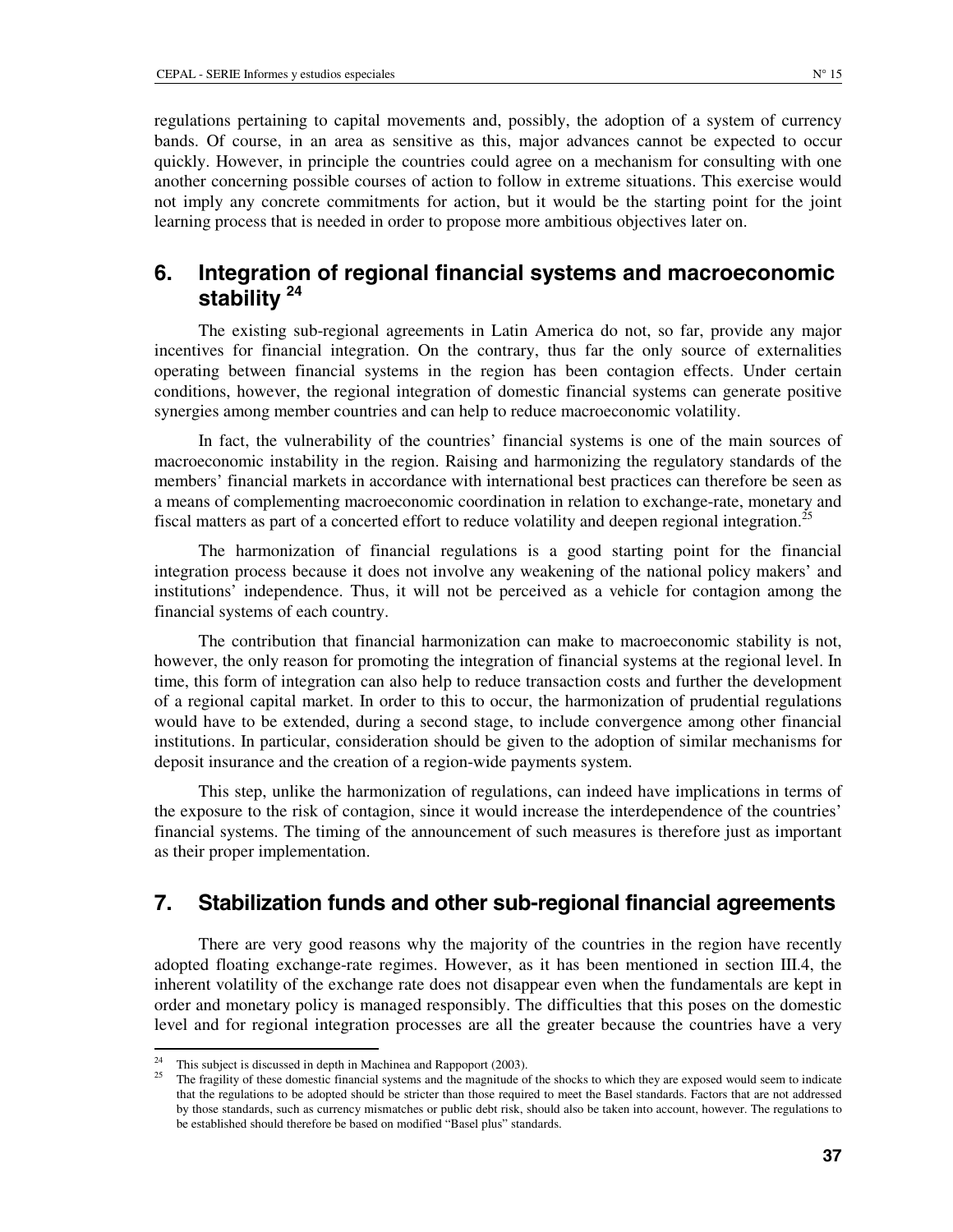limited capacity to intervene in order to curb the instability of foreign exchange markets. Macrolevel coordination may contribute to achieving this objective, but is not sufficient in itself.

The European experience of the last few decades shows that various mechanisms for regional cooperation in the exchange-rate and financial sphere have played a very important role in stabilizing parities within the region (Giovanni and Mayer, 1992 and Eichengreen and Ghironi, 1996). Of course, in the European case there was another fundamental element which is lacking in the region , since in Europe some of the countries had convertible currencies and could thus intervene on exchange markets with their own currencies.<sup>26</sup>

The idea of creating supranational funds to contribute to regional stability has begun to gather momentum in Latin America as a result of the severe crises that erupted on international financial markets in the 1990s (Ocampo, 1999; Mistry, 1999; Agosin, 2001; and Machinea, 2003a).

These crises revealed shortcomings and delays in the provision of assistance by the International Monetary Fund (IMF) to emerging economies, which are attributable only in part to the fact that resources and capacities were overwhelmed by the scale of the events in question. The other reasons have been the large discussions related to conditionality clauses and, in some cases, to the attitude of "wait and see" the results of policies. If this diagnosis is correct, regional and subregional funds that would act as lenders "of first resort" could be an effective complement to the role of the Fund as a lender of last resort (Mistry, 1999).

In fact, a sub-regional stabilization fund has already been operating in Latin America. For quite some time. The Latin American Reserve Fund (*Fondo Latinoamericano de Reservas*, FLAR) was created in 1978 by the countries of the Andean Community. More recently, in 1991, Costa Rica also joint the Fund. The main purpose of FLAR is to provide short term financing aimed at crisis prevention and management. The country members eligible for loans are its only shareholders and the Fund's assistance is basically channeled through four credit lines: (1) loans to help cover balance of payment imbalances are granted for a maximum period of 4 years and are conditioned to macroeconomic performance, (2) funds for public debt restructuring are also available for a maximum period of 4 years, but in this case co-financing from other multilateral institutions is required, (3) credit to Central Banks for liquidity purposes up to twelve months and, (4) contingency financing to face transitory BOP problems due to external shocks, on a non renewable basis and up to six months. FLAR'S financing played an important countercyclical role in the recent period of high volatility in the international environment: its loans peaked in 1996 and 1999, helping the Andean countries' GDP growth to recover from two severe external shocks quite rapidly.

From the point of view of the sub-regional integration processes, the possibility that the countries have a mechanism capable of cushioning the effects of external shocks and change investors perceptions before contagion spreads to their neighbours would be very helpful. In addition to facilitating the adjustment of the country or countries concerned, it would minimize the defensive reactions of partner countries in their attempts to distance themselves from their neighbour in problems.

Moreover, sub-regional funds could serve as an incentive for macroeconomic coordination. This would be the case if compliance with the agreed goals for convergence be required in order for requesting countries to receive assistance from the fund.

The relevance of these sub-regional funds will of course depend on the volume of resources available. Thus, unless support is forthcoming from developed countries, it seems improbable that funds of this type could serve to soften the impact of simultaneous abrupt reversals in capital flows, when their scale is significant and trigger contagion effects in neighbour countries of the region (see figures 15 and 16).

 $\overline{a}$ 

<sup>26</sup> The best-known case is Germany's intervention to defend the value of the franc in 1992.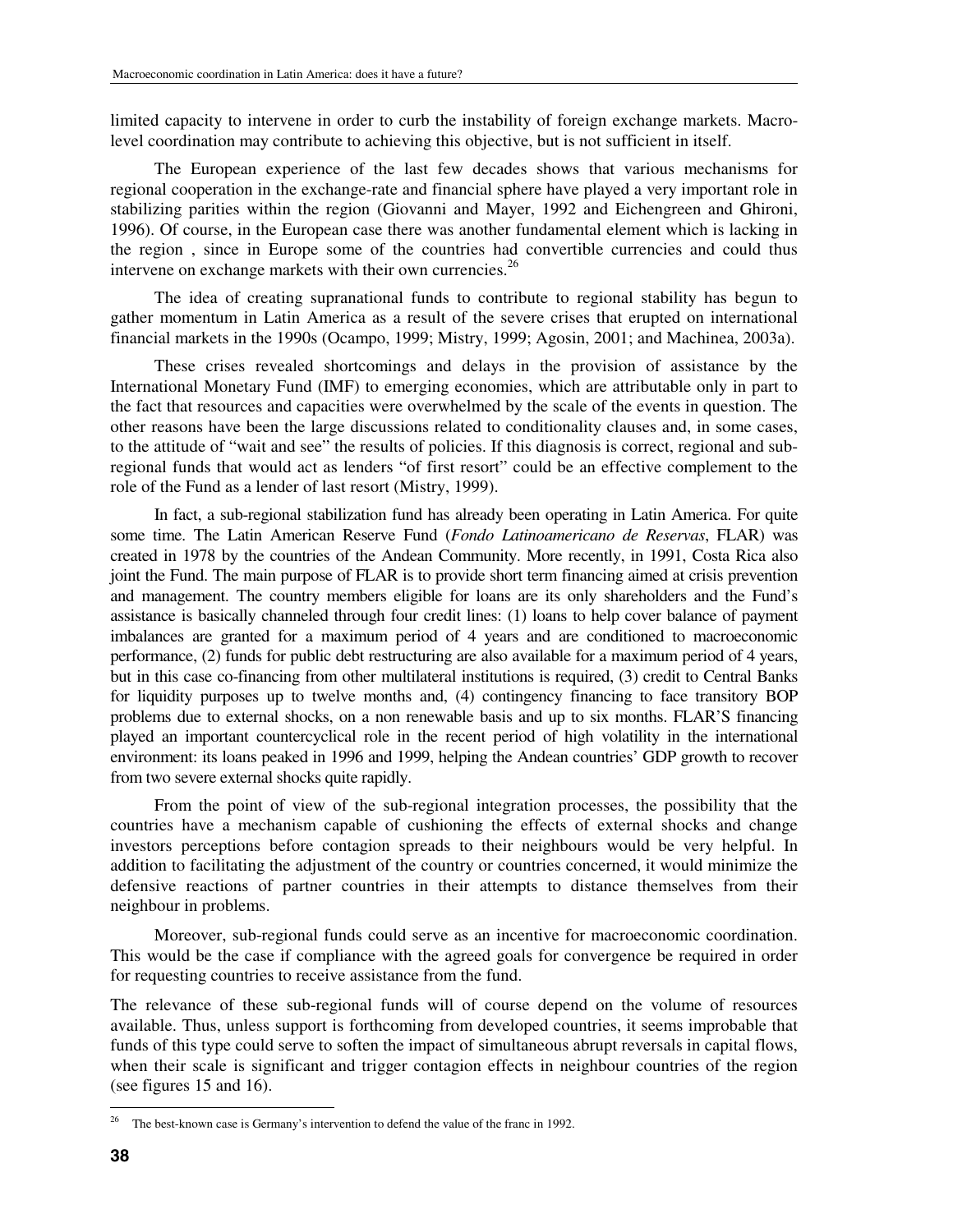#### **Figure 15**



(% of Annual changes greater than 20% of exports)



**Source:** Machinea, José Luis (2003a), "La inestabilidad cambiaria en el MERCOSUR: Causas, problemas y posibles soluciones", BID/INTAL.





**Source**: Own estimations based on World Development Indicators 2001 (World Bank, 2001) and World Economic Outlook (IMF, 2001).

On the other hand, as variations in the terms of trade do not show any significant correlation and the magnitude of their impact is much less than that of financial disturbances, these funds could be quite useful in the case of this type of shock even if resources come only from contributions of the countries of the region (see figures 17, 18 and 19).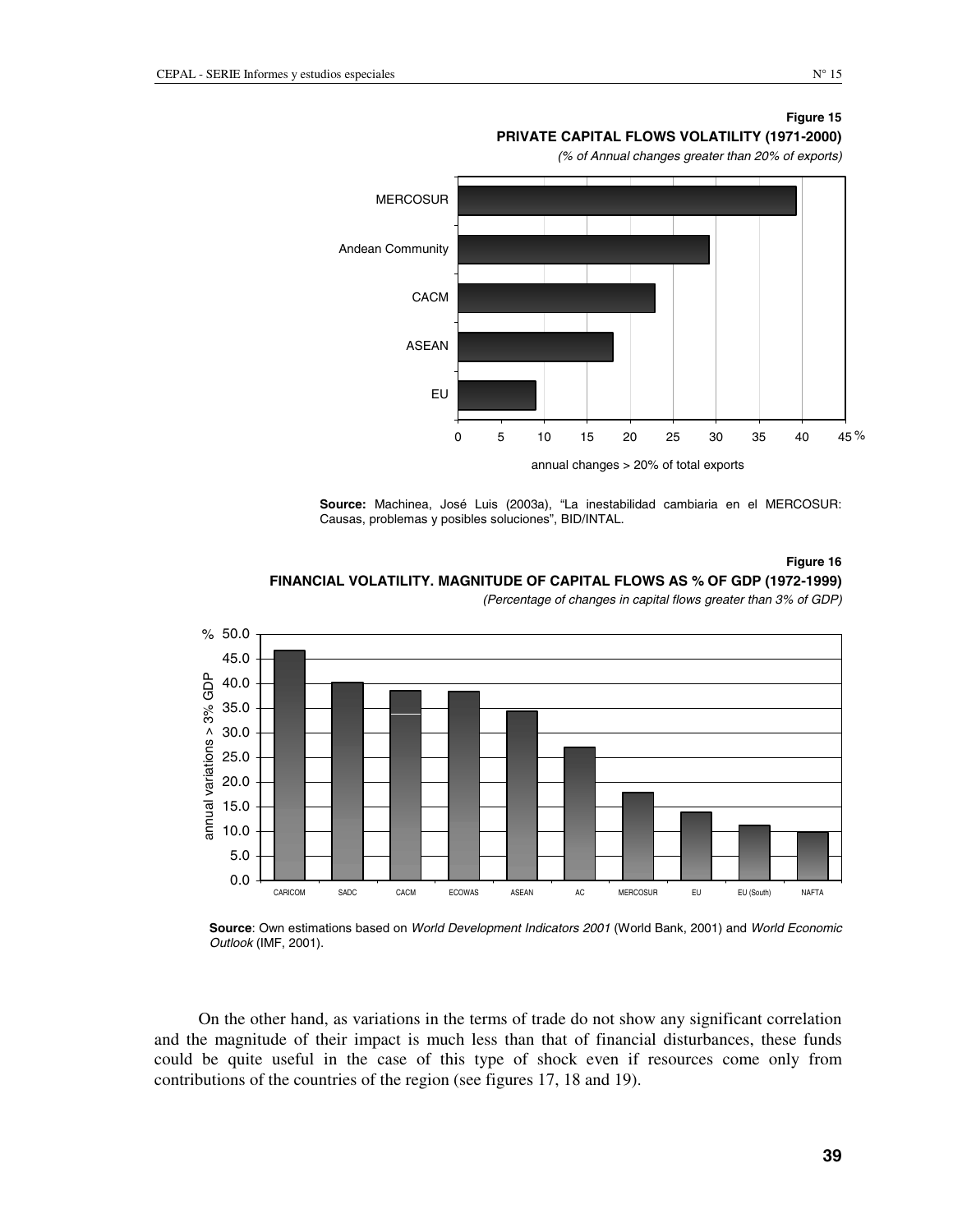

#### **Figure 17 REAL SHOCKS: TERMS OF TRADE AND EXPORT PRICES CORRELATION**

**Source:** Machinea, José Luis (2003a), "La inestabilidad cambiaria en el MERCOSUR: Causas, problemas y posibles soluciones", BID/INTAL.

a Correlation coefficients are expressed as the simple average of the correlation coefficients among the rates of growth of each country member.

<sup>b</sup> Due to data unavailability only four countries were included for CARICOM: Guyana, Haiti, Jamaica and Trinidad and Tobago, that represent 63% of regional GDP.



#### **Figure 18 TERMS OF TRADE VOLATILITY (1971-2000)**

(As percentage of total exports)

**Source:** Machinea, José Luis (2003a), "La inestabilidad cambiaria en el MERCOSUR: Causas, problemas y posibles soluciones", BID/INTAL.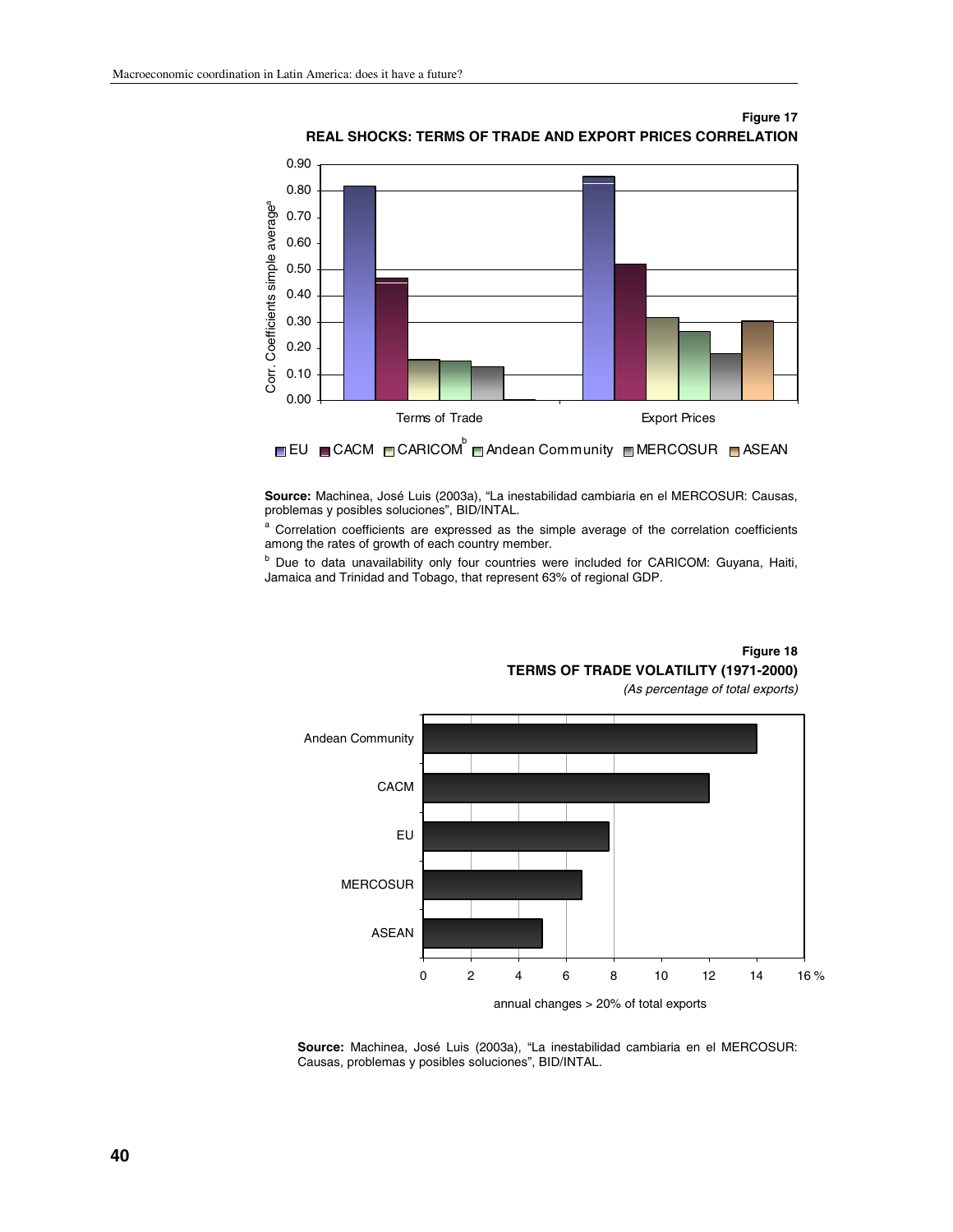#### **Figure 19**

**REAL VOLATILITY OF TERMS OF TRADE AND EXPORT PRICES (1971-2000)** 

(Standard Deviation as percentage of Mean)



**Source:** Machinea, José Luis (2003a), "La inestabilidad cambiaria en el MERCOSUR: Causas, problemas y posibles soluciones", BID/INTAL.

As analysed in Machinea (2003a) with regard to MERCOSUR, during the 1990s the maximum impact of fluctuations in the terms of trade was on the order of US\$ 6.3 billion in 1999 and for the rest of the decade never reached even one third of that figure. In contrast, capital outflows amounted to almost US\$ 16 billion in 1999 and exceeded US\$ 10 billion two years previously. Accordingly, a regional fund on the order of US\$ 5 billion (which is just over 10% of the total reserves of the countries in the region as of 2000) would be able to offset almost 80% of annual losses owing to variations in the terms of trade on the scale of the worst fluctuations experienced in the 1990s, but its coverage would be scarcely more than 30% of annual capital outflows similar to the highest levels recorded in that decade.<sup>27</sup>

In addition to the level of resources, the creation of sub-regional funds poses a second problem: the differences in size of the countries that might be involved. In fact, the creation of a fund exclusively for MERCOSUR, for example, would seem very difficult to implement. Taking into account the fact that Brazil generates approximately 65% of the region's GDP and 60% of its foreign trade, it would be almost impossible for a fund established solely by the current members to help that country to cushion adverse shocks.

The problem of size asymmetries becomes less severe as the number of countries participating in such a fund rises.<sup>28</sup> The drawback is that a fund formed by member countries of different sub-regional blocs would make its potential role as an incentive for macroeconomic coordination within each bloc much more difficult to implement.

Of course, sub-regional cooperation in the financial sphere need not be restricted to stabilization mechanisms. Development banking is another relevant area where sub-regional

 $27$ 27 It is therefore clear that regional funds could contribute to stabilization but would not eliminate the need to review the role of multilateral financial agencies. In particular, the possibility of offsetting at least part of the effects of capital-flow volatility would require, as a minimum, the reformulation by the Fund of the Compensatory Financing Facility to transform it into an automatic disbursement line.<br><sup>28</sup> In Agosin (2001). For example, it is proposed that all the countries of South America establish a joint fund.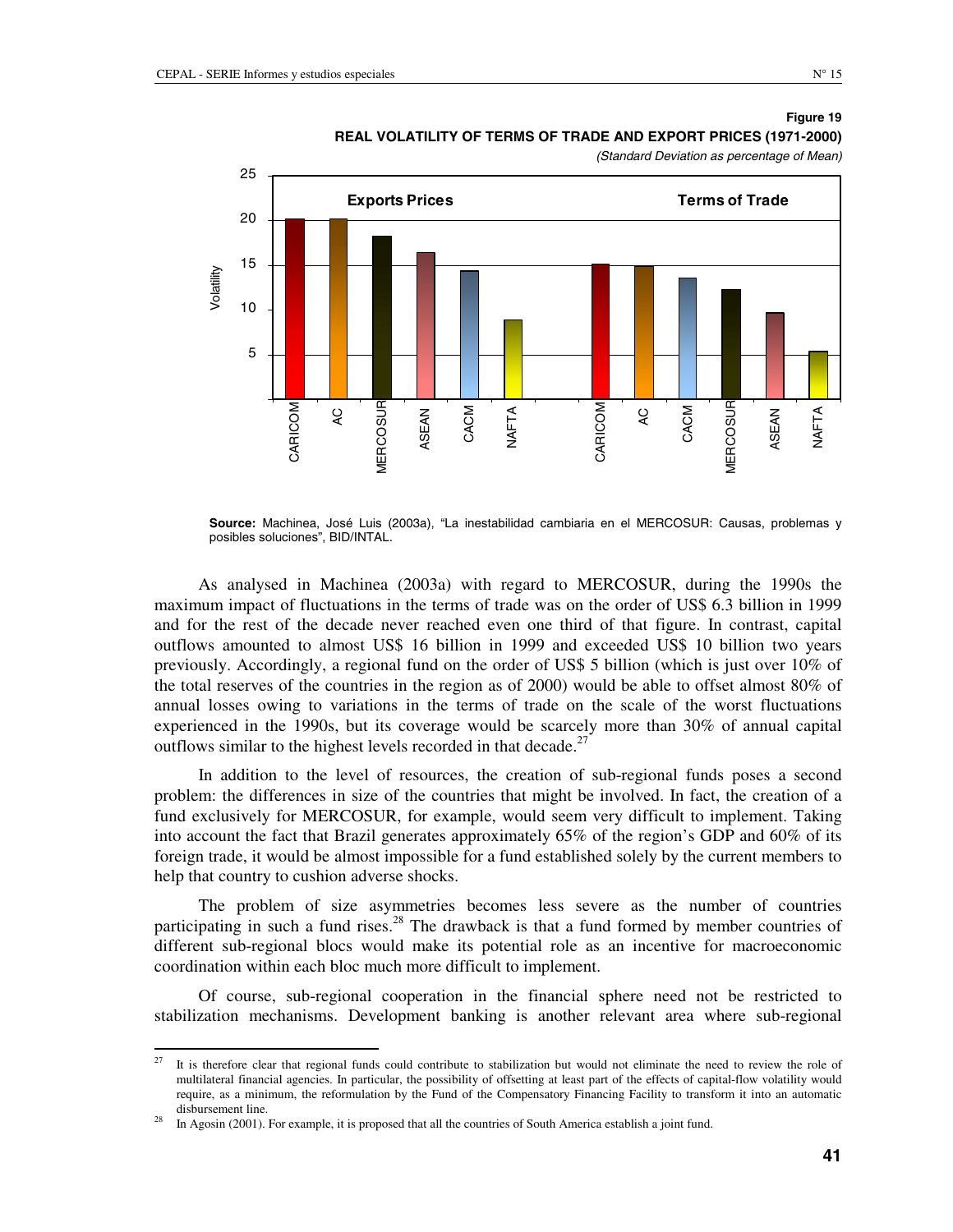initiatives can effectively complement the role played by the World Bank and the IADB. This can be the case, in particular, if they specialize in medium and long term funding for infrastructure and productive sector projects, especially considering that the current priorities of the multilateral lending institutions are mainly in the field of structural reforms and the social sectors.

In fact, three sub-regional development banks created in the sixties are still active in Latin America: the Central American Bank for Economic Integration (CABEI), created in 1961, the Andean Development Bank (CAF or *Corporación Andina de Fomento*), created in 1968, and the Caribbean Development Bank (CDB), created in 1969. To have a rough idea of the relevance of the lending activity of sub-regional development banks it is enough to consider the following figures for the period 2000-2002. In the Andean Community the loans approved by CAF represented on average 1.0% of GDP, while those approved by the WB and IADB together represented 0.7%. In the Central American Common Market, the averages were 0.7% for CABEI and 1.1% for the multilateral institutions. Finally, in CARICOM, they were 0.7% and 1.4% for CDB and the multilaterals respectively (see Titelman and Uthoff, 2004).

The rationale for sub-regional development banks can be justified on several grounds. Firstly, they can be better prepared than the multilateral institutions to take into account certain specific traits of the borrowing countries and to offer an array of financial instruments more appropriate to their needs. Secondly, the fact that country members eligible for loans be the main shareholders imply that they have larger voting rights than in the multilateral institutions. Thirdly, sub-regional institutions can improve access to international financial markets because they can get better risk ratings than individual countries.<sup>29</sup> They can be a powerful instrument in promoting intra-regional trade and furthering financial integration, therefore helping to deepen and consolidate the integration process as a whole.

 $\overline{a}$ 

In fact, the three sub-regional development banks have capital adequacy ratios that largely exceed the Basel requirements, are ranked as "investment grade", and have better risk ratings than the individual countries in each sub-region.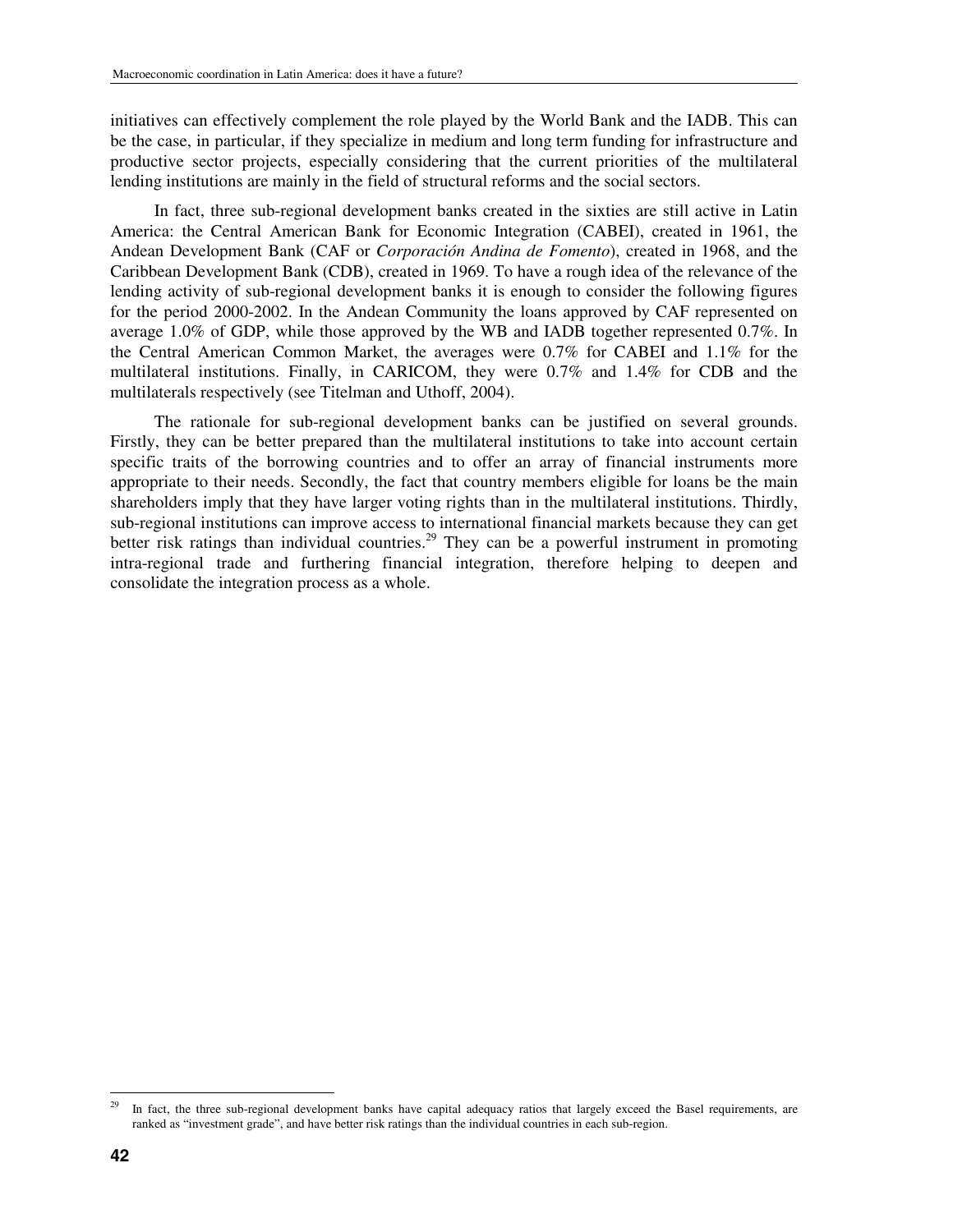# **IV. Final considerations**

The progress made in the area of macroeconomic cooperation and coordination in Latin America has so far been rather poor. From an economic viewpoint, the lack of synchronization among cycles weakens demand for coordination. One of the main causes of this, together with the differences between the production structures of the various economies, is the low level of trade interdependence. In fact, the relative scale of intra-regional trade in the existing integration schemes is substantially lower than in other economic blocs, and there is little room to expect that it will increase very much in the future, given the limited size of the markets involved.

Moreover, as financial integration is virtually nil, the reciprocal externalities existing on this front are exclusively due to contagion effects generated by the frequent shocks that are brought about by the highly volatile nature of globalized financial markets. Adverse macroeconomic spillovers caused by contagion tend to lead countries to try to differentiate themselves from their neighbours in times of crisis. This, in turn, exacerbates political tensions and weakens integration processes.

The perception that coordination with regional partners can engender more negative than positive externalities tends to create a vicious circle. As in the prisoner's dilemma, each country hopes that the other will behave in a non-cooperative way and acts accordingly, thereby further undermining incentives for coordination (Ghymers, 2002).

Under these conditions, it is justifiable to wonder whether it is reasonable for sub-regional blocs to continue to try to coordinate their macroeconomic policies. The response depends on the objective being pursued. In other words, on whether or not the aim is to deepen cooperation and the integration process.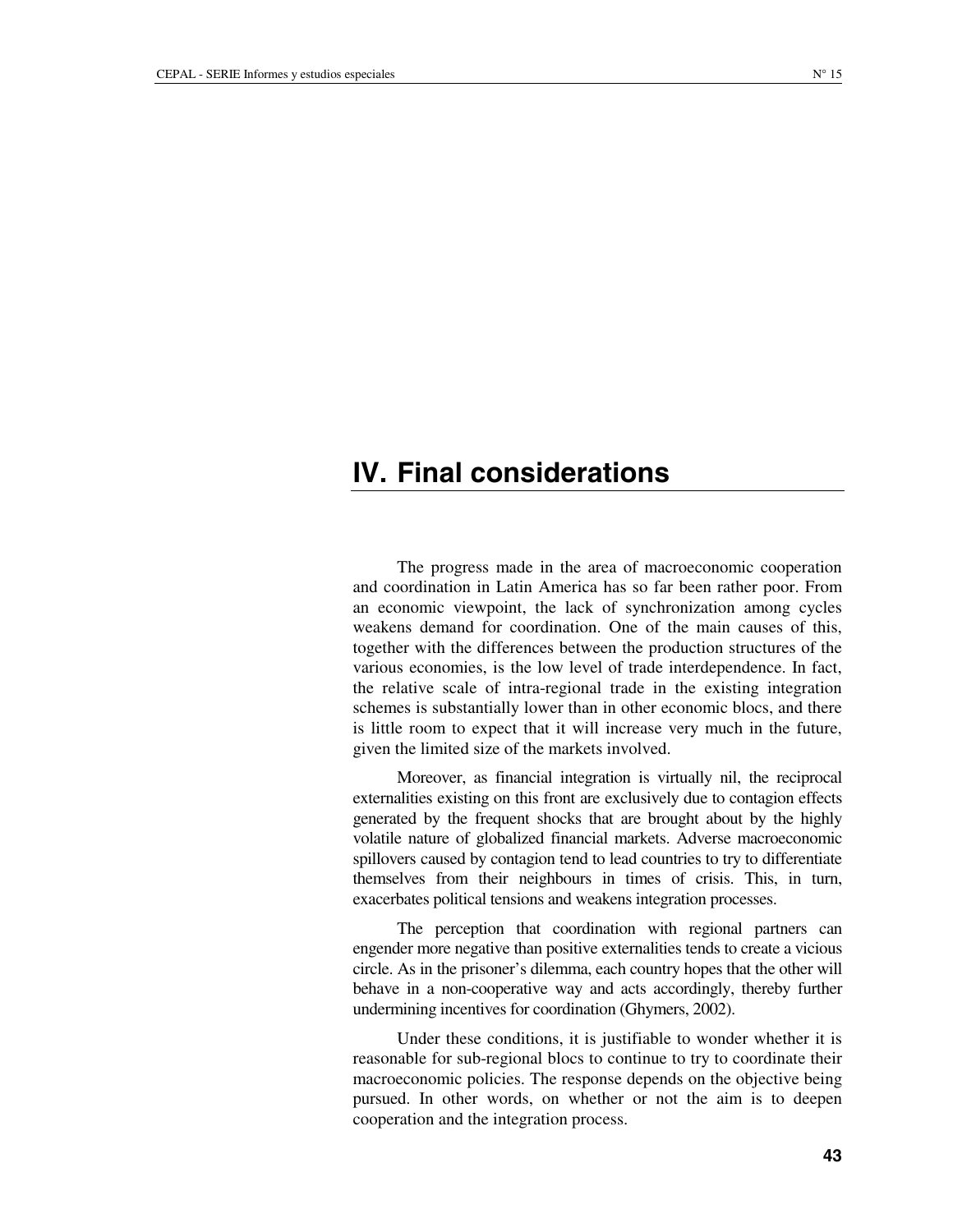If the decision is not to advance beyond trade linkages, then a free trade area will be sufficient, and macroeconomic coordination will be mostly unnecessary. This choice implies accepting the idea that the importance of sub-regional blocs will fade as the conclusion of free trade bilateral agreements with other countries and regions becomes more frequent.

The other option is to deepen the integration process. This implies that countries are willing to move forward towards the creation of a common market, which in turn would involve agreeing upon common protection levels and, hence, a similar development agenda. For example, relatively high levels of protection for certain production sectors only make sense if the aim is to develop those sectors within the agreement. However, if the various countries' production strategies differ, it will be difficult for them to form a customs union. This appears to have been the case so far with MERCOSUR.

It is clear, therefore, that this option entails accepting some loss of sovereignty and calls for a strong political will to back it up. This is true for any country, but in particular for the larger partners in the agreement, for which the loss of autonomy is more costly, especially when they are partnering with countries whose economies are much smaller. In other words, when economic interdependence among the members of an integration agreement is highly asymmetrical, the larger partners have the responsibility to provide leadership for the deepening of the integration process to proceed.

Only under these conditions does it make sense to pursue macroeconomic coordination. However, in this case, the following dilemma arises: in order to deepen integration, macroeconomic policies must be coordinated, but in order for the demand for coordination to emerge, a significant degree of economic interdependence is required.

While the example of Europe is usually cited to demonstrate that the demand for coordination increases with the level of interdependence, it is also true that, from an evolutionary perspective, the same example reveals that coordination and interdependence can become complementary factors and can be developed together as part of a recursive process.

It is clear, nevertheless, that macroeconomic coordination in Latin America entails greater difficulties than those that confronted Europe in its early stages of the integration process. In fact, in Latin America there is no exogenous exchange-rate coordination mechanism such as prevailed under the Bretton Woods agreements in the initial phase of the European integration process; what is more, the situation is compounded by the governments' lack of sufficiently strong reputations, the fragility of the countries' domestic financial systems and the scale of the external shocks now affecting the region.

In any case, and bearing in mind that the concrete forms of coordination will vary according to the specific characteristics of the different integration agreements, there are certain lessons to be drawn from international experience and certain common features of Latin American economic conditions that should be taken into account in all cases.

It is a fact that macroeconomic coordination can only move forward gradually. The complexity of the factors involved and the need to generate the necessary confidence and mutual understanding make this inevitable. In addition, a basic minimum degree of domestic macroeconomic stability, and above all, exchange-rate stability, must be achieved initially, especially among the principal partners in the bloc. Only if this "de minimus" objective is achieved will the perceived benefits of coordination outweigh its costs and the use of more concrete mechanisms have greater appeal.

These more concrete mechanisms, therefore, correspond to a more advanced stage, when it will be possible to set convergence goals in order to consolidate macroeconomic stability and its long-term sustainability. Given the region's external vulnerability, in addition to the usual targets (fiscal deficit, public debt and inflation), coordination in Latin America must include goals for the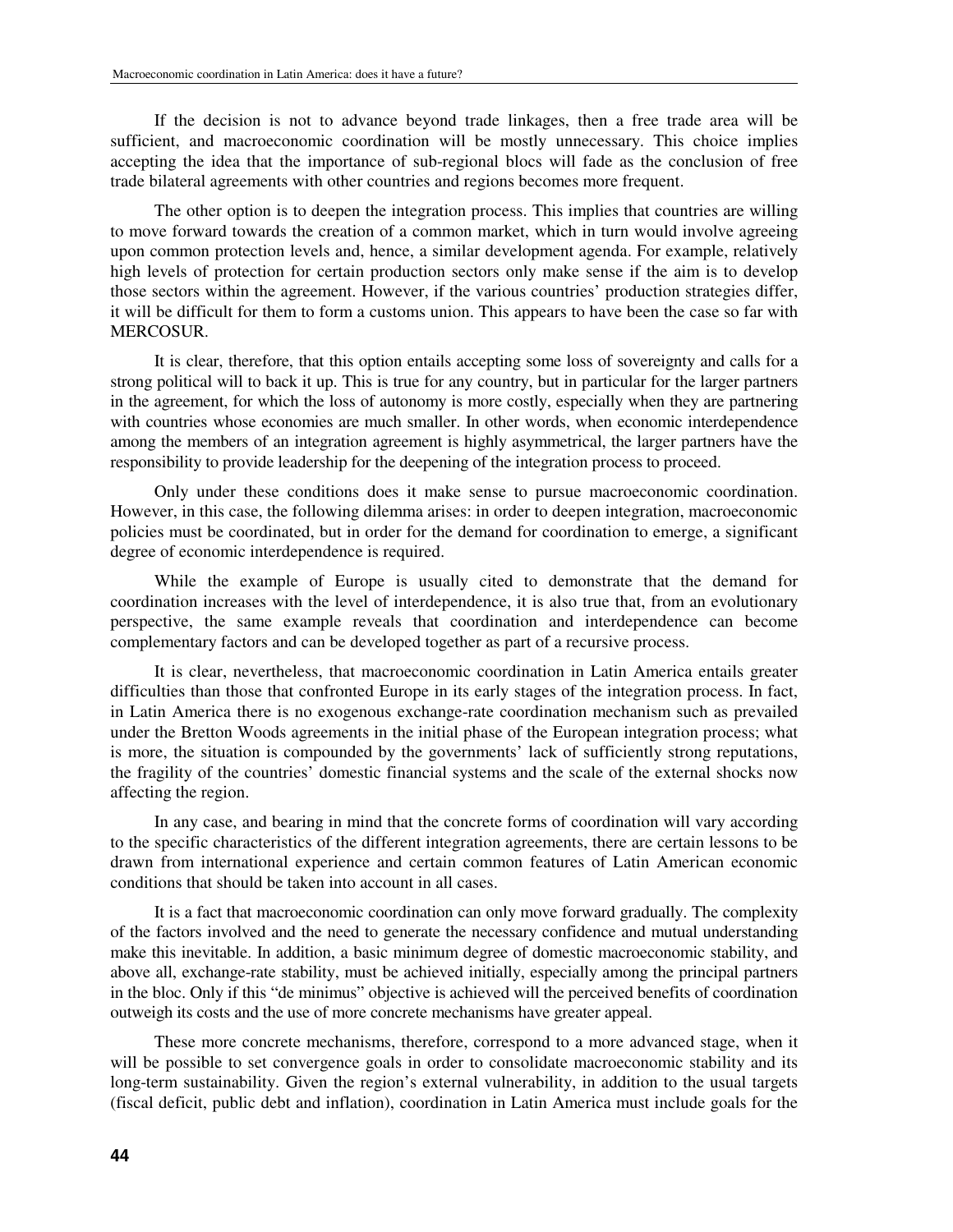external sector relating to such variables as the current account deficit or the short-term external debt. Additionally, measures designed to harmonize prudential regulations in financial markets can also contribute to macroeconomic stability.

Obviously, the adoption of convergence goals will contribute to regional stability only if countries strive to fulfil them. Incentives, therefore, are a crucial issue. Apart from the "exogenous" incentives for macroeconomic discipline deriving from agreements with multilateral financial institutions, endogenous incentives must also be present. In the European experience, the chance to build stronger reputations proved to be a powerful incentive for the fulfillment of such goals but, for the time being, this is clearly not the case in Latin America. Supervision of compliance with convergence goals by a committee of experts and the dissemination of the corrective measures that it recommends in the event of non-compliance may gradually lend greater importance to this incentive, but only in the long run. The adoption of effective sanctions does not appear to be very credible either, especially when the countries do not perceive the costs of being excluded from an integration agreement as being very high. Since trade interdependence is not as pronounced as in Europe, the gains afforded by a reduction in the volatility of bilateral exchange rates are also a less important incentive.

In sum, for one reason or another, the incentives that were present in the European experience are not strong enough to bring about macroeconomic coordination in the case Latin America. This being the case, the creation of stabilization funds and other sub-regional financial mechanisms can become significant additional incentives for macroeconomic coordination. On the one hand, stabilization funds capable of providing fast-disbursing resources to facilitate the adjustment of member countries to external shocks could prove to be an efficient complement to the role of IMF as a lender of last resort; what is more, if the fulfillment of agreed commitments in the convergence targets were one of the requirements for receiving disbursements, these funds could also encourage macroeconomic coordination. Sub-regional development banks, on the other hand, besides being an effective complement of multilateral lending institutions in certain areas, can play an important role in easing the countries' access to the international financial markets. Moreover, they can be an effective tool for promoting intra-regional trade and furthering financial integration.

Nevertheless, the establishment of such institutions entails several difficulties. In the case of stabilization funds, in particular, sharp asymmetries can render the fund useless for the larger countries, as would be the case of Brazil in MERCOSUR. The participation of a larger number of countries in the fund would make this problem less severe, but to maintain its role as an incentive for coordination, it would be necessary to increase the number of partners in the bloc. On the other hand, and irrespective of the asymmetries that exist, given the positive correlation of capital flows to countries of the region, the amount of resources necessary to cushion the impact of common financial shocks could be very high. However, these funds could be useful for terms of trade shocks and in the case of financial shocks for small and even medium-size countries. Large scale funds would require the support from developed countries, as is the case with the Chiang Mai Initiative in Asia.

Lastly, reference should be made to the problem of exchange-rate volatility. As already pointed out, addressing this phenomenon is crucial in order to achieve deeper integration: the volatility of bilateral exchange rates not only undermines intra-regional trade, but also exacerbates political tensions within the integration scheme The adoption of similar exchange-rate regimes helps to alleviate the problem by eliminating one of the reasons for the variability of bilateral exchange rates: differences in adjusting to common external shocks. But the exchange-rate floats that have tended to prevail in the region, and which have been adopted in order to cope with the persistent instability of international financial markets, present difficulties that should not be underestimated. From the standpoint of regional integration, in particular, the existence of major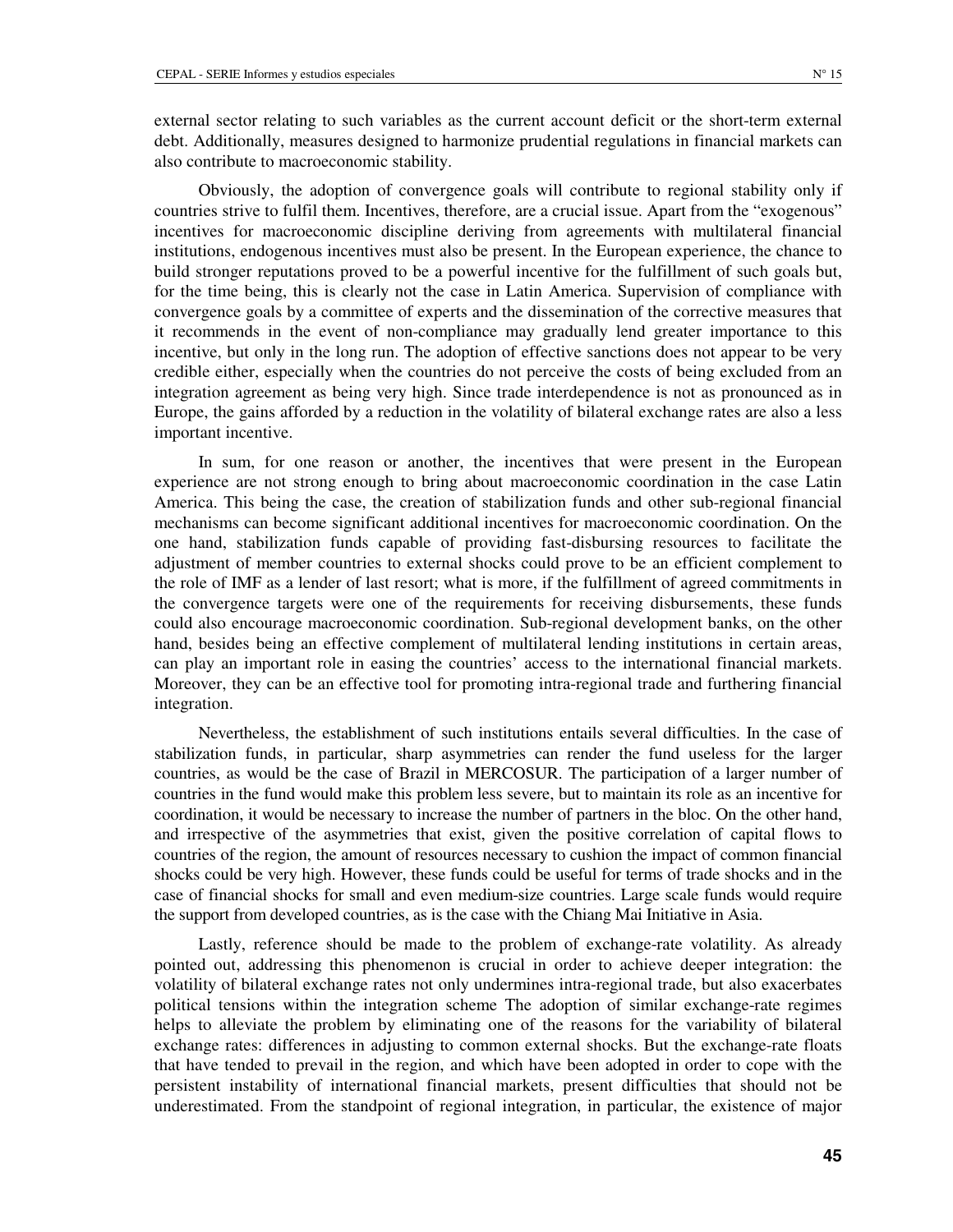asymmetries in the shocks to which countries of the region are exposed means that important sources of exchange-rate volatility continue to exist. The coordination of macroeconomic policies can help to reduce this volatility but will not eliminate the problem.

For this reason, in addition to ensuring that monetary policy is consistent with the objective of smoothing out exchange-rate fluctuations and refraining from ruling out the introduction of restrictions on capital flows, it is very important for the countries to move towards some degree of coordination of their exchange-rate regimes. Clearly, in an area as sensitive as this, major advances cannot be expected overnight. Nevertheless, countries could, as a first step, agree upon a mechanism for consulting with one another concerning possible courses of action without committing themselves to specific measures with a view to setting themselves more ambitious objectives later on.

In any event, the volatility inherent in flotation regimes will not disappear even if the fundamentals are kept in line and appropriate mechanisms for macroeconomic policy coordination are in place. These difficulties are compounded by the magnitude of the external shocks to which the countries of the region are exposed. Thus, the creation and strengthening of the above mentioned sub-regional stabilization funds might serve as a tool for cushioning these shocks, facilitating macroeconomic cooperation and advancing towards deeper integration.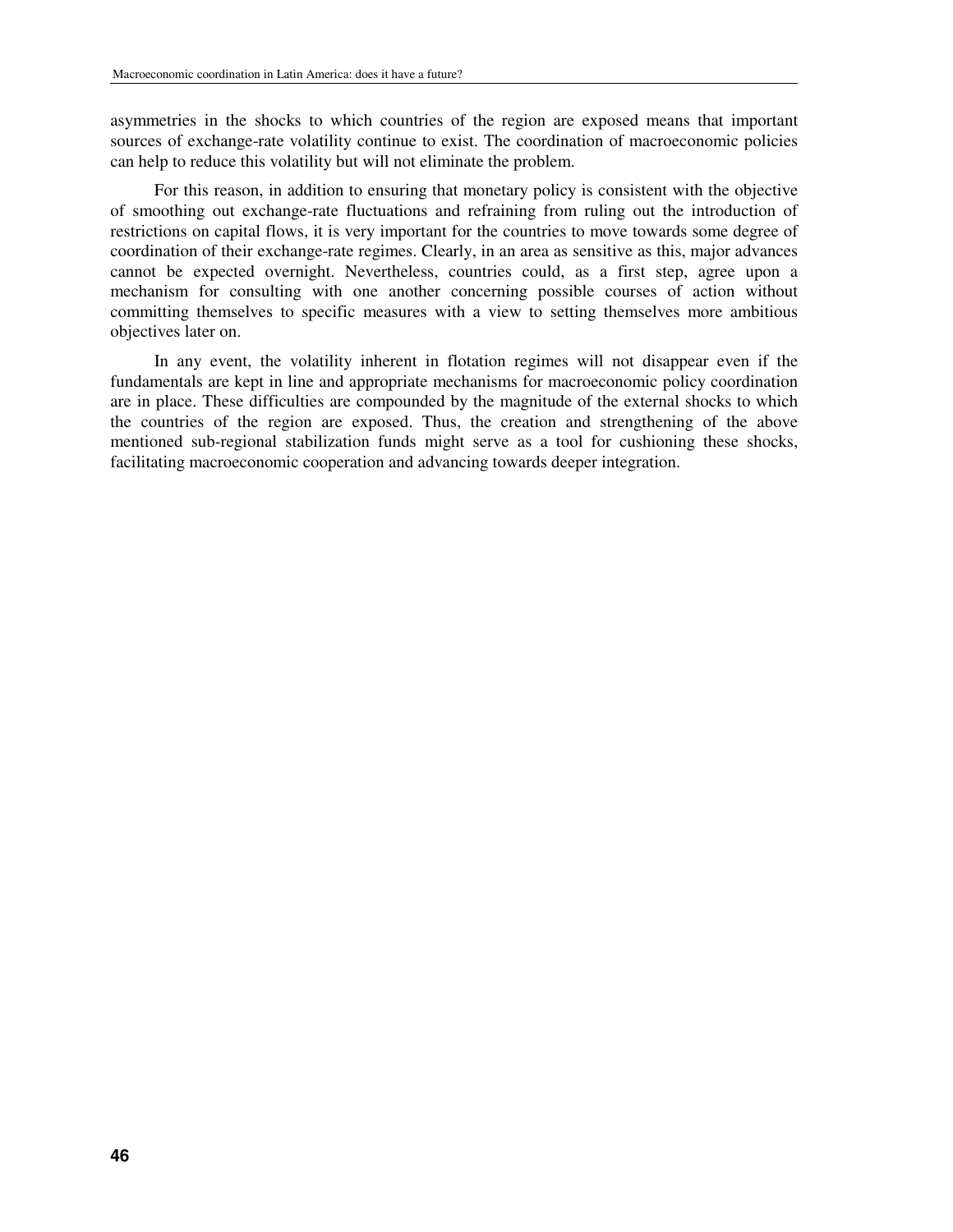# **Bibliography**

- Agosin, M. (2001), "Fortalecimiento de la cooperación financiera internacional", *Revista de la CEPAL* Nº 57, April.
- Blanchard, O. (2004), "Fiscal dominance and inflation targeting: Lessons from Brazil", NBER Working Paper 10389, Cambridge, MA, March.
- Calvo, G. and C. Reinhart (2002), "Fear of floating", Quarterly Journal of Economics, Vol. 117, Nº 2.
- Clavijo, S. (2004), "Inflación objetivo y flotación cambiaria: Colombia (2001-2004)", paper prepared for the Conference "Coordinación Macroeconómica en el MERCOSUR: El Inflation Targeting Regional", INTAL, Buenos Aires, June.
- Clavijo, S. y C. Varela (2003), "Flotación cambiaria y esterilización monetaria: La experiencia de Colombia", Borradores de Economía, Banco de la República, Colombia, July.
- De la Cuba, M. and D. Winkelried (2004), "Una moneda común? Nuevas evidencias para América Latina", INTAL-ITD, Documento de Trabajo 17, Washington, D.C., April.
- DeLong, J.B. (2004), "Should we still support untrammeled international capital mobility? Or are capital controls less evil than we once believed?", *The Economists' Voice*, Vol. 1, Issue 1, The Berkeley Electronic Press.
- Devlin, R., A. Estevadeordal, P. Giordano, J. Monteagudo, and R. Saenz (2001), "Estabilidad macroeconómica, comercio e integración", *Integración & Comercio* Nº13, BID-INTAL, Buenos Aires.
- Dooley, M., D. Fokerts-Landau, and P. Garber(2004), "The Revived Bretton Woods System: The effects of periphery intervention and reserve management on interest rates and exchange rates in center countries", *NBER Working Paper* 10332, Cambridge, MA, March.
- \_\_\_(2003), "An essay on the Revived Bretton Woods System", *NBER Working Paper* 9971, Cambridge, MA, September.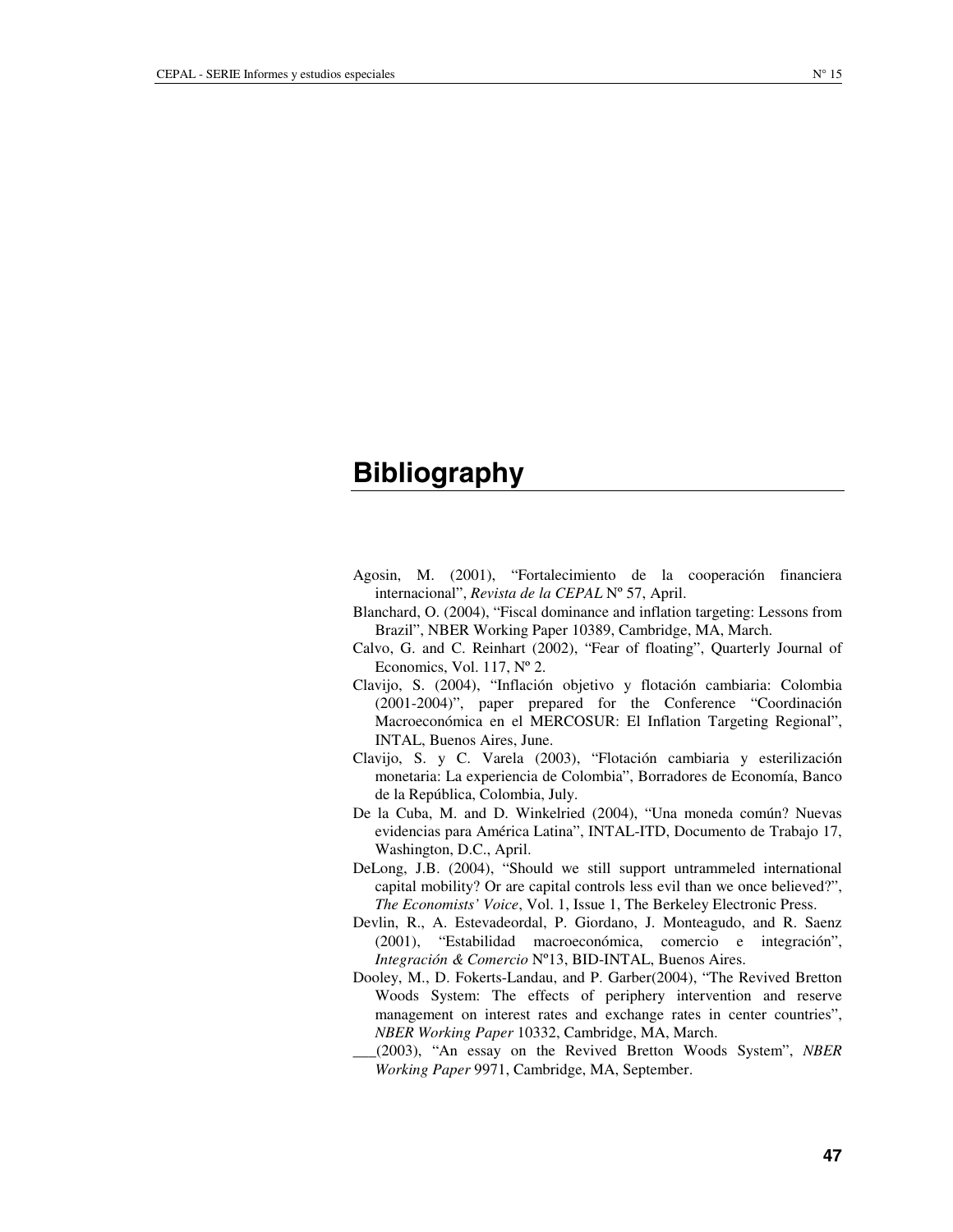- Dornbusch, R. (1976), "Real and monetary aspects of the effects of exchange rate changes", R.Z. Aliber (ed.), *National Monetary Policies and the International Financial System*, University of Chicago Press.
- Eichengreen, B. (1998), "Does MERCOSUR need a single currency?", *Center for International and Development Economics Research Paper* C98-103, University of California, Berkeley.
- Eichengreen, B. and A. Taylor (2002), "The monetary consequences of a Free Trade Area of the Americas", paper prepared for the conference BID-INTAL/Harvard University, "FTAA and Beyond: Prospects for Integration in the Americas", Uruguay.
- Eichengreen, B., R. Hausmann, and U. Panizza (2002), "Original Sin: The pain, the mystery, and the road to redemption", paper prepared for the conference "Currency and Maturity Matchmaking: Redeeming Debt form Original Sin", IADB, Washington, D.C.
- Eichengreen, B., A. Rose, and C. Wyplosz (1996), "Contagion crises", *National Bureau of Economic Research Working Paper* 6370, Cambridge, MA.
- Estevadeordal, A., B. Frantz, and R. Sáez (2001), "Exchange rate volatility and international trade in developing countries", IADB, Mimeo.
- Fanelli, J. and M. González Rozada (2003), "Business cycles and macroeconomic policy: Coordination in MERCOSUR", Mimeo.
- Fernández-Arias, E., U. Panizza, and E. Stein (2002), "Trade agreements, exchange rate disagreements", IADB, Mimeo.
- Ffrench-Davis, R. and G. Larraín (2003), "How optimal are the extremes? Latin American exchange rate policies during the Asian crises", in R. Ffrench-Davis and S. Griffith-Jones (eds.), *From Capital Surges to Drought: Seeking Stability for Emerging Economies*, Palgrave/Macmillan, London, pp. 245-268.
- Ffrench-Davis, R. and L. Villar (2005), "The capital account and real macroeconomic stabilization: Chile and Colombia", in R. Ffrench-Davis (ed.), *Seeking Growth under Financial Volatility,* ECLAC/Ford Foundation, Palgrave/Macmillan, November.
- Frankel, J. and A. Rose (1996), "The endogeneity of the Optimum Currency Area Criteria", *NBER Working Paper Series* Nº4805, New York, July.
- \_\_\_(1995), "Empirical research on nominal exchange rates", in G. Grossman and K. Rogoff (eds.), *Handbook of International Economics*, Vol. III, Ch. 33, Amsterdam, Elsevier.
- Froot, K. and K. Rogoff (1995), "Perspectives on PPP and long-run real exchange rate", in G. Grossman and K. Rogoff (eds.), *Handbook of International Economics*, Vol. III, Ch. 33, Amsterdam, Elsevier.
- Ghymers, C. (2002), "América Latina y la coordinación de políticas económicas", *Estudios Internacionales*, Año 35, Nº 138, July-September.
- \_\_\_(2001), "Economic policy coordination: Main issues and the Redima Approach for Latin America countries", ECLAC, Mimeo.
- \_\_\_(2000), "La coordinación de las políticas macroeconómicas en la zona euro: orígenes, desarrollo y retos actuales, con algunas posibles conclusiones para América Latina", en CEPAL, *La política fiscal en América Latina: Una selección de temas y experiencias de fines y comienzos de siglo*, Serie Seminarios y Conferencias, Nº 3, Santiago.
- Giordano, P. and J. Monteagudo (2002), "Exchange rate instability, trade and regional integration", IADB, Mimeo.
- Heymann, D. (2004), "MERCOSUR: Notas sobre comportamientos macroeconómicos, interdependencias y problemas de crecimiento", Mimeo.
- Heymann, D. and F. Navajas (1998), "Coordinación de políticas macroeconómicas en MERCOSUR: Algunas reflexiones", in *Ensayos sobre la Inserción Internacional de la Economía Argentina*, Working Paper Nº 81, CEPAL, Buenos Aires.
	- \_\_\_(1991), "Coordinación de políticas macroeconómicas: Aspectos conceptuales vinculados con el MERCOSUR", Working Paper Nº 45, ECLAC, Buenos Aires.
- Inter-American Development Bank (2002), *Beyond Borders: The New Regionalism in Latin America. Economic and Social Progress in Latin America*, Chapter 7, Washington, D.C.
- Lacunza H., J. Carrera, M. Cicowiez, and M. Saavedra (2003), "Cooperación macroeconómica en MERCOSUR: Un análisis de la interdependencia y una propuesta de coordinación", presented in "Jornadas de Economía Monetaria e Internacional", Universidad Nacional de la Plata.
- Lavagna, R. and F. Giambiagi (2000), "Hacia la creación de una moneda común: Una propuesta de convergencia coordinada de políticas macroeconómica en el MERCOSUR", in J. Carrera and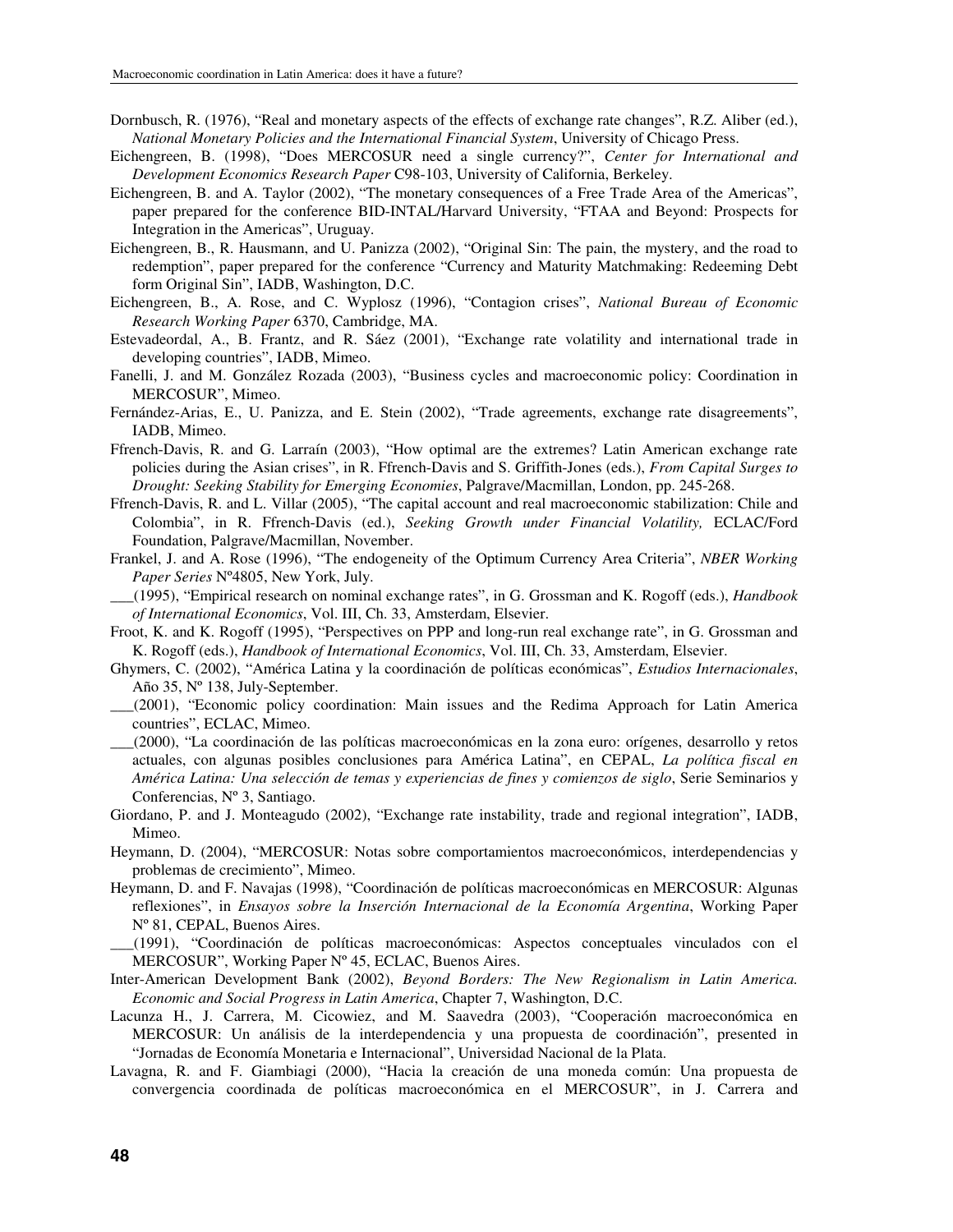F. Sturzenegger, *Coordinación de Políticas Macroeconómicas en el MERCOSUR*, Fondo de Cultura Económica México, D.F.

- Machinea, J. (2003a), "La inestabilidad cambiaria en el MERCOSUR: Causas, problemas y posibles soluciones", Working Paper IECI-06º. Washington, D.C., Inter-American Development Bank (IDB)/Institute for the Integration of Latin America and the Caribbean (INTAL).
- \_\_\_(2003b), "Currency crises: A practitioner's view", in Susan M. Collins and Dani Rodrik (eds.), *Brookings Trade Forum 2002*, Brookings Institution Press, Washington, D.C.
- Machinea, J. and V. Rappoport (2003), "Financial safety nets and regional integration", prepared for the Seminar on "Integration and Financial Safety Nets in Latin America and the Caribbean", IADB-INTAL, September.
- Mistry, P. (1999), "Coping with financial crisis: Are regional arrangements the missing link?", in UNCTAD, *International Monetary and Financial Issues for the 1990s*, Vol 10, Geneva.
- Obstfeld, M. (2000), *International Macroeconomics: Beyond the Mundell-Fleming Model*, University of California, Berkeley.
- Ocampo, J.A. (1999), "Reforming the international financial architecture: Consensus and divergences", *Temas de Coyuntura* Nº 1, ECLAC.
- Ocampo, J.A. and M.L. Chiappe (2003), *Counter-cyclical Prudential and Capital Account Regulations in Developing Countries*, Expert Group on Development Issues (EGDI), Swedish Ministry for Foreign Affairs, Stockholm, Almqvist & Wiksell International.
- Rodrik, D. (2003), "Growth strategies", *NBER Working Paper* 10050, Cambridge, MA, October.
- Rogoff, K. (2002), "Rethinking capital controls: When should we keep an open mind?", *Finance and Development*, Vol. 39, Nº 4.
- Rozenwurcel, G. (2003), "The collapse of the currency board and the hard way back to normality in Argentina", in www.networkideas.org/featart/featart\_Argentina.htm, May.
- Titelman, D. and A. Uthoff (2004), "Sub regional financial institutions in Latin America and the Caribbean", Mimeo, ECLAC, Santiago.
- World Bank (1999), *Trade Blocs and Beyond: Political Dreams and Practical Decisions*, October.
- Zahler, R. (2001), "Estrategias para una cooperación monetaria", *Integración & Comercio*, Nº 13, Año 5, BID- INTAL, Buenos Aires, January-April.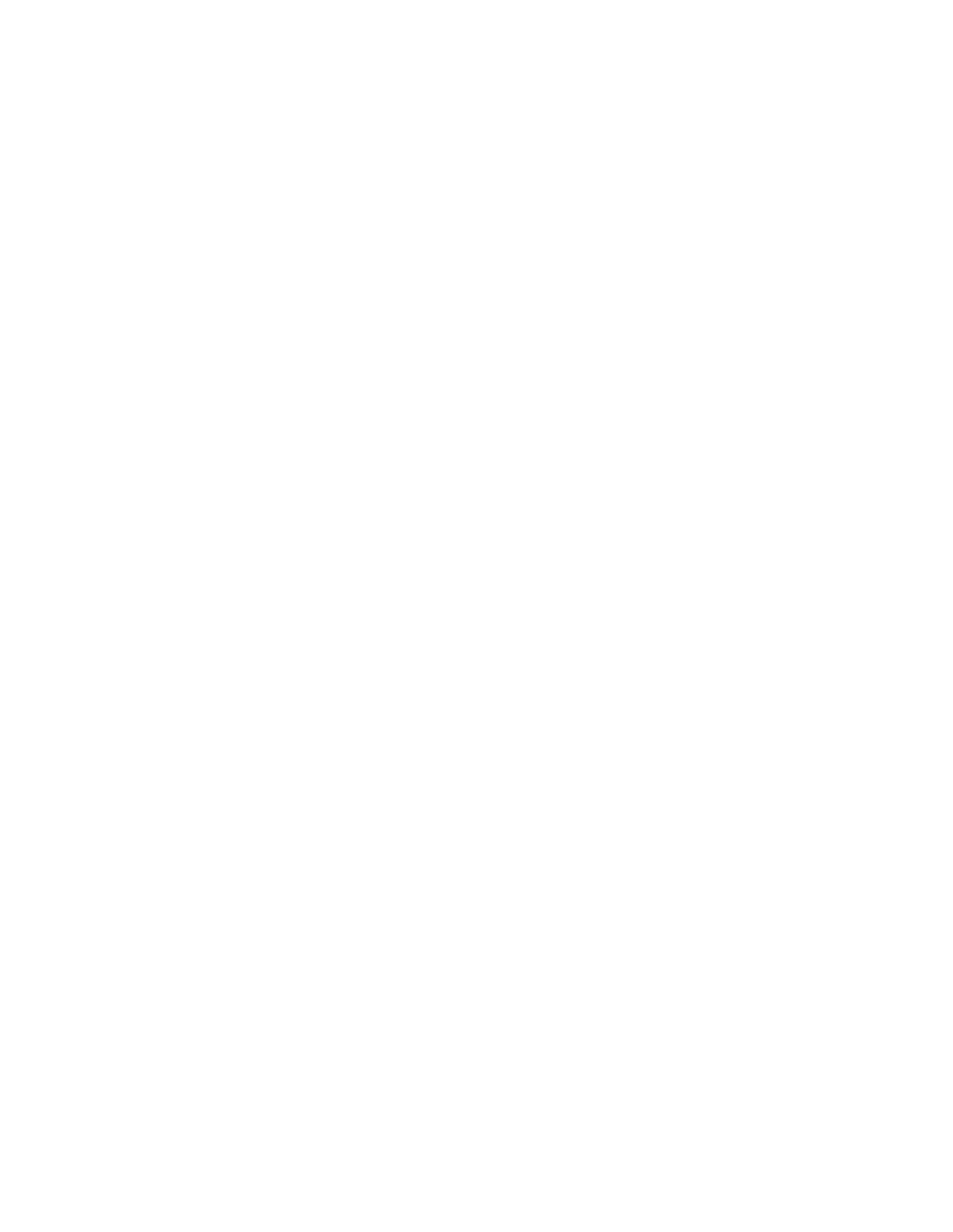

**Serie** 

#### **informes y estudios especiales** $C E P A$

### **Issues published**

- **1** Social dimensions of macroeconomic policy. Report of the Executive Committee on Economic and Social Affairs of the United Nations (LC/L.1662-P), Sales No. E.01.II.G.204 (US\$ 10.00), 2001. **www**
- **2** A common standardized methodology for the measurement of defence spending (LC/L.1624-P), Sales No. E.01.II.G.168 (US\$ 10.00), 2001. **www**
- **3** Inversión y volatilidad financiera: América Latina en los inicios del nuevo milenio, Graciela Moguillansky (LC/L.1664-P), N<sup>o</sup> de venta: S.01.II.G.198 (US\$ 10.00), 2002. www
- **4** Developing countries' anti-cyclical policies in a globalized world, José Antonio Ocampo (LC/L.1740-P), Sales No. E.02.II.G.60 (US\$ 10.00), 2002. **www**
- **5** Returning to an eternal debate: the terms of trade for commodities in the twentieth century, José Antonio Ocampo y María Angela Parra (LC/L.1813-P), Sales No. E.03.II.G.16 (US\$ 10.00), 2003. **www**
- **6** Capital-account and counter- cyclical prudential regulations in developing countries, José Antonio Ocampo (LC/L.1820-P), Sales No. E.03.II.G.23 (US\$ 10.00), 2003. **www**
- **7** Financial crises and national policy issues: an overview, Ricardo Ffrench-Davis (LC/L.1821-P), Sales No. E.03.II.G.26 (US\$ 10.00), 2003. **www**
- **8** Financial regulation and supervision in emerging markets: The experience of Latin America since the Tequila crisis, Barbara Stallings and Rogério Studart (LC/L.1822-P), Sales No. E.03.II.G.27 (US\$ 10.00), 2003. **www**
- **9** Corporate risk management and exchange rate volatility in Latin America, Graciela Moguillansky (LC/L.1823-P), Sales No. E.03.II.G.28 (US\$ 10.00), 2003. **www**
- **10** How optimal are the extremes? Latin American exchange rate policies during the Asian crisis, Ricardo Ffrench-Davis and Guillermo Larraín (LC/L.1824-P), Sales No. E.03.II.G.29 (US\$ 10.00), 2003. **www**
- **11** Institutional requirements for market-led development in Latin America, Mario Cimoli, Nelson Correa, Jorge Katz and Rogério Studart (LC/L.1839-P), Número de venta E.03.II.G.04 (US\$ 10.00), 2003. **www**
- **12** Educación, comunicación y cultura en la sociedad de la información: una perspectiva latinoamericana, Martín Hopenhayn (LC/L.1844-P), número de venta S.03.II.G.12 (US\$ 10.00), 2003. **www**
- **13** Asymmetries and cooperation in the Free Trade Area of the Americas, Inés Bustillo y José Antonio Ocampo (LC/L.1904-P), Número de venta E.03.II.G.63 (US\$ 10.00), 2003. **www**
- **13** Asimetrías y cooperación en el Area de Libre Comercio de las Américas, Inés Bustillo y José Antonio Ocampo (LC/L.1904-P), Número de venta S.03.II.G.63 (US\$ 10.00), 2003. **www**
- **14** La esquiva equidad en el desarrollo latinoamericano. Una visión estructural, una aproximación multifacética, José Luis Machinea y Martín Hopenhayn (LC/L.2414-P), Número de venta S.05.II.G.158 (US\$ 10.00), 2005. **www**
- **15** Macroeconomic coordination in Latin America: does it have a future?, José Luis Machinea y Guillermo Rozenwurcel (LC/L.2431-P), Sales No. E.05.II.G.177 (US\$ 10.00), 2005. **www**

## **Series 1-15 de Temas de coyuntura**

- **1** Reforming the international financial architecture: consensus and divergence, José Antonio Ocampo (LC/L.1192-P), Sales No. E.99.II.G.6 (US\$ 10.00), 1999. **www**
- **2** Finding solutions to the debt problems of developing countries. Report of the Executive Committee on Economic and Social Affairs of the United Nations (New York, 20 May 1999) (LC/L.1230-P), Sales No. E.99.II.G.5 (US\$ 10.00), 1999. **www**